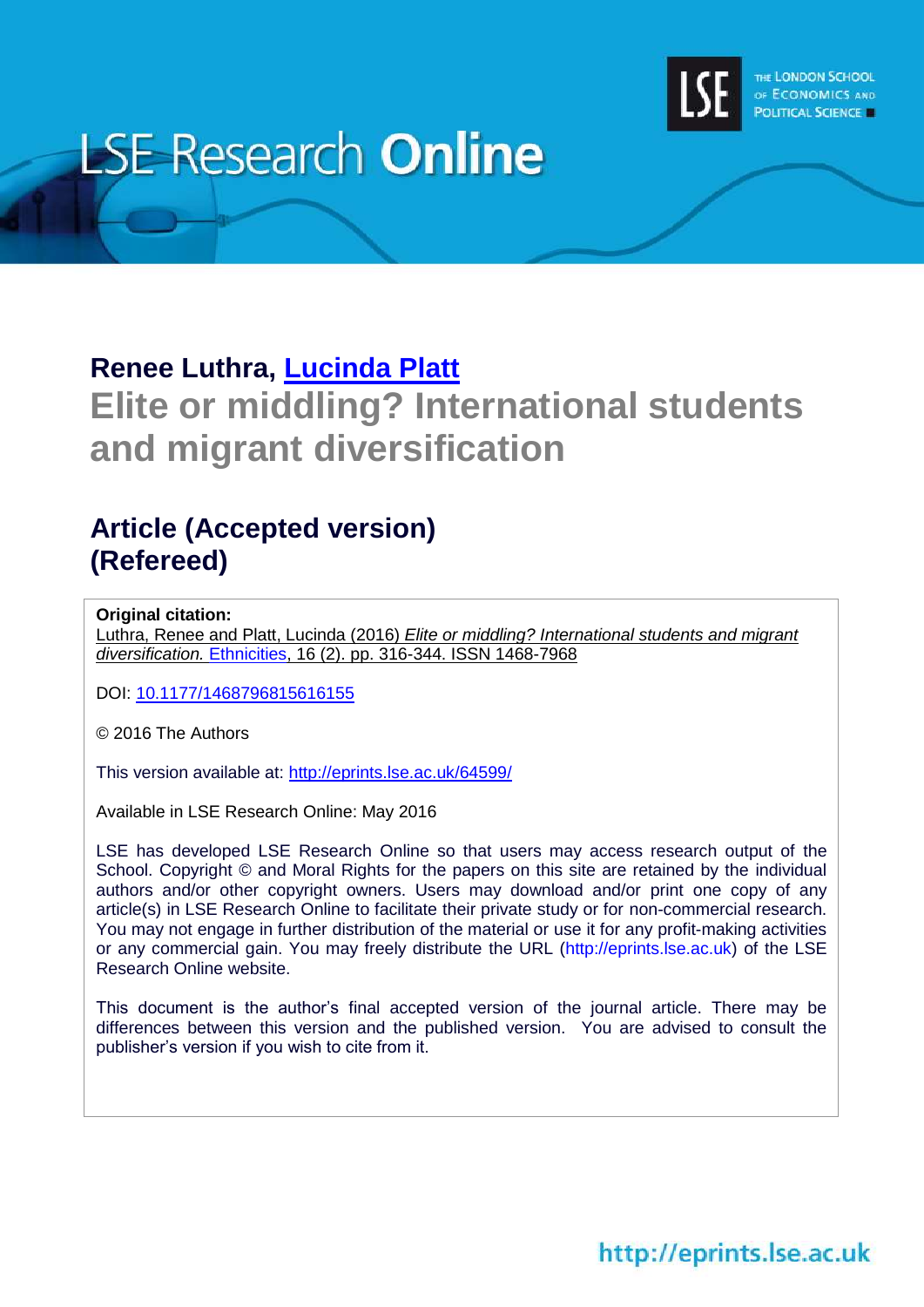#### **Elite or middling? International students and migrant diversification**

#### **Abstract**

Student migrants from former sending regions now form a substantial share of non-EU migration flows to Europe. These flows represent the convergence of extensive internationalisation of higher education with increasing restrictions on family and labour migration. This paper provides the first examination of student migrants' early socio-cultural and structural integration by following recently arrived Pakistani students in London over an 18 month period. We use latent class analysis to identify both elite and two 'middling' types – middle class and network-driven – within our student sample. We then ask whether these types experience different early sociocultural and structural integration trajectories in the ways that the elite and middling transnational literatures would suggest. We find differences in structural, but less in socio-cultural outcomes. We conclude that to understand the implications of expanding third country student migration across the EU, it is important to recognize both the distinctiveness of this flow and its heterogeneity. [150 words]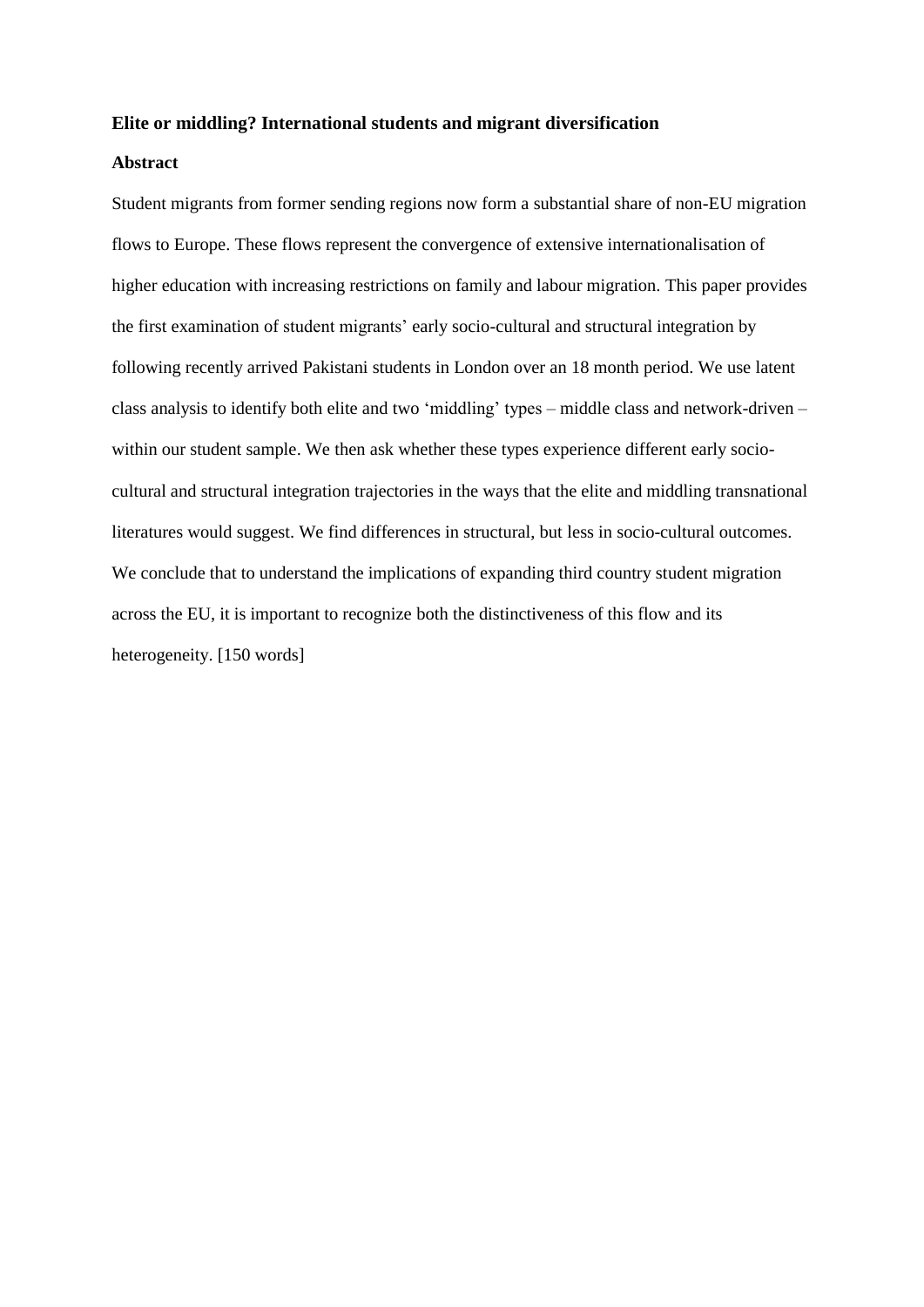#### INTRODUCTION

The face of third country migration to Europe is changing. With traditional family and labour pathways to Europe increasingly restricted, and higher education becoming increasingly international, student migrants now form a substantial share of non-EU flows to Europe. Between 2001 and 2011 the number of foreign students globally has more than doubled; and education is the stated reason for migration of at least one in eight recent arrivals in Germany, France, the Netherlands, Austria, and the UK. By contrast, with more purposeful selection of labour migrants reducing them to a high-skilled core, economic migrants now comprise less than half of recent arrivals throughout the European Union (Eurostat, 2011). The flow of family migrants is also reducing in many receiving countries, in response to more stringent eligibility requirements for family and fiancé(e) sponsorship.

Yet despite these major shifts, student migrants are generally omitted from migration research. This is in part because typical scholarship focuses on stocks of foreign born, a population which is still dominated by older arrivals. When students are considered within the EU, it is generally in the context of free movement and large scale programmes such as Erasmus (Otero, 2008; King and Ruiz‐Gelices, 2003); third country students are generally assumed to return home and thus garner less research attention. This is a serious omission, because, despite the explicitly temporary nature of most third country student visas, we know that students *do* transfer to other categories, and students have become increasingly likely to settle since the 1990s (Findlay, 2011). Hence, current forecasts of the long term integration outcomes of existing minority populations must now consider the growing proportion of student migrants within them.

It is the goal of this paper to highlight the salience of student migration for migration studies and to further develop the theoretical framing and empirical description of these new flows. It does that by focusing on the characteristics and early integration trajectories of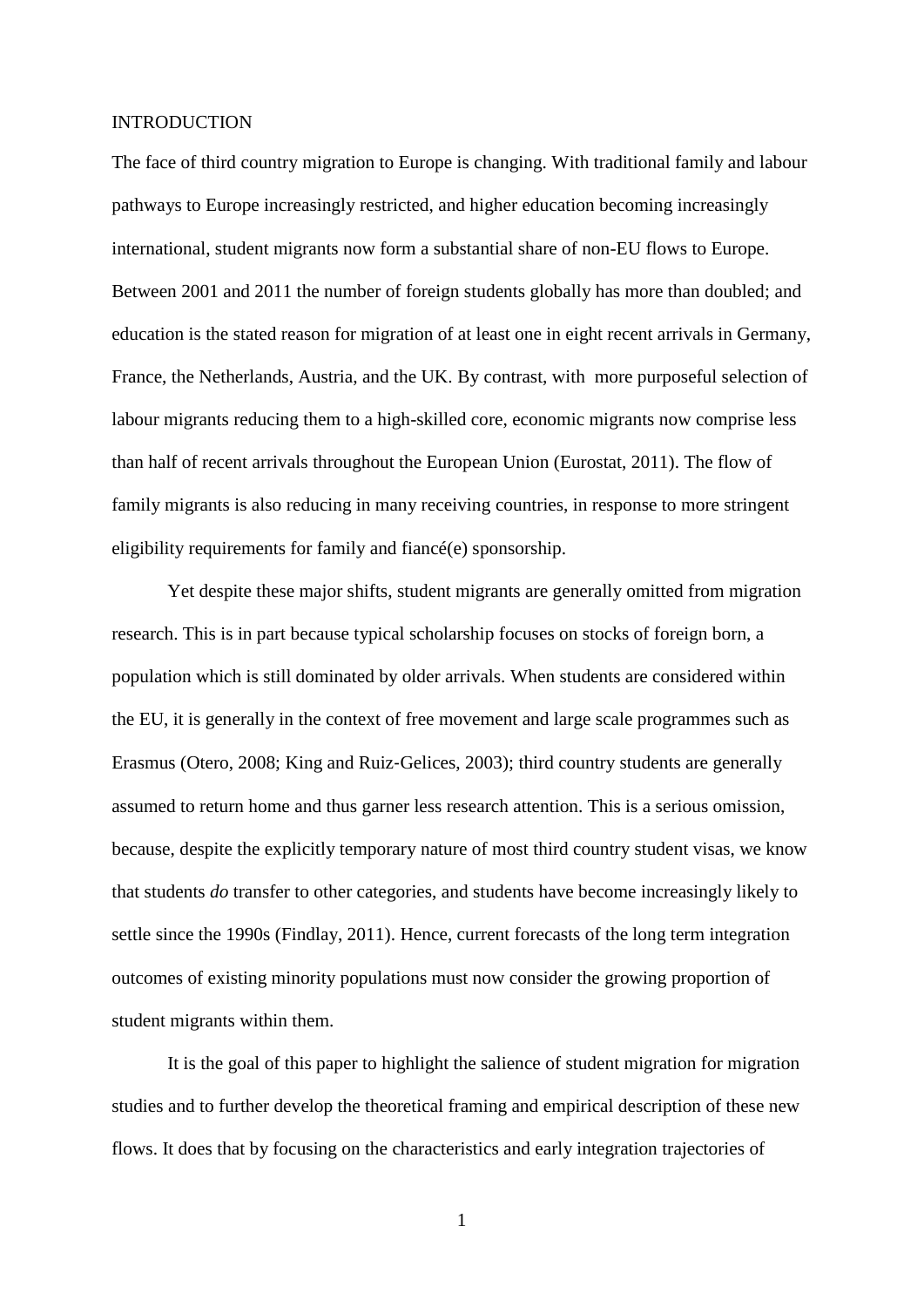Pakistani students in London. Relying on a rich new two-wave panel of recent immigrants, we can for the first time examine the early socio-cultural and structural integration process of students by following a single national origin group of students across time. Pakistanis form the second largest non-European minority within the UK, and Pakistani students are the student group most likely to go on to settle permanently (Home Office, 2014). We focus on London because the UK is at the forefront both of increases in international student enrolment and in the dominance of student visa applications relative to labour and family reunification: over one in eight tertiary enrolments in the UK are currently to a foreign national, and the numbers of student visas began to exceed those issued for any other category in 2008. Moreover, London is a world city (Friedmann, 1986) with a high density of tertiary education institutions and a large population of cosmopolitan expats from across the world (Hannerz, 1990), providing an ideal site for advancing the study of student migration.

Student flows have typically been conceived of as unproblematic from a host country perspective, either because of their small numbers and assumed temporary sojourner status or because they are regarded as forming a high skilled elite, which benefits the destination country. We argue, however, that these assumptions are not necessarily well-founded. With the expansion of international higher education, and in an era of 'managed migration', the student visa remains the only viable option for many potential third country migrants. Student migrants are therefore likely to be more diverse than traditional representations of an elite migration stream that maximizes its human capital in a prestigious Western institution and returns, like Jinnah or Nehru, to form the ruling class in the country of origin. We contrast theoretical expectations of students as 'cosmopolitan elites' (Waters and Brooks, 2011) with the emerging concept of 'middling transnationals' (Ho, 2011; Conradson and Latham, 2005b), positing that current student migrants are now likely to show greater variation in terms of origins, skills, social position and settlement aims. Moreover, students are also no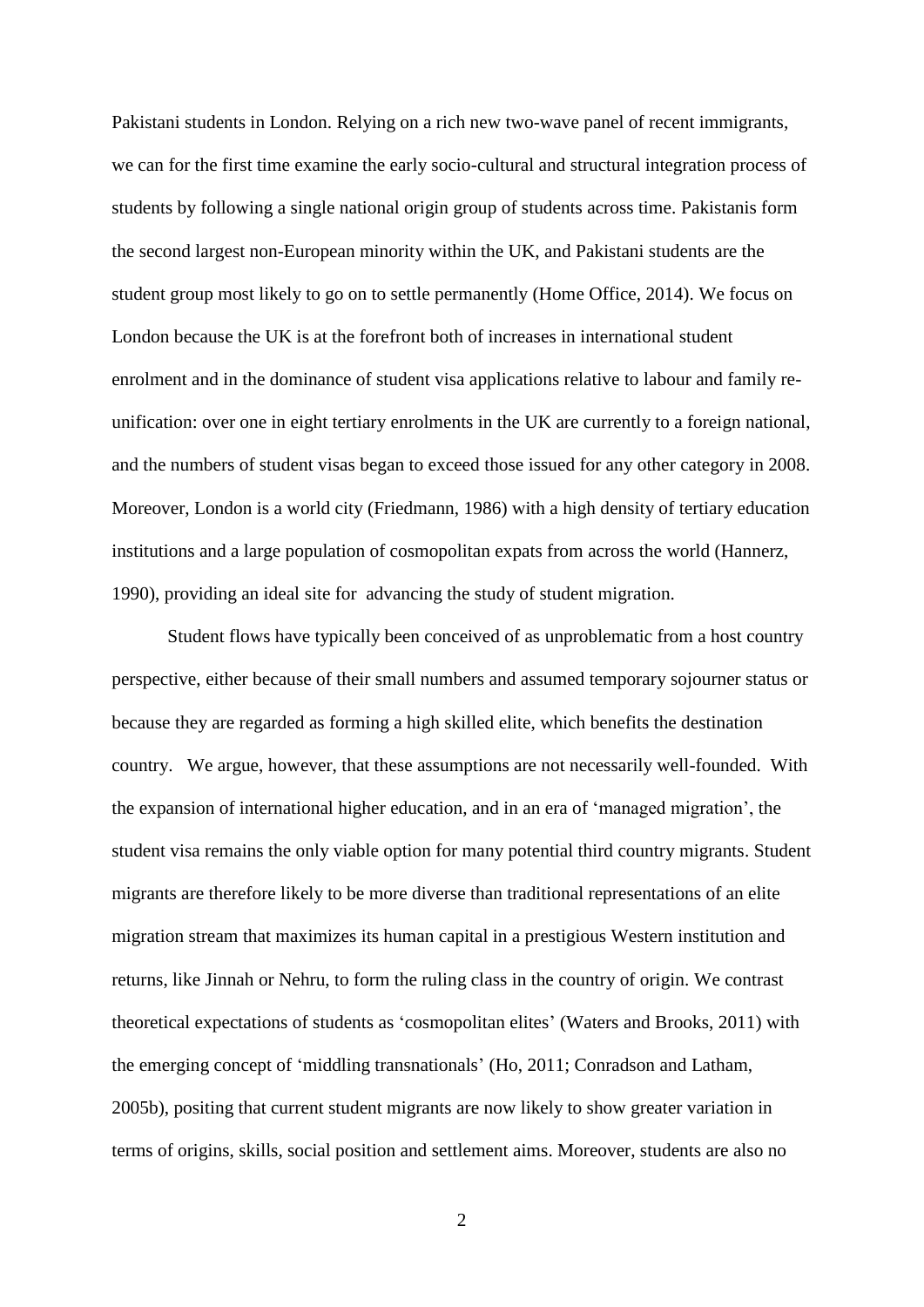longer unconditionally 'welcome' in the way that elite migrations have typically been characterized, as heated debates on immigration increasingly target all foreign born while immigration laws restrict students' future opportunities for residence and work. Caught in the education-migration nexus (Robertson and Runganaikaloo, 2014), we expect the Pakistani students we observe to exhibit a more ambivalent social position and evaluation of their circumstances than is typically associated with unconstrained elites.

In order empirically to assess these claims, we apply latent class analysis (LCA) to the first wave of our panel of new migrants to establish the extent to which migration for education combines the characteristics of a highly skilled migration with components of an ambiguous 'middling' migration. We then utilize the short panel design to ask whether the different student types identified by the LCA are consequential for early socio-cultural and structural integration in the ways that the 'elite' and 'middling' transnational literatures would lead us to expect. We are able to show, first, that our sample of students can be characterized as having a small elite component, mapping on the expectations derived from the literature on elites (Hannerz, 1990). We also identify two more middling and heterogeneous components. One of these ('networked middling') accords with expectations of ethnic embeddedness in studies of 'middling transnationals' (Rutten and Verstappen 2013). The second ('middle class middling') shares the middle class status of the 'networked middling' group, but is distinguished by its intermediate position, its lower embeddedness in social networks, and its more uncertain future intentions. In relation to early integration trajectories, we demonstrate superior language, educational, and occupational outcomes among elite students compared to the middling groups. In terms of socio-cultural outcomes, there are fewer differences and little indication that the elite migrants experience more cosmopolitan trajectories over time. We conclude that it is important to recognise the current expansion in third country student migration which will increasingly become a feature of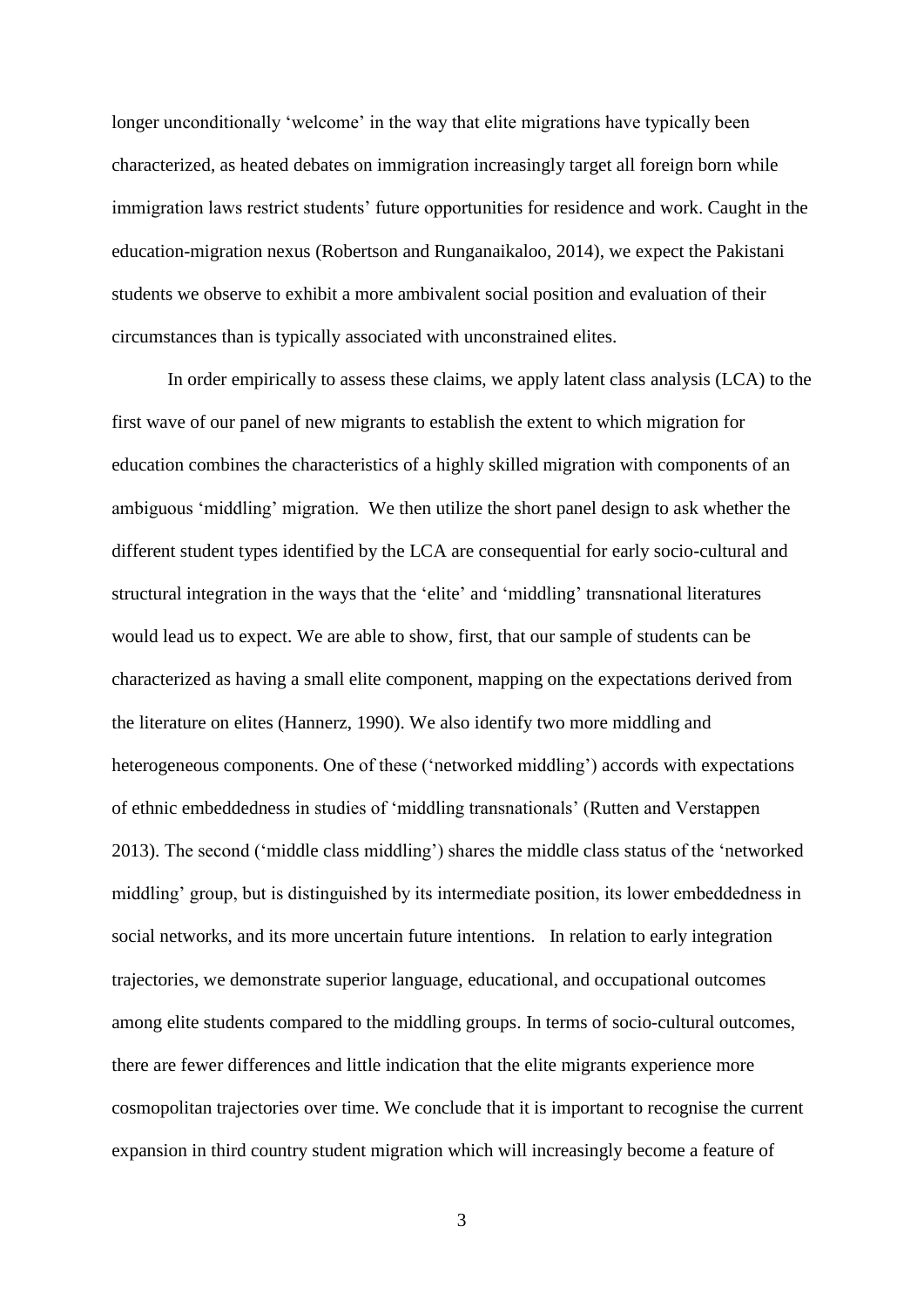migrant flows – and in due course settled populations – across many European countries. To understand its implications for both receiving countries and students themselves, it is necessary to identify both its distinctiveness compared to earlier migration streams from the same sending countries and also its internal heterogeneity.

#### ELITE OR MIDDLING

Theoretical expectations about the characteristics and early integration patterns of student migrants can be drawn from two distinct literatures. On the one hand, student migration is frequently understood as a subset of highly skilled migration, a global elite whose international movement is largely unconstrained and a 'conduit through which capital is accumulated, networks built, connections made and cosmopolitanism reproduced' (Beaverstock, 2012: 240). On the other hand, the tremendous increase in international movement for study mirrors the rapid expansion and massification of higher education more generally (Scott, 1995). This much larger group of international students is therefore likely to be more diverse in background and intentions, analogous to the increasing diversity in student populations undergoing expansion at the national level. Moreover, unlike intra-EU movers, third country migrants remain subject to shifts in migration policy. Informed by intra-EU free movement and national anxieties relating to immigration, migration policy throughout Europe has become more restrictive. Facing more limited opportunities for economic or family migration, migrants with more 'middling' and constrained possibilities may now be pursuing student routes, as noted by several recent ethnographies of students and highly skilled migrants in global cities (Ho, 2011; Rutten and Verstappen, 2013; Robertson and Runganaikaloo, 2014; Mavroudi and Warren, 2013).

#### *Student migration as frictionless and elite*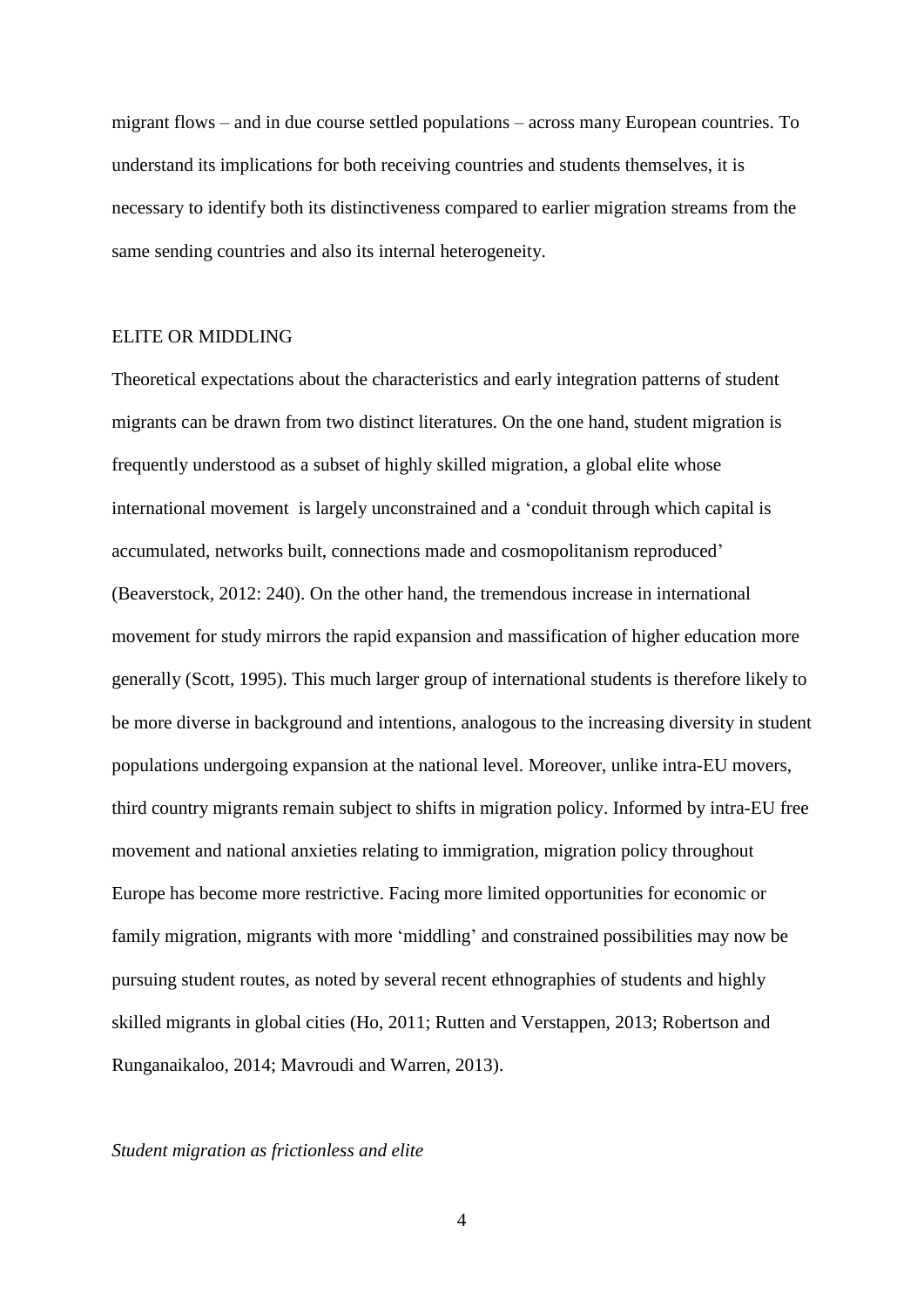Students are frequently perceived as members of global elites, often as a 'stylized contrast to the disadvantaged, lower class, typically ethnically distinct, putatively "proletariat" migration' (Favell et al., 2007: 16) that garners the majority of migration research attention. The emphasis in this literature is on freedom, with elite workers and students represented as those best poised to appreciate the 'new mobilities' offered by modern technologies for movement and communication and increased globalization (Urry, 2007). Highly skilled elites generally enjoy documented status, many having secured an occupation prior to migration, frequently moving within the same company (Beaverstock, 2005). This enables a more 'frictionless' move, with fewer transition costs, requiring less reliance on ethnic networks and help from kin or countrymen. Their high level of education and relative sense of security enables a cosmopolitan outlook, and they participate in the local culture without feeling threats to their own sense of rootedness or self (Thompson and Tambyah, 1999). The result is that elites and highly skilled migrants are assumed to be more embedded in class than ethnic structures (Beaverstock, 2005; Rizvi 2005), even if working within specific ethnic niches at the higher end of the occupational spectrum (Manacorda et al., 2012).

Theoretical expectations about the characteristics and early integration patterns of student migrants similarly predict an elite migration pattern. Students from the upper stratum of sending societies study abroad to reproduce their class status. They achieve this either through the accumulation of human capital or through the accumulation of cultural and social capital via the signalling power of foreign study (Waters, 2006) and the international social links forged while studying in 'world class' institutions. At the heart of these expectations is ongoing exploitation of opportunities for social reproduction through specific credentials (Collins, 1979) seized by the higher classes in the face of more general expansion of educational, and especially tertiary opportunities. Such credentials can then be translated to provide a competitive edge and heightened prestige: the 'symbolic potency' of Bourdieu and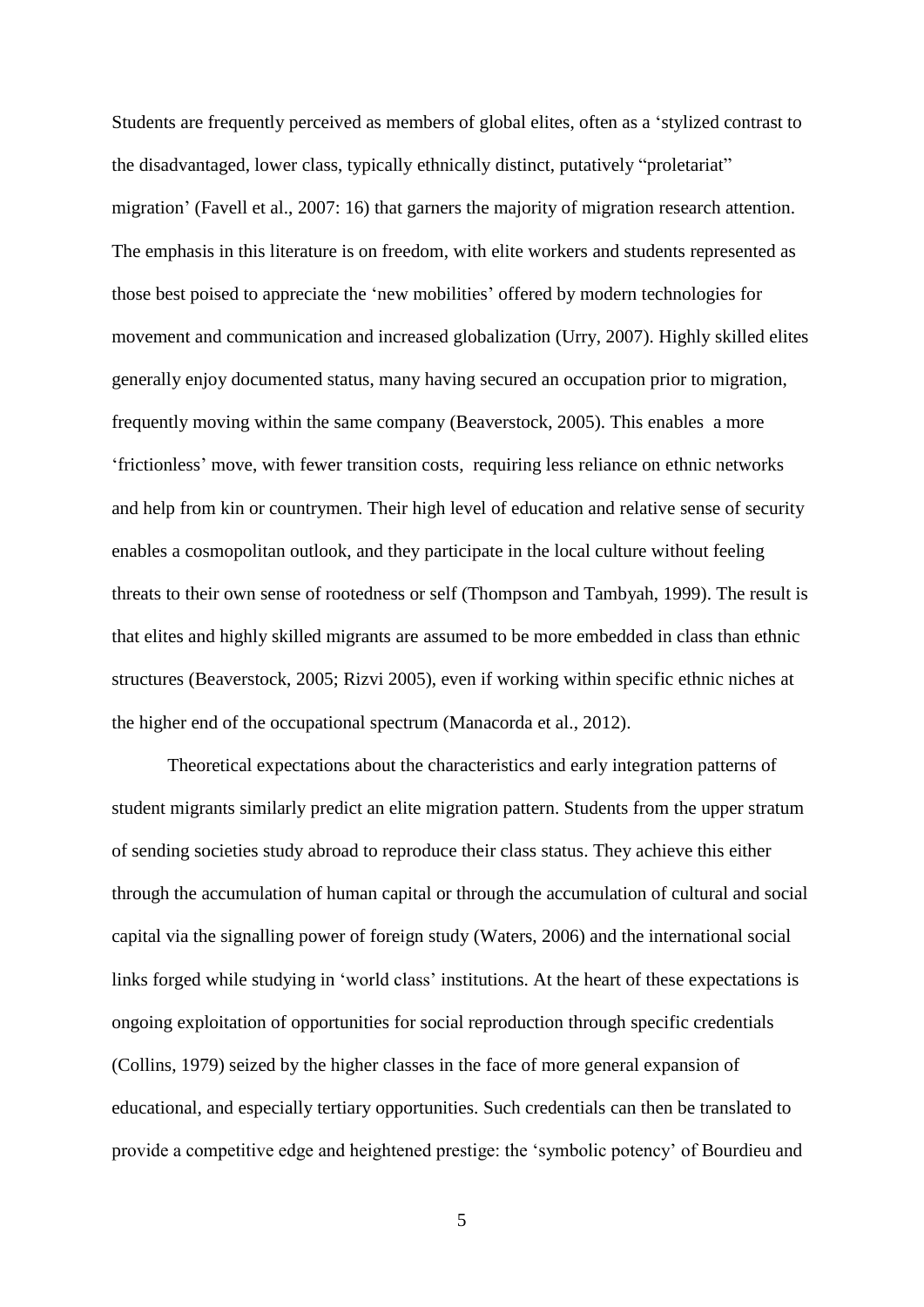Passeron (1977). The high value of such *internationally acquired* cultural capital rests on the assumption that these students will return to the home country to be part of the elite there or that they will live lives across borders.

Moreover, this perspective argues that for skilled elites and students, 'state borders are levelled down, as they are dismantled for the world's commodities, capital and finances' (Bauman 1998, p. 89 as cited in Rizvi 2005). In many receiving countries intra-company transfers and students are not counted towards numerical migration caps, although the UK is a notable exception (Home Affairs Committee, 2010), and hence they are expected to be less vulnerable to state control. Following from this characterisation, as recently noted: 'many studies of international student mobility treat the topic in an unproblematic fashion seeing the process as temporary, invisible and not worthy of theorization beyond building simple behavioural models of the choices made by students' (Findlay 2011:165).

While such accounts of elites student migrants are likely to be an accurate representation of some of those migrating for education, they may be partial for a number of reasons. First, they do not take proper account of the expansion of higher education both nationally and internationally, enabling more diverse students to access a more varied (and variable) set of institutions. Second, they do not account for the role of migration policy in shaping student flows. Third, economic models of human capital accumulation or Bourdieusian accounts of class reproduction less readily apply to the experiential aims motivating much international movement.

We would argue that a substantial share of student migration is likely to reflect a more complex and diverse set of characteristics – a type of migration that has begun to be characterized as 'middling'.

#### *Students as 'middling migrants'*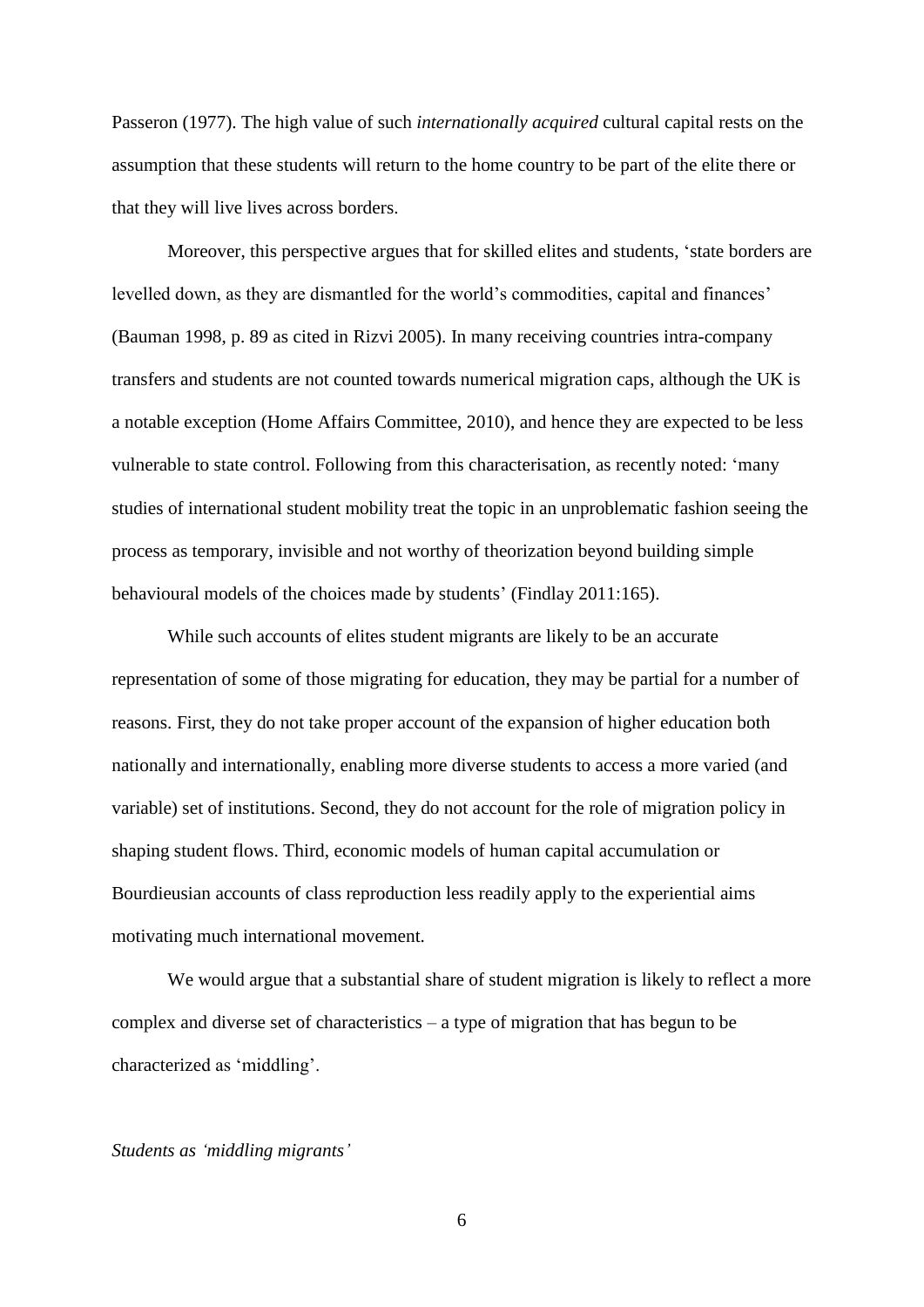Recent literature on skilled migration has questioned its elite and frictionless assumptions (Favell et al., 2007). This perspective argues that technological change and increasing globalization has not only smoothed the existing paths of international movement among global elites, it has also lowered costs sufficiently to enable the international mobility of the middle class, or those with varied objectives (Conradson and Latham, 2005a; Scott, 2006). The literature on the 'middling' transnational or immigrant focuses on the constraint and struggle faced by middle class international movers at the ground level, on the one hand, and points to their varied goals and often non-pecuniary ambitions, on the other. Rather than enjoying frictionless transfers within a multinational firm, middling transnationals are more likely to have to navigate the receiving country legal system and labour market on their own, and to deal with the uncertainty and constraint of temporary contracts, visas, and changing migration laws (Robertson and Runganaikaloo, 2014; Mavroudi and Warren, 2013). Instead of maintaining an elite status established prior to, and enhanced during and after migration, this literature finds considerable evidence of occupational downgrading or unemployment (Rutten and Verstappen, 2013). Occasionally, this uncertainty and downward mobility leads to dissatisfaction and frustration (Robertson and Runganaikaloo, 2014). However, the way these apparently negative outcomes are interpreted by middling migrants themselves is highly contingent on their original migration strategy, with many migrants achieving their experiential aims or language acquisition goals despite their poor economic outcomes (Luthra et al., 2014). The existence of such middling transnationals are now well documented in qualitative studies focusing on global cities such as London (Rutten and Verstappen, 2013; Conradson and Latham, 2005a), Paris (Scott, 2006), and Sydney (Clarke, 2005).

Although the qualitative samples on which this literature principally depends include students, their movement and outcomes are rarely separately theorized. Much of the middling literature focuses on workers and students responding to the open borders of the EU, which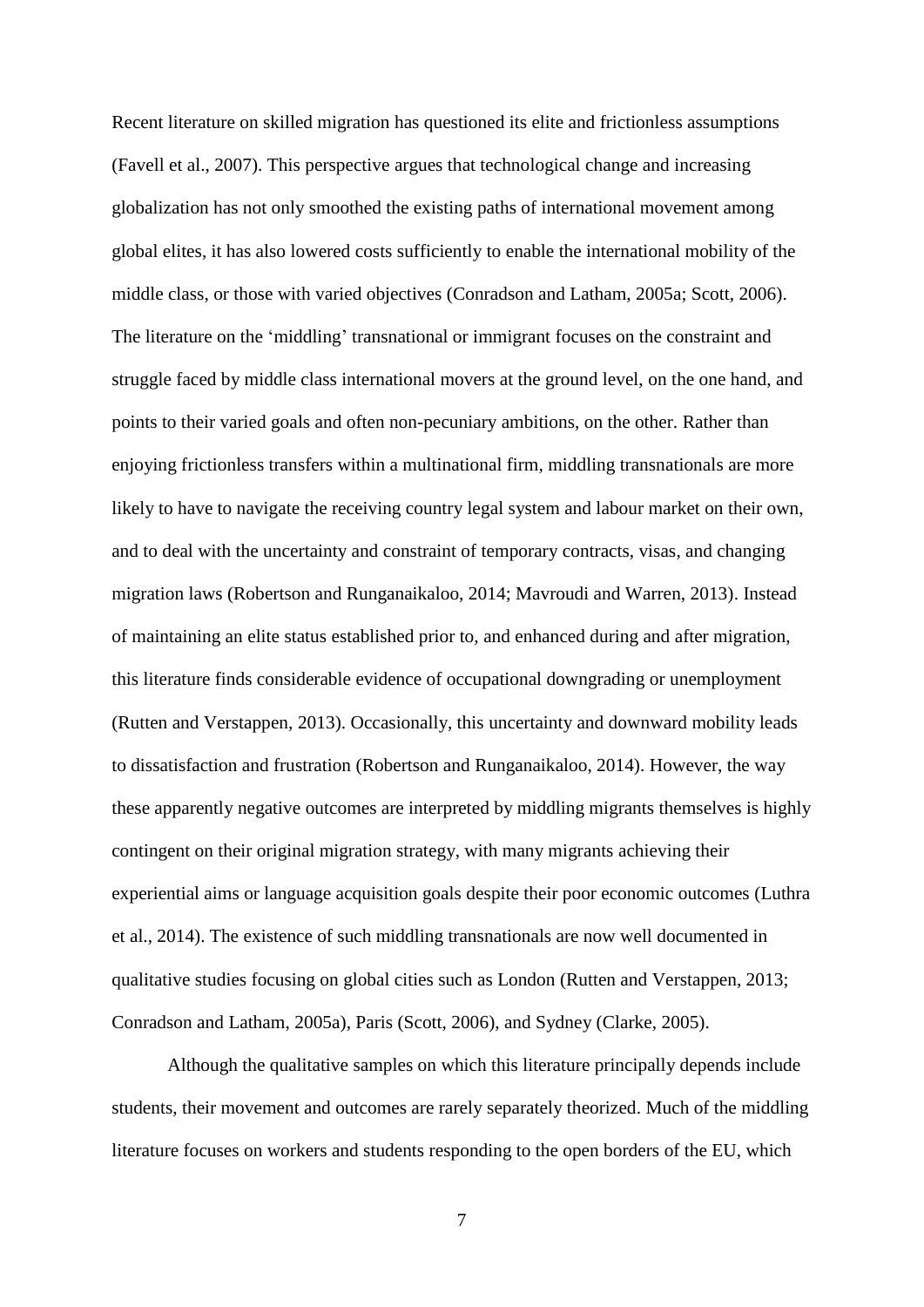has enabled individuals of more diverse intentions and socio-demographic backgrounds to realize migration aims (Luthra et al., 2014; Otero, 2008). Third country migrants, who face rather different 'push' and 'pull' factors, have been less often discussed. In terms of pull factors, increasing pressure to recruit less selected students from developing countries for degree programmes, especially in English speaking countries, and the increasing internationalization of higher education (Altbach and Knight, 2007), have created greater demand for foreign students in the UK (Findlay, 2011). On the push side, the recent restrictions on work and family visas may create a "substitution effect", channelling wouldbe migrants to the student visa as the only viable opportunity to perpetuate network driven migration routes from 'traditional' sending countries (De Haas, 2011) Together, these trends can be expected to have altered the composition of third country students, who, while they in no way represent a 'mass' movement, may be much less elite than before (Rutten and Verstappen, 2013; Jones, 2013).

Finally, even within studies of third country migration, the implications of new migration under 'managed migration' for network theories of migration have yet to be explored. Much of the literature assumes that migration is facilitated through the dense connectedness of migrants with their origin countries. In addition, network theories generally imply declining rather than increasing skills across time, commensurate with patterns for family reunification (Massey et al., 1993). Yet increasingly rigid requirements for work and family reunification visas mean that continued migration from many of the major labour exporting nations is likely to be out of reach of the lower skilled and more rural communities that formed the origins of the previous migration streams. Hence even when arriving from traditional sending regions with historic links to the destination country, these new arrivals may be less connected to earlier migrants.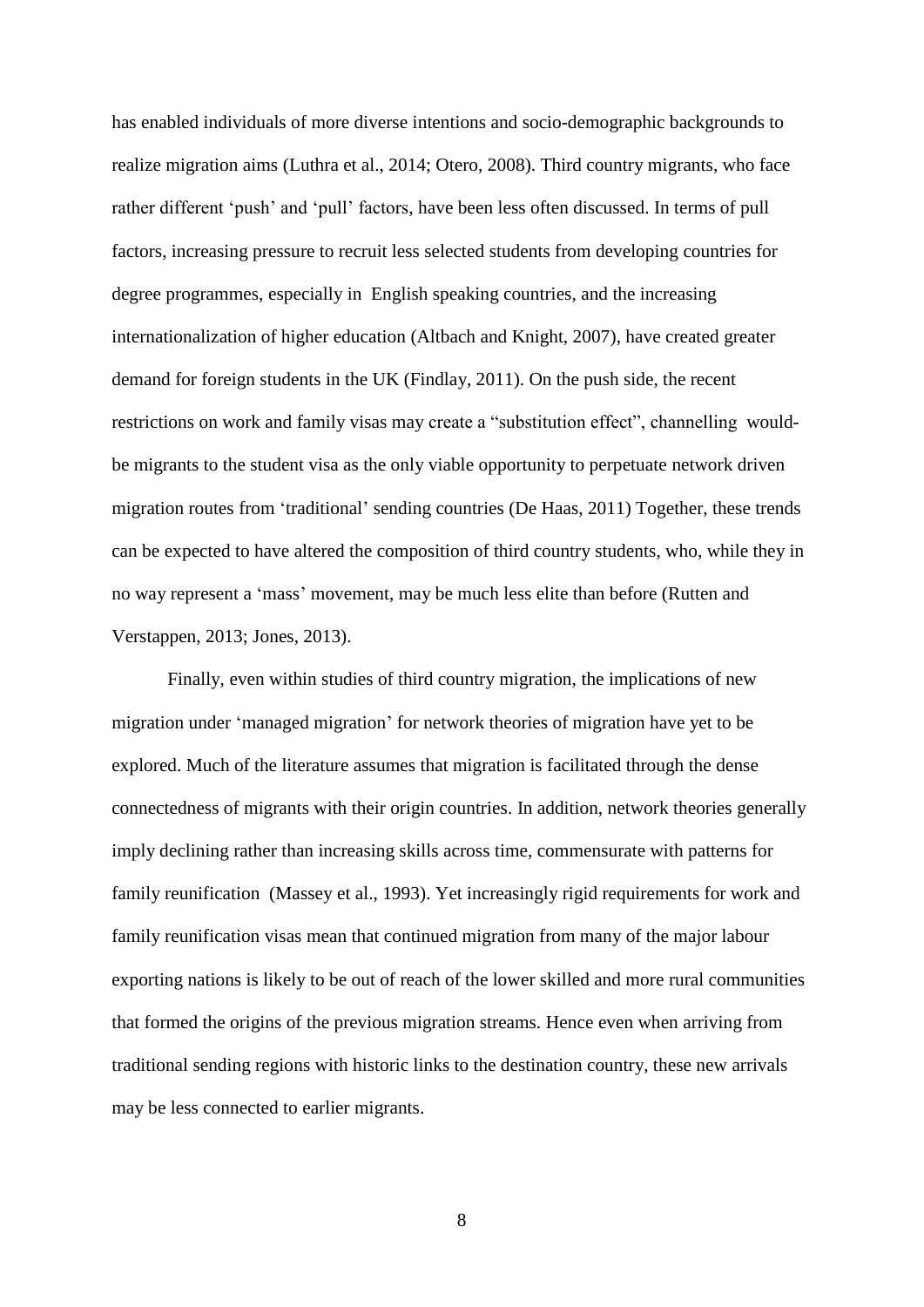#### EXPECTATIONS

From this discussion we develop a number of expectations about the key features of student migration. First we do expect to find a continuation of an elite migration, with cosmopolitan features, greater (expected) mobility, very high skilled, embedded more in class-based than ethnically based networks and with superior education and labour market outcomes. These migrants may be attracted to particular destinations for their high quality institutions and the value of their credentials in the country of origin, as well for the presence of other members of elite classes.

However, we expect such elite migrants to form a relatively small share of current student migration, which we expect to be dominated by those with more middling characteristics. Such middling transnationals will still be highly selected, with strong economic orientations. But they will be less likely to be pursuing high-ranking degrees, and are more likely to have experiential motivations tied to life in a world city. We further expect them to be linked to existing ethnically based networks for job or social support and be less 'cosmopolitan' in orientation, with stronger identification with their sending country and a larger social network from their country of origin.

These students may be utilizing student visas for diverse intentions incorporating work as well as study; a phenomenon increasingly documented in the qualitative literature (Ho, 2011; Rutten and Verstappen, 2013) as well as recent quantitative accounts (Findlay, 2011). Unlike the free moving transnationals, we expect these migrants to display greater variation in their mobility intentions, with many aiming to settle. Given their vulnerability to frequently changing migration laws (Robertson and Runganaikaloo, 2014; Ho, 2011), difficulties obtaining work commensurate with their training (Rutten and Verstappen, 2013), and their sense of inner conflict over the pull of ethnic ties and their desire for growth and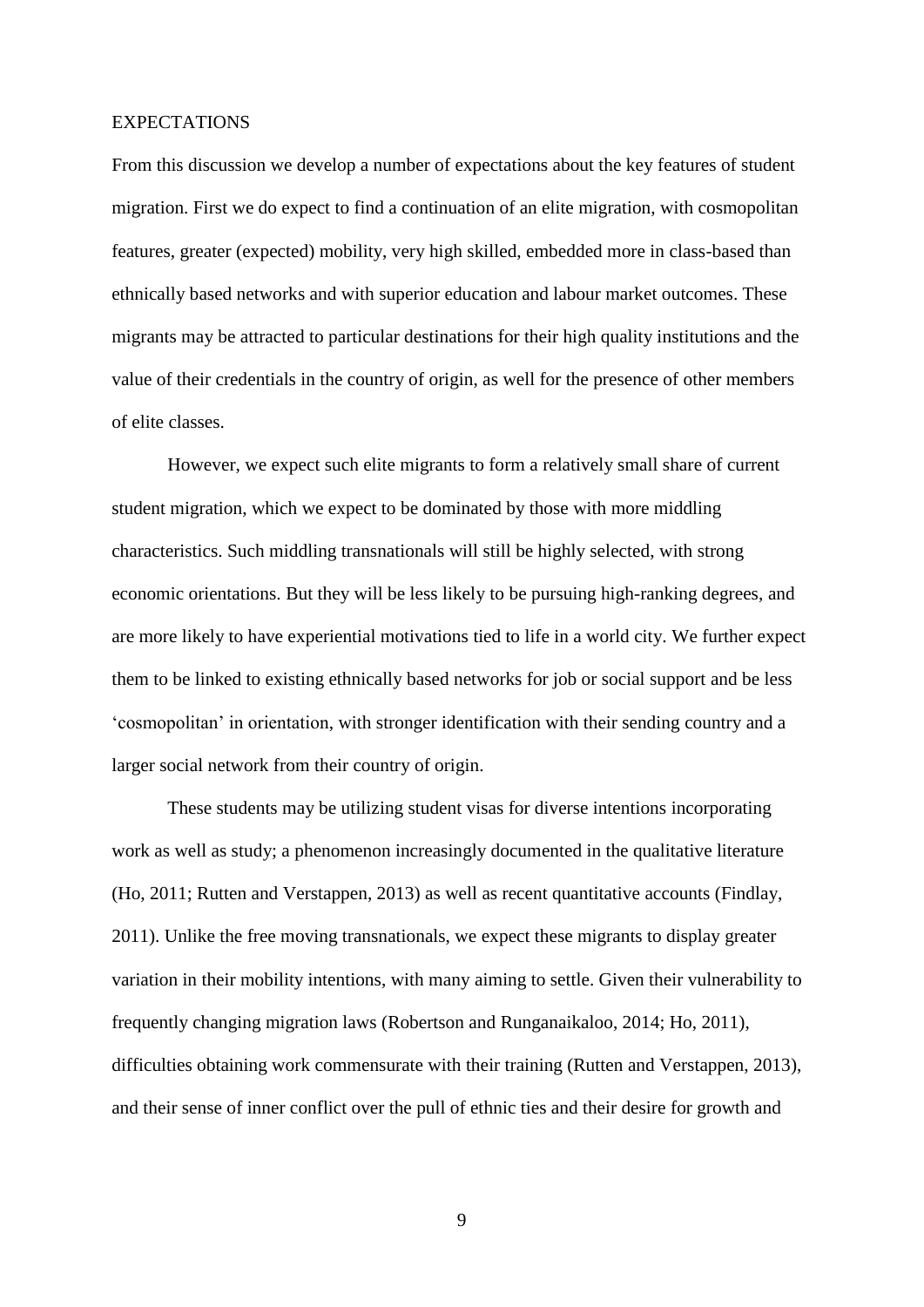international experiences (Jones, 2013), we expect their satisfaction levels to be lower than for more elite migrants.

We expect that heterogeneity among student migrants, consisting of elite and middling types, will further structure their early socio-economic and socio-cultural integration patterns. In terms of socio-economic integration, we expect elite student migrants to obtain the class preserving/elevating credentials and language skills which have motivated their migration. If they do take up employment, we expect that their work will be of higher status, more commensurate with their training, and that they will be less likely to be employed in an ethnic economy than their middling counterparts.

In terms of their sociocultural integration, we expect middling students to become less oriented towards the receiving society than the student elites, who should benefit from a more cosmopolitan outlook and greater capacity for bicultural engagement (Jones, 2013; Hannerz, 1990). We expect this to be reflected in weaker identification with the receiving society and lower social contact with natives over time for middling migrants. Middling migrants are also more likely to be vulnerable to the vicissitudes of migration policies and insecure work, which would also be reflected in reduced life satisfaction over time.

#### PAKISTANIS AS CASE STUDY

We test these expectations focusing on Pakistanis migrating to London for education. New Pakistani students in London form an exemplary case study for four reasons. First, the UK is in the vanguard of the more general shifts both towards the internationalisation of higher education and towards managed migration. The trend in education can be seen in Figure 1, which illustrates increasing numbers of student migrants across developed countries; the UK, however, attracts foreign students at a much higher level. The UK is also distinguished by a single points-based migration system phased in during 2008, followed by a cap on skilled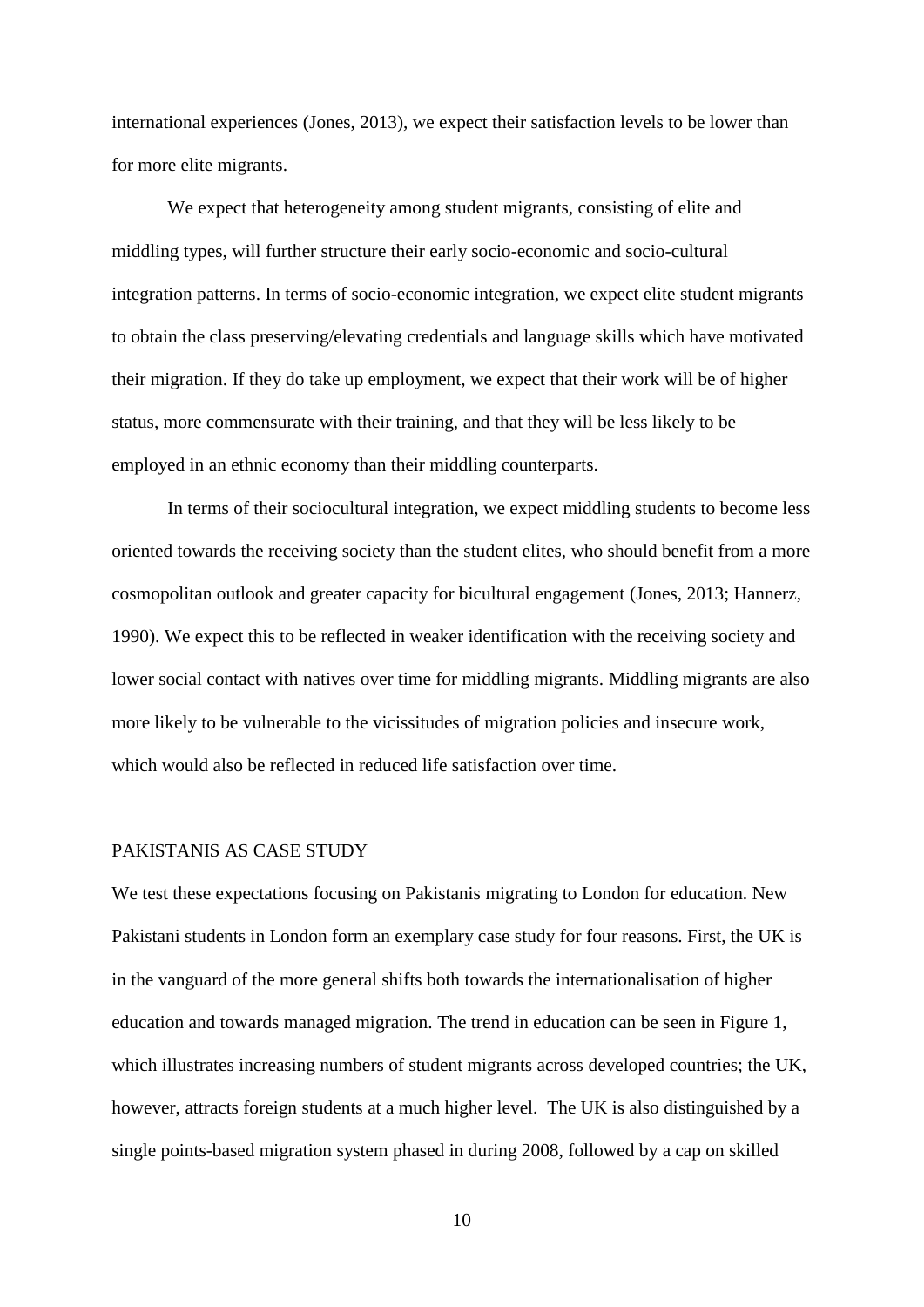workers of 20,700 in 2011, and continued income conditions and relationship restrictions on eligibility for family reunification over the past decade. The net result has been low current levels of family migration, alongside higher levels of skilled, and particularly student migration, as illustrated in Figure 2. From 2008 to 2012 students dominated other visa statuses, even those of skilled workers, which fell off after the cap, though they have since recovered somewhat.

But students have also faced a shifting landscape of visa application procedures and post-study opportunities, as their position has become more intensively scrutinized. Starting in 2007, in addition to needing entry clearance before travelling to the UK, the ability of those already in the UK to switch into the student category was restricted. Further changes took place from 2011, including requiring Highly Trusted Sponsor status for educational institutions, restricting the rights of students to work and bring dependants, and closing the Tier 1 Post Study work route. From April 2012 post-study visa routes were restricted to 'Graduate Entrepreneurs' showing exceptional innovation and entrepreneurial ability, or more recently, those completing a PhD. Thus, although students are allowed to migrate and are not subject to numerical caps and financial support requirements of other categories, many are caught in an 'education-migration' nexus where possibilities for work and longer term settlement are increasingly constrained.

#### [Figures 1 and 2 about here]

Second, students in the UK are likely to (apply to) stay. On the one hand, according to Home Office data, very few (around 15%) students stay (Home Office, 2013). However, these findings do not correspond to information from a new question in the International Passenger Survey, which suggests lower rates of departure (Blinder, 2014). Findlay (2011)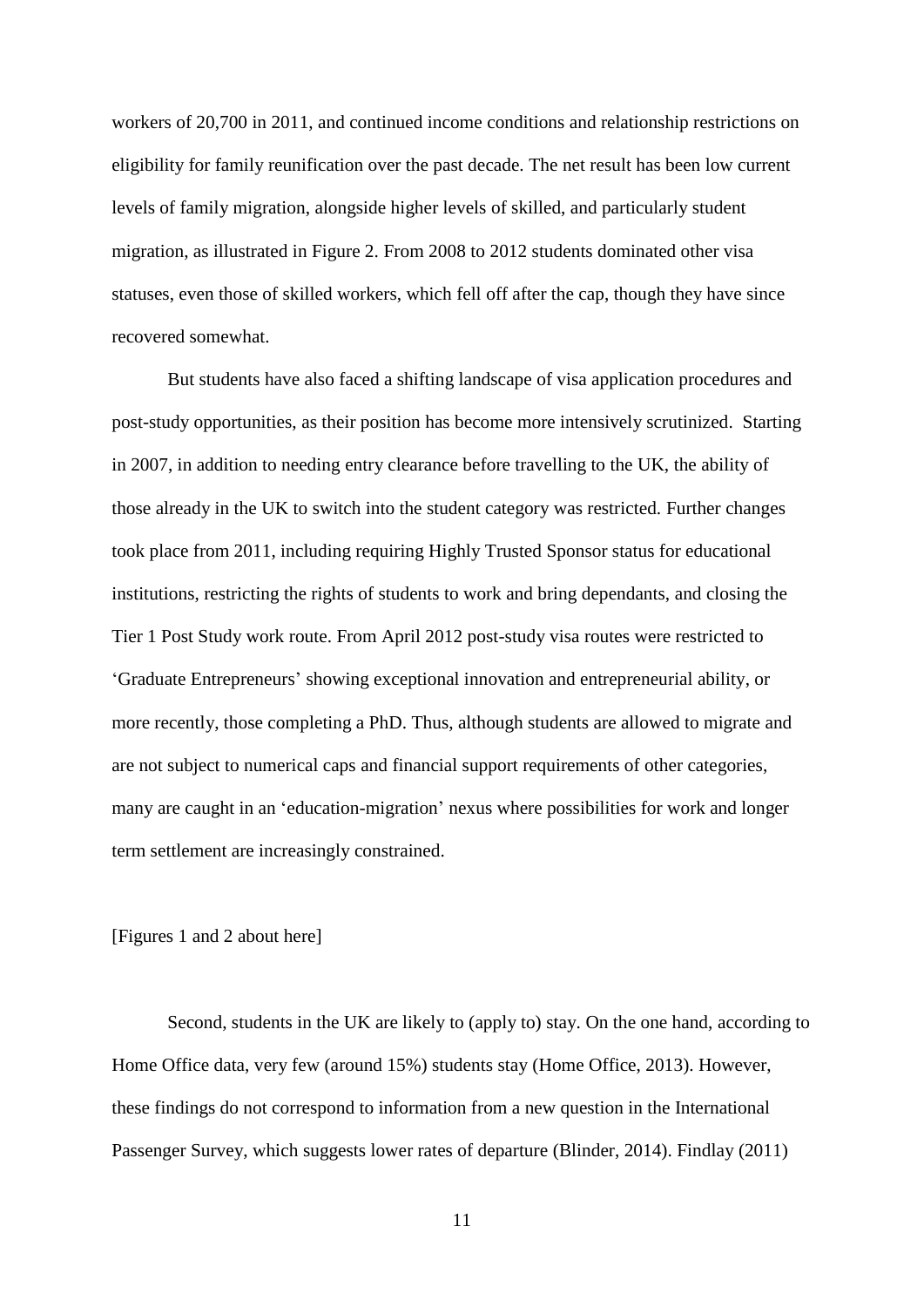has shown that the tendency to stay – or at least to seek to stay – has shifted dramatically among students relative to other migrant types. While they were previously four times less likely to seek to extend their stay than other visa statuses, over the 2000s that shifted to being only half as likely (Findlay, 2011: 172).

Third, these general UK trends are particularly evident among those from South Asian countries that have longstanding migration relationships with the UK, dating back to peak periods of labour migration in the 1950s and 1960s. While stocks of foreign-born Pakistanis are dominated by both the original labour migrants and those subsequently arriving through family re-unification (Cooper et al., 2014), spouses and children joining British citizens currently comprise only about 1 in 10 *new* Pakistani immigrants, while students migrating for study compromise over half of all recent visas among those from Pakistan (see Figure 3). International students from Pakistan have shown a dramatic rise over the last decade, with moves to the UK largely echoing the general trend, as illustrated in Figure 4. Hence, Pakistanis both reflect global trends towards internationalisation of education, likely to result in a wider, less elite pool of students migrating for education from Pakistan, and also demonstrate responses to the changing visa regime in the UK, which have increased selectivity in overall flows. Moreover, the trends in the tendency to stay following study are also particularly marked for Pakistanis, among whom over a third remain in the UK five years after coming for study (Home Office, 2014: : Table MJ04).

[Figure 3 and Figure 4 about here]

Finally, London represents a world city of the type exemplified in analysis of 'middling' migration (Conradson and Latham, 2005a). The salience of place and the particular, albeit complex attractions of large cities, which combine international networks of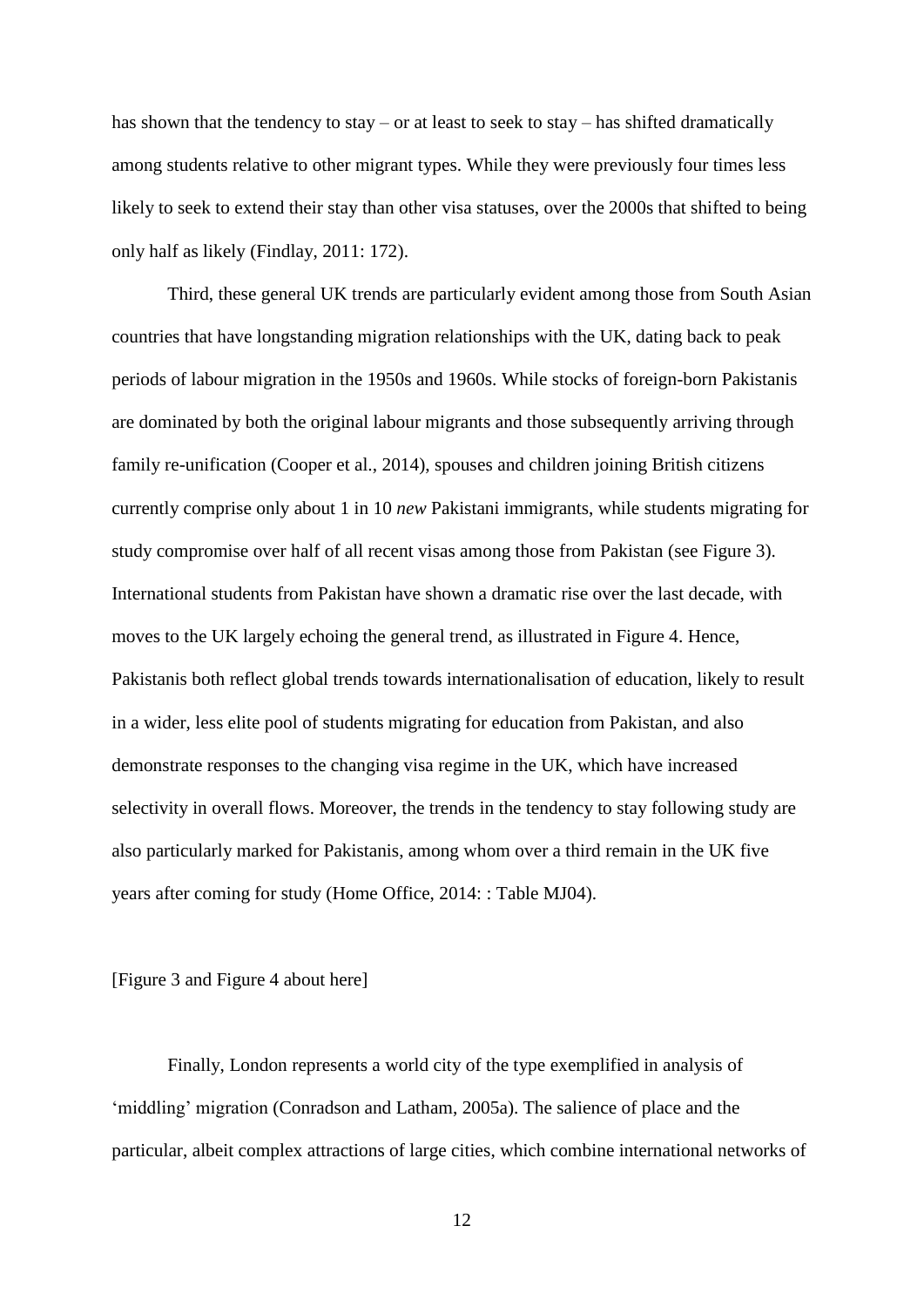communication and commerce with high levels of inequality (Sassen, 2001), form a key context for understanding the behaviours, interactions and integration trajectories of educated, third country nationals. Moreover, London is particularly dense in higher education institutions, both elite and of more variable quality, and the home to 26 per cent of all Pakistani origin students in the UK. It exemplifies both the possibilities for credentials provided by study at one of the city's internationally reputed institutions, the massification of the sector internally and externally and the development of institutions specifically aiming to exploit increases in international study (Singh et al., 2007).

#### DATA AND MEASURES

#### **Data**

We draw on data from a unique dataset produced in the international survey project on *Sociocultural Integration Processes among New Immigrants in Europe* (SCIP) (see further Diehl et al 2016). The SCIP project is a two-wave cross-national panel study of migrants from selected national origins, who were first surveyed in 2010/11. Recent migrants aged between 18 and 60 were interviewed within 1.5 years of arrival and as many as possible were reinterviewed again another 1.5 years later. Turks, Pakistanis, Moroccans, Antilleans, and Surinamese represented the classical labor/colonial migration to Western Europe in German, UK and the Netherlands respectively (for a detailed description of the methodology of the project see Gresser et al 2015).

[Table 1 about here]

As can be seen in table 1, students represent a significant proportion of most of the recently arrived third country migrant groups in the SCIP sample. However, as is common even within migration specific surveys, the numbers of student migrants within each origin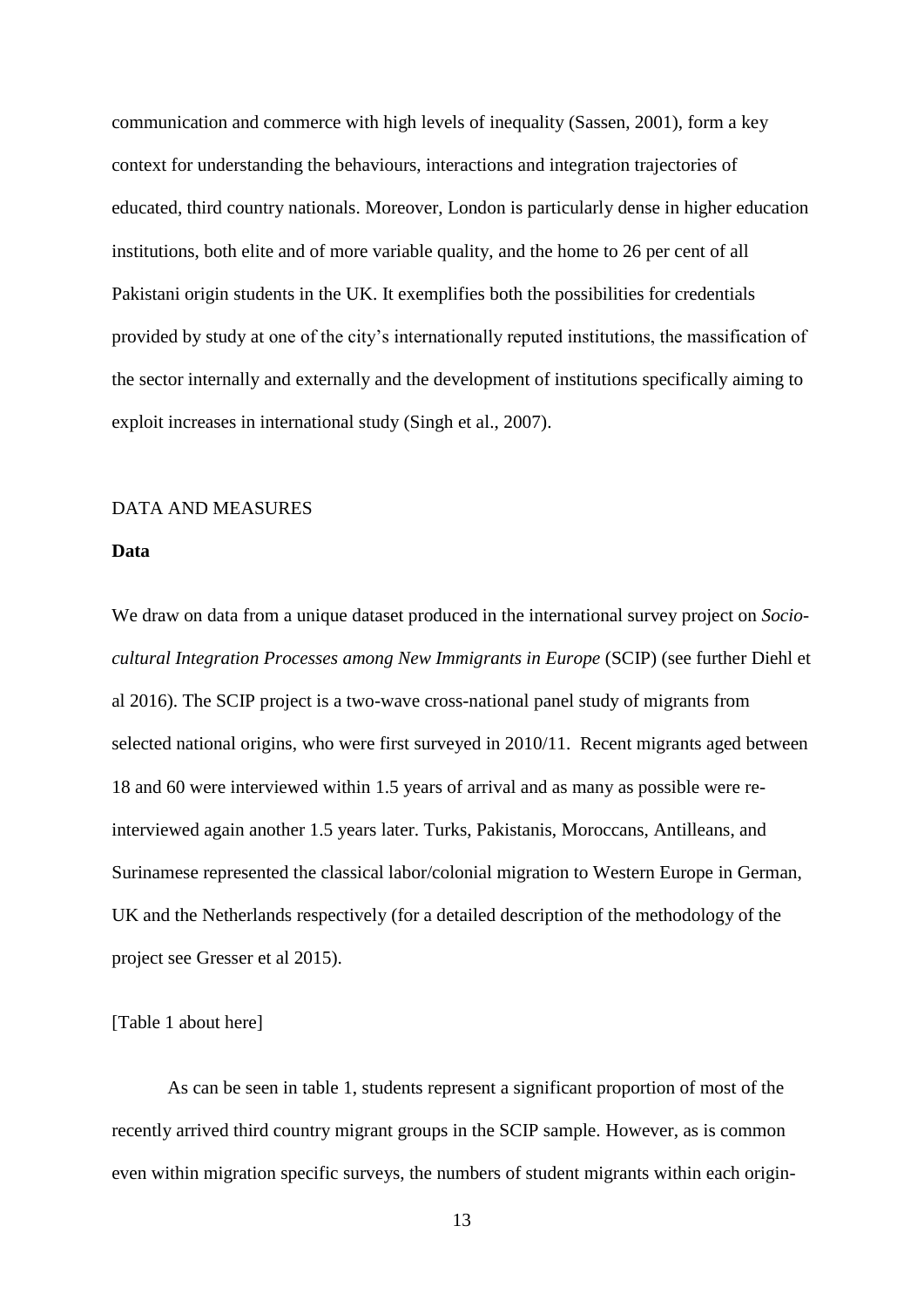destination group are generally insufficient to further explore internal differentiation within the group. An unanticipated advantage of the UK sampling strategy, however, was that we were able to collect the only large single nationality panel of foreign-born students in the UK. The timing of our fieldwork, and our focus on London, facilitated us achieving a studentdominated, but still largely representative sample of recent Pakistani students (Platt et al., 2015). This enables us to explore heterogeneity within student migration with national origin controlled, as well as to measure the impact of this heterogeneity on early integration outcomes.

The UK SCIP sample included 751 Pakistani foreign born living in London, selfdefined as migrants (i.e. not visitors). The sample was collected using a range of techniques (Platt et al., 2015), including chain referral methods adapted from Respondent Driven Sampling (RDS) (Heckathorn, 1997). Thanks to the surge of student migration during our sampling period (see figure 2 above), and the strong concentration of universities and colleges in London, we captured 576 recently arrived Pakistani immigrants on student visas (of 586 reporting education as a reason for migration).

Our student-focused sample largely reflects the composition of new Pakistani migrants in London as a whole. Table 2 shows key characteristics of those (younger) migrants who arrived in London within the two years preceding the 2011 Census i.e. closely commensurate with the timing and duration of stay of our sample. It compares them with our SCIP sample, though it is worth noting that our sample is likely to be more transient. We see that, according to the Census, 75 per cent of recent male migrants who had arrived in London within the previous two years were students (compared to 83 per cent of men in our sample); and that 88 per cent of students were men – a proportion very close to the 87 per cent in our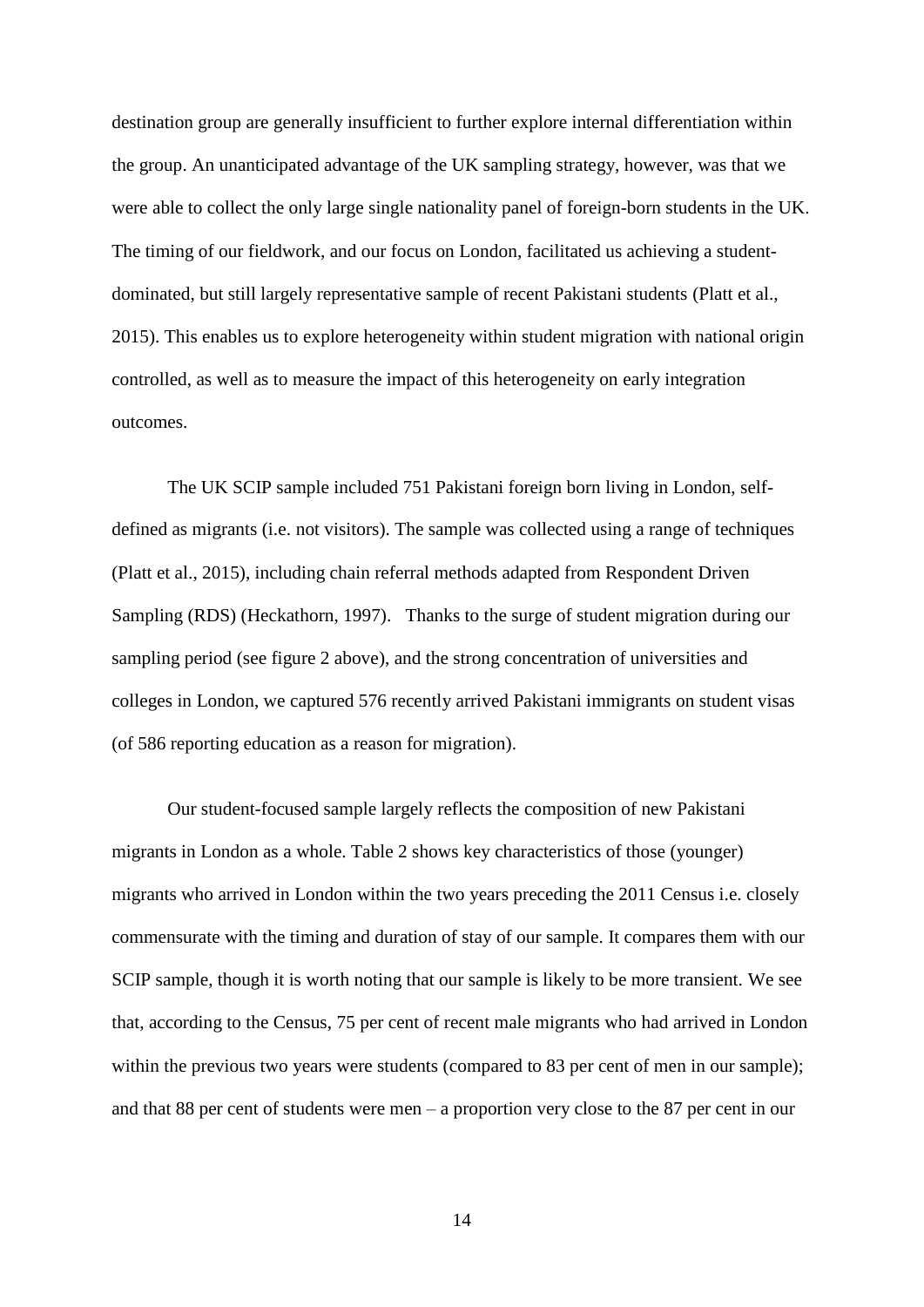sample. Given that only 13 per cent of students were women, we restrict our analysis to men  $(N=501)$ .

[Table 2 about here]

For the first part of our analysis we identify latent classes in our male student migrant sample (N=501). For subsequent analyses of change between the two waves and of wave 2 outcomes, we restrict our sample to include only those respondents present in both waves  $(N=252)$ .<sup>1</sup> Since we do not have a strict probability sample, measures of statistical significance should be treated with some caution.

#### **Measures**

We first outline the measures used to identify migrant types. We selected these measures on the basis that they should distinguish elite from middling types. We then describe the measures used to evaluate differences in their early socio-cultural integration. Descriptive statistics of all measures can be found in Table 3.

#### A. Typifying Student Migrants

To classify latent student classes, we first include measures commonly used in human capital models, such as age, current educational attainment (less than a BA equivalent, a BA, and more than a BA equivalent), and current English language fluency, both in terms of speaking and understanding as well as writing and reading. We expect the elite to be composed of younger, more highly educated Pakistanis with stronger English language ability.

To further identify elite status students, we include the number of years of English language instruction in school, whether they grew up in an urban area, and whether they have a third language (in addition to English and their mother tongue). Although our entire sample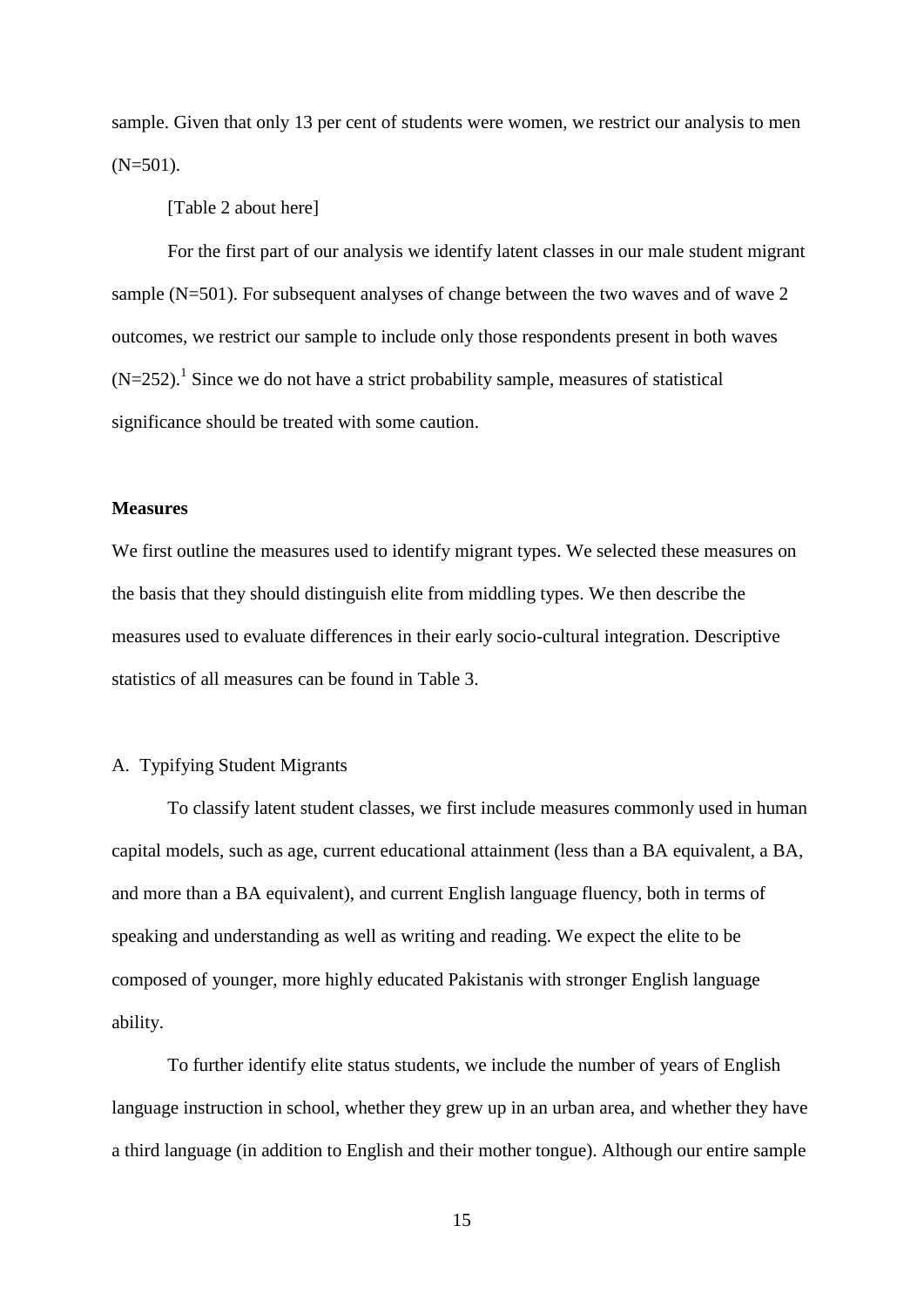reports a student visa, we further distinguish those who are not enrolled in any education (11 per cent) and those who are not enrolled at university but at some other tertiary education provider (52 per cent).

As reviewed above, elite status embodies not only high human capital but also high cultural capital and cosmopolitan orientation. Thus we further include measures of reading British and Pakistani newspapers (in print or online), the importance of Pakistan and Britain to the respondent's identity, and current life satisfaction. We expect elite migrants to be more engaged in current events through newspaper consumption, to have weaker attachment to both Pakistani and British national identities, and to be more satisfied with their lives.

In contrast to traditional network-driven migration, we expect student elites to be less socially embedded with co-ethnics and more socially embedded with majority British. We therefore include measures of knowing someone prior to migration, the number of Pakistani associates in London, the reported time spent with those of UK and Pakistani origin, and the estimated proportion of Pakistanis in the local area.

Finally, elite students are expected to use international study as a stepping stone to cosmopolitan careers and to serve in upper management roles. Hence, we include migration intentions as a final measure to classify student types: intending to settle permanently in the UK, intending to move between the UK and Pakistan, intending to return to Pakistan, intending to move on to a third country, and finally reporting 'don't know' about future intentions. We expect more elite migrants to be more likely to want to return home or move to a third country, whereas more middling migrants are more likely to use international education as a path to residency in the UK. Those who report 'don't know' may be more elite, reflecting a rejection among the elite of life planning (Brooks and Everett, 2008).

#### B. Measuring Integration Trajectories and wave 2 achievements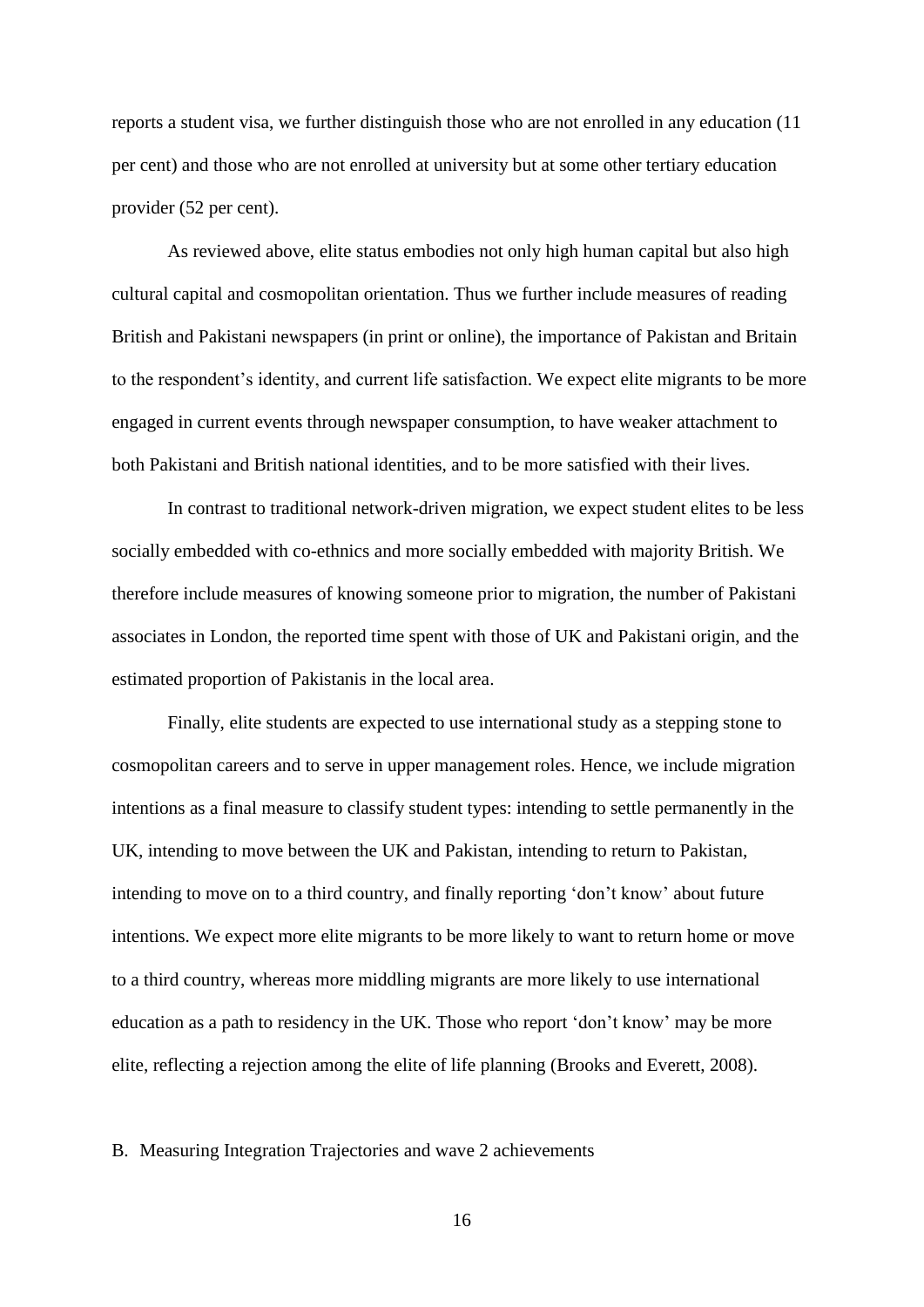In order to explore early integration trajectories and acheivements of the LCA types, we first examine change in language fluency between the first and second wave. In general, the Pakistani students in our sample experience no change in reported speaking or understanding English, but a marked decline in their estimation of their writing and reading ability (see table 1). This is likely to be the result of increased awareness of their English writing and reading capabilities as compared to other immigrants in London as well as native English speakers. We expect, however, that elite students will be less likely to experience any decline in their self-perception of English ability and more likely to report gains, as they should have greater contact with native English speakers and be more consciously investing in human capital acquisition during their time in London.

We next examine trajectories of social and subjective integration. On average, Pakistani students increase the time spent with both Pakistanis and British people during first years in the UK, as shown in table 1. The increase is more pronounced in terms of time spent with British people. We would expect the more cosmpolitan and less network driven elite student to have both a higher starting point in social integration with British natives as well as a steeper trajectory in their social integration. Similarly, while on average Pakistani students increase their reported life satisfaction from the first to the second wave, we expect middling migrants to face greater challenges and hence a more weakly positive, or even negative, trend in satisfaction across time.

The final changes observed are the importance of Britain and Pakistan to respondent identity. Although we would not expect much, if any change in Pakistani affiliation over only 18 months, and indeed we see no change on average, we might expect elite migrants to be less quick to adopt a UK identity, given the overall lower levels of national identification among elites and the fact that more disadvantaged groups are more likely to adopt receiving country identities (Nandi and Platt, forthcoming; Manning and Roy, 2010).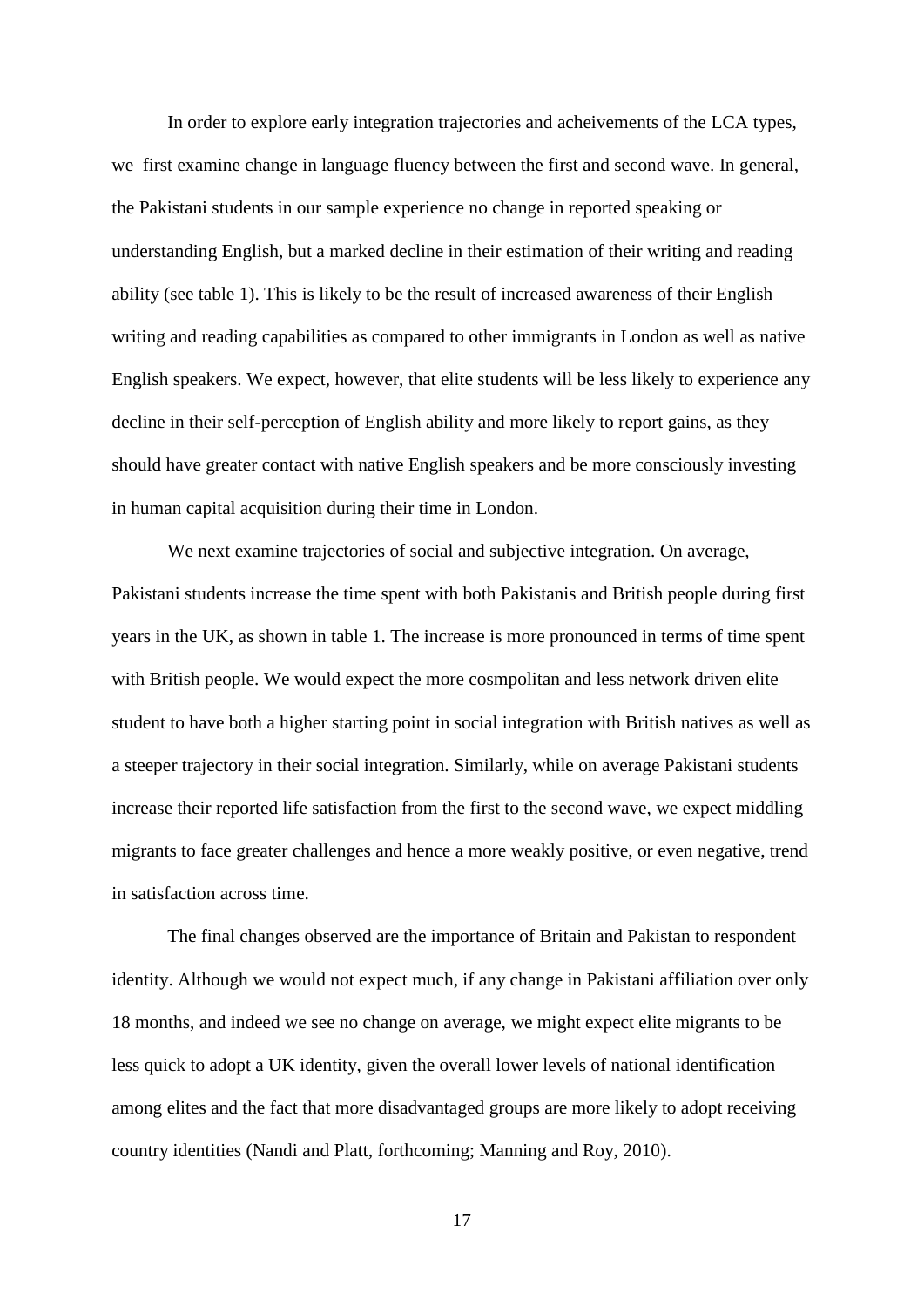We also include measures of achievement in the early integration period, expecting elite migrants to be more likely to obtain a postgraduate degree from a UK institution and to obtain a higher status job, measured by ISEI occupational status (Ganzeboom and Treiman, 1996). We also expect elite migrants to be less reliant on and hence embedded in the ethnic economy. We measure ethnic economy participation as a continuous measure of the percentage of all Pakistani men working within that occupation in the UK, derived from pooled Labour Force Survey data from the period (2007-2010) just before the SCIP data collection. Despite their high education levels, Pakistani students employed in wave 2 work in occupations where, on average, four per cent of all Pakistani men are currently employed, in contrast to a concentration of one per cent in the general male population.

All wave 2 change and outcome models focus on the association between the latent classes and each outcome, controlling for wave 2 interview mode (web, telephone or in person), age, months since arrival, and marital status.

[Table 3 about here]

#### **METHODS**

We anticipate meaningful, underlying student types within our data, differentiated not only in terms of socioeconomic background but also in cultural and social orientations and characteristics. Given the large range of theoretically informed indicators of these student migrant types, we choose to utilize latent class analysis (LCA), a data reduction technique that (in contrast to cluster or factor analysis) classifies latent classes among observations (rather than variables) using categorical, ordinal and continuous variables. This method enables us, first, to assess our central premise of the existence of defined middling and elite classes within the student population. Second, LCA effectively reduces data to a small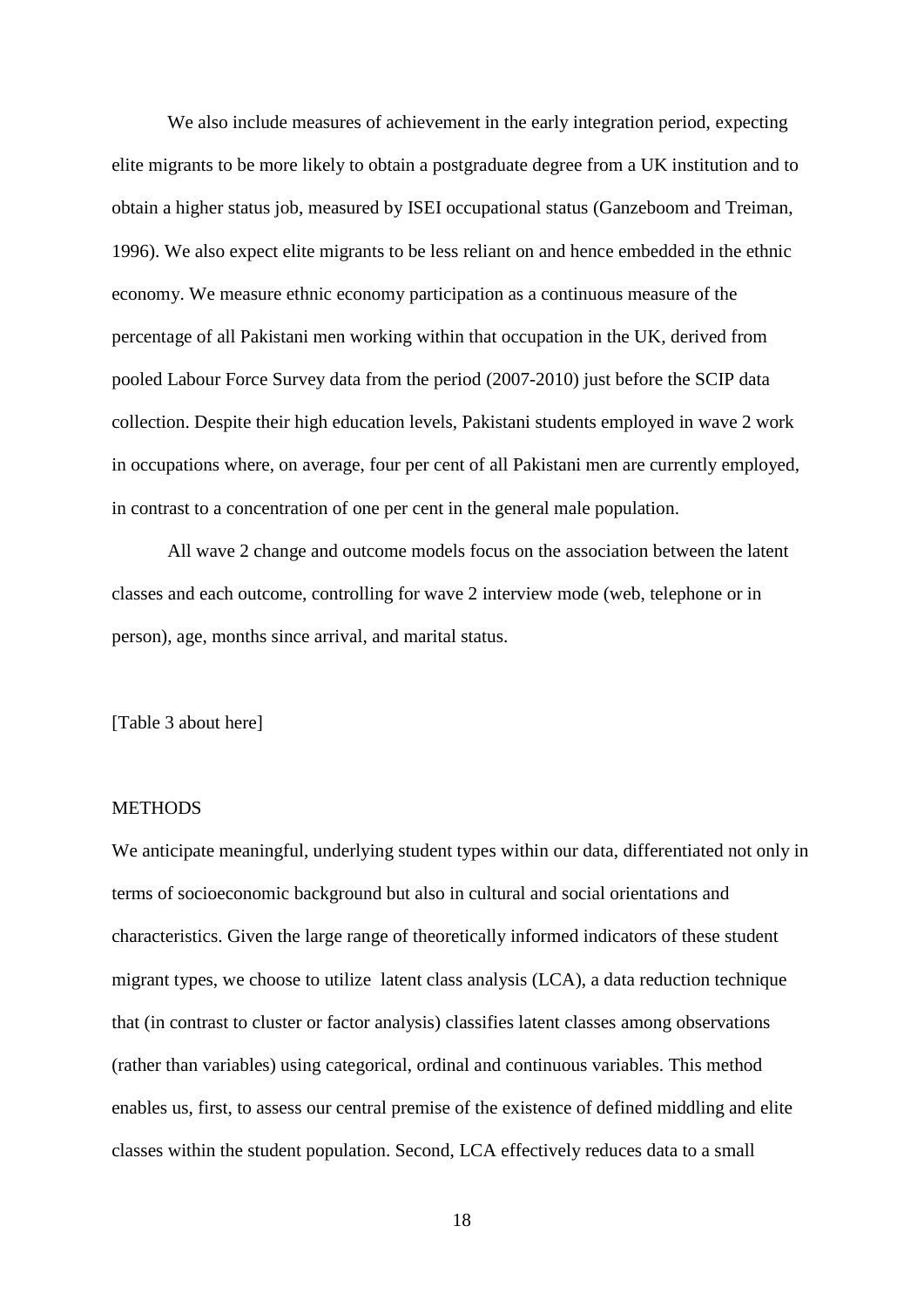number of categories while taking into account indicating characteristics and their importance. In contrast to standard ordinary least squares (OLS) regression, which assumes a single model with homogeneous effects of different indicators across the student population, we can use these classes to test for different trajectories across the identified student subgroups.

We estimate two kinds of latent class analysis model parameters: the class probability parameters and the item parameters (Nylund et al., 2007). The latent class probability is the likelihood that a migrant belongs to a specific class. It is used to determine the number and relative size of classes within Pakistani student migrants. The item parameters correspond to conditional item probabilities and provide information on the probability for an individual in that class to score positively on that item. These are comparable to a factor loading in factor analysis in that values closer to 1.0 indicate that that characteristic better defines the class (Nieri et al., 2011).

We estimate mixture models in Mplus 7.0 (Muthén and Muthén, 2013), using the rich demographic and socio-cultural information described above.<sup>2</sup> We expected to identify only two latent classes, an elite and a middling class. However, the item parameters for a classification with both 2 and 3 classes revealed heterogeneity within the 'middling' subgroup, and 3 classes were preferred over 2, using a variety of fit indicators (Nylund et al., 2007): Bayesian information criterion (BIC), the Lo-Mendell Rubin adjusted likelihood ratio test (LMR) and the parametric bootstrapped likelihood ratio test (PBLR). We therefore determined on three classes. Given that the entropy level for our preferred model is very high (0.981) we then assign each observation the most likely class membership (Clark and Muthén, 2009).<sup>3</sup>

For our second goal, we use the assigned class membership from wave 1 as our key independent variable to predict various measures of socio-cultural and structural trajectories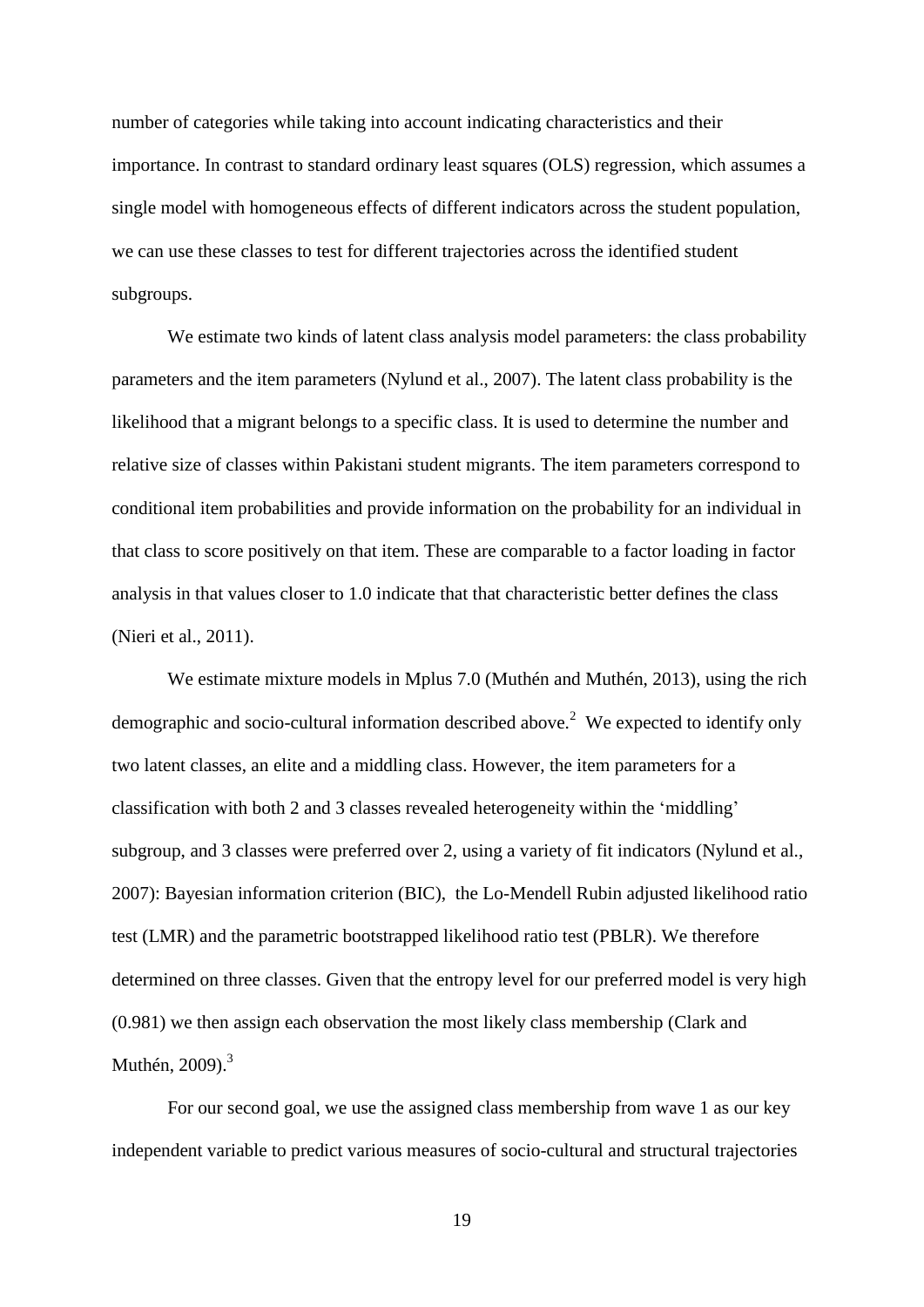and outcomes in wave 2. For these analyses, only the balanced panel is used. Six of our outcomes are measured as change since wave 1: time spent with Pakistanis, time spent with British people, importance of UK and Pakistan for identity, life satisfaction, and English language ability. As noted by Allison (1990), change measures can have particular advantages when comparing group outcomes over two different time points. These change scores are modeled using OLS, and we include the lagged indicator of each outcome (the variable measured in the first wave) to absorb differences in starting points across the three classes, and hence account for potential ceiling and floor effects. While these lagged variables contributed to our latent class analysis, there is sufficient variation across respondents withn the groups to warrant their inclusion.

We are also interested in three outcomes newly measured at wave 2 (rather than change): one binary outcome, obtaining a UK degree or postgraduate degree , modeled using logistic regression; and two continuous outcomes, occupational status and ethnic concentration of the main occupation, modeled using OLS.

#### RESULTS

#### *Middling and Elite Types*

LCA revealed three classes of Pakistani student migrant. Their characteristics are illustrated in table 4, below. The smallest group, at 16 per cent of our sample, consistently demonstrates those characteristics we would associate with the theoretical formulation of a student 'elite'. Alongside this group, two, rather than the posited one, 'middling' groups comprise the remainder of the sample. The 'networked middling' group (34%) illustrates the features that we would expect from our development of the concept of a less selected migration, initiated strongly through ethnic ties rather than motivated by class maintenance. The somewhat larger 'middle class middling' group (50%) displays modal characteristics of the entire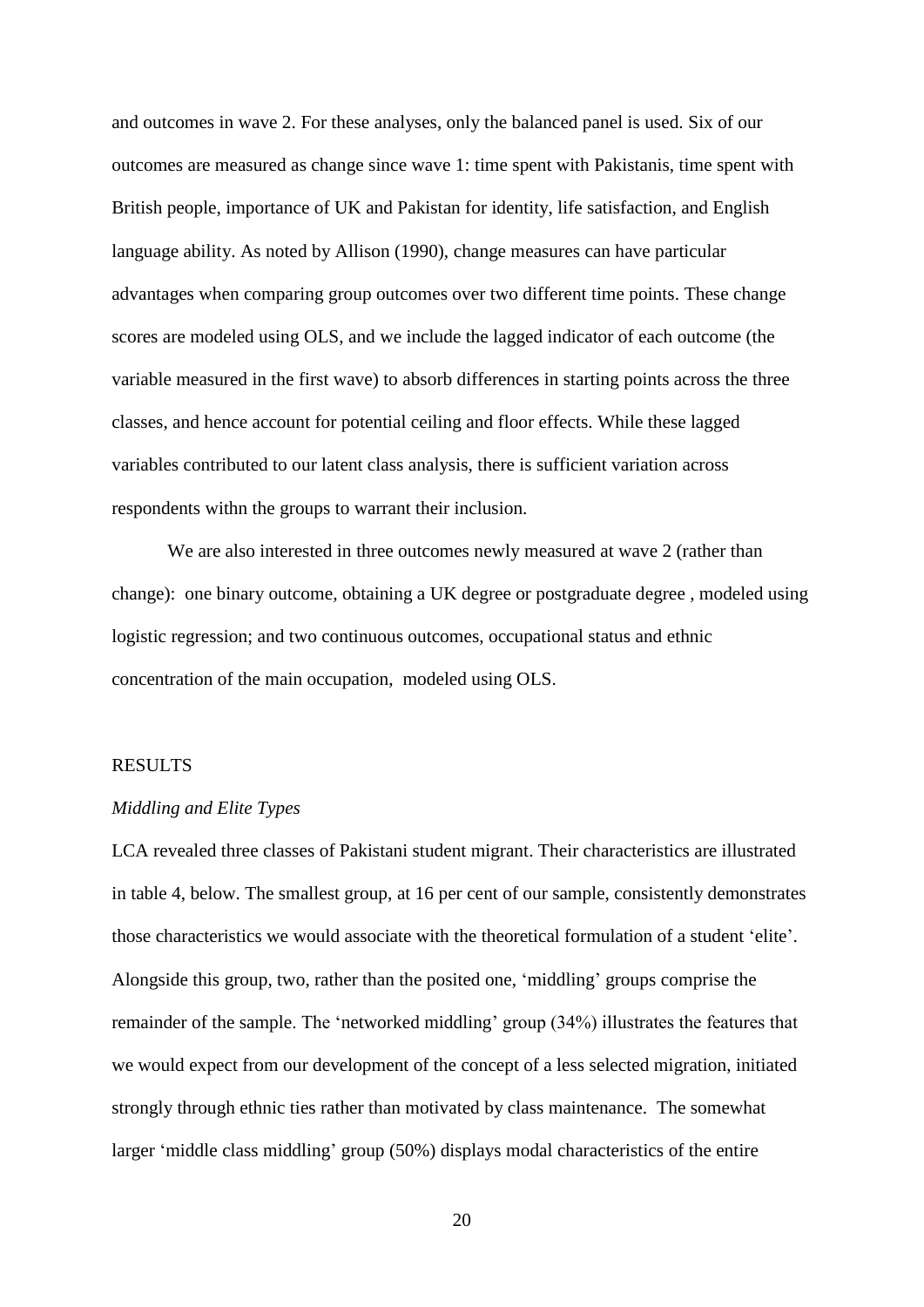sample as whole. It shares many of the features of the 'lower middling' group, to which it is closer than the advantaged elite, but it appears somewhat more positively selected socioeconomically yet much less socially embedded. With its urban origins, more uncertain future intentions and lack of networks, this group could be seen as representing a 'new middle class' from a lower income country context where the urban middle class is expanding swiftly.

In terms of age, all three classes are young, with approximately the same average age (24 to 26). All also have a majority with at least the equivalent of a bachelor's degree. From there, however, their profiles differ. Specifically, elites have a much higher probability at 20 per cent of holding a post-graduate degree than the other two groups. Elite students are also strongly differentiated by their superior English language ability, and have by far the highest probability of being enrolled in a University (as opposed to some other form of higher education). The elite student group displays stronger cosmopolitanism, more likely to report that the UK is important to their identity, and more likely to consume UK news. This group also reports higher life satisfaction than the other two student groups. They are also the most socially integrated, spending on average time with UK natives at least several times per week. Finally, the elite migrant type is the least likely to intend to stay in the UK, and the most likely to embody the 'free movement of professionals', with over twice the probability of the other two groups of planning to move to a third country after their stay in the UK. This elite latent class thus displays characteristics that closely align with our expectations.

The networked middling class display the strongest signs of traditional network migration and report the highest intention to settle in the UK. This group is most strongly sorted on their low probability of university enrolment, instead utilizing a student visa to attend more basic training programmes. This group also has the highest probability (40%) of having less than a bachelor degree. The networked middling differ from both the middle class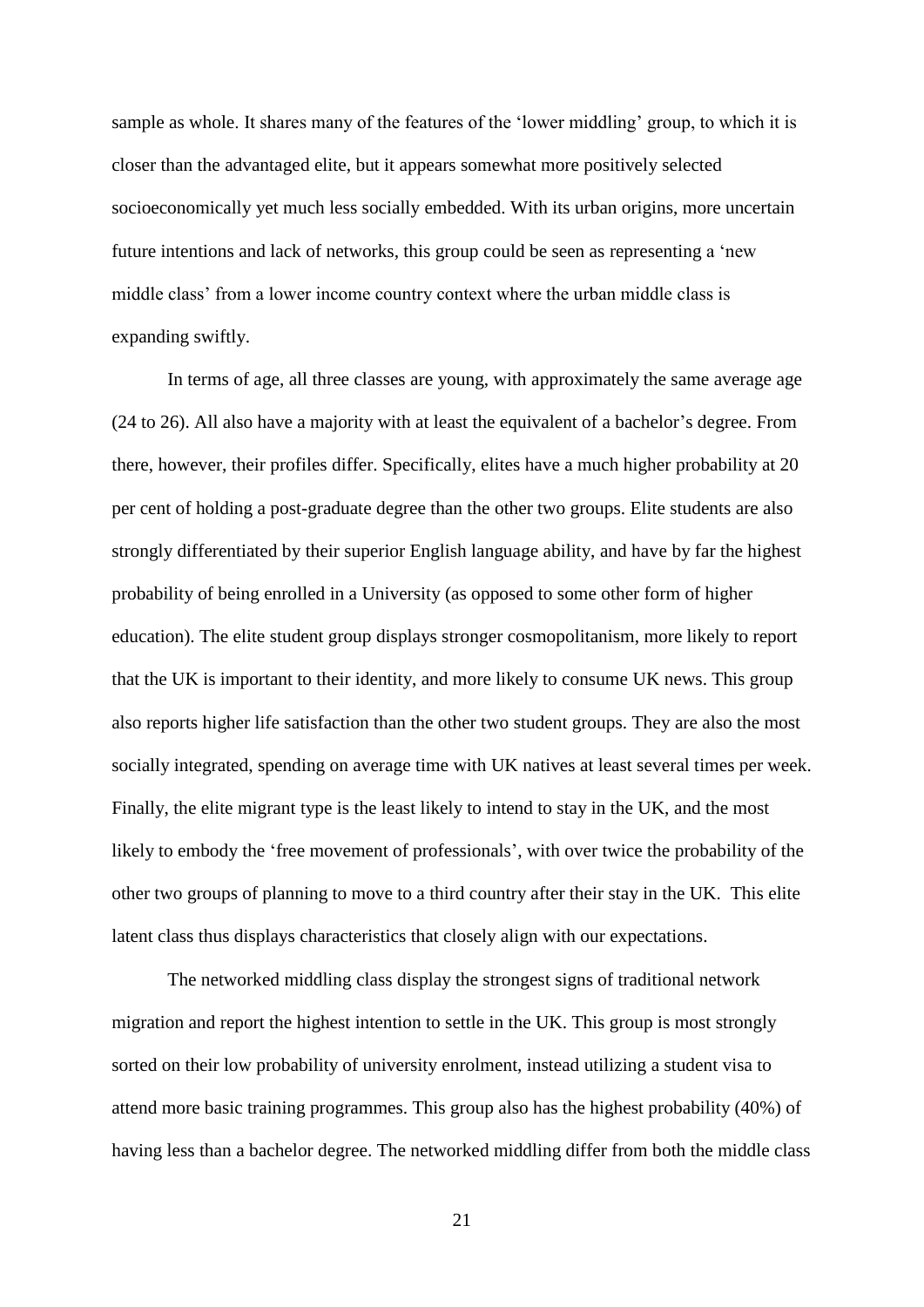middling and the elite in that they are more likely to stem from non-urban backgrounds, and are less likely to consume newspapers in either the sending or receiving country. They are also more orientated towards the home country, with the strongest sense of Pakistani identity combined with the weakest UK identity. This is mirrored in their social engagement as well: these student migrants spend time with Pakistanis every day, and have much larger social networks of Pakistanis in London than the other two groups. Despite their lack of engagement with the UK, they are also the most likely to want to settle permanently.

Finally, the third group identified by the LCA we have called 'middle class middling'. This group has a very high probability (78%) of the modal education level (BA), with only a 10 per cent probability of having more and 12 per cent probability of having less education than this. The middle class middling group, in contrast to the other two, reports on average close to zero years of formal English training in school. Alongside very low reports of third language ability, this is the characteristic that most strongly defines the group. Our middle class middling group is further defined by their lack of social ties in the UK, in contrast to the other two groups. They report smaller Pakistani social networks, and spend less time with both Pakistanis and with majority British. Unlike the other two types, they have a virtually zero probability of employment. Indeed they seem to be less integrated in both Pakistani and UK life in London. This may also be understood from their 'middle class' standing, as they are less likely to rely on social networks than the other middling group, but also less likely to know other Pakistani elites already residing in London.

[Table 4 about here]

Thus, the latent class analysis reveals considerable heterogeneity within student migrant streams, even when restricting to a single sending country, destination city, and cohort. Most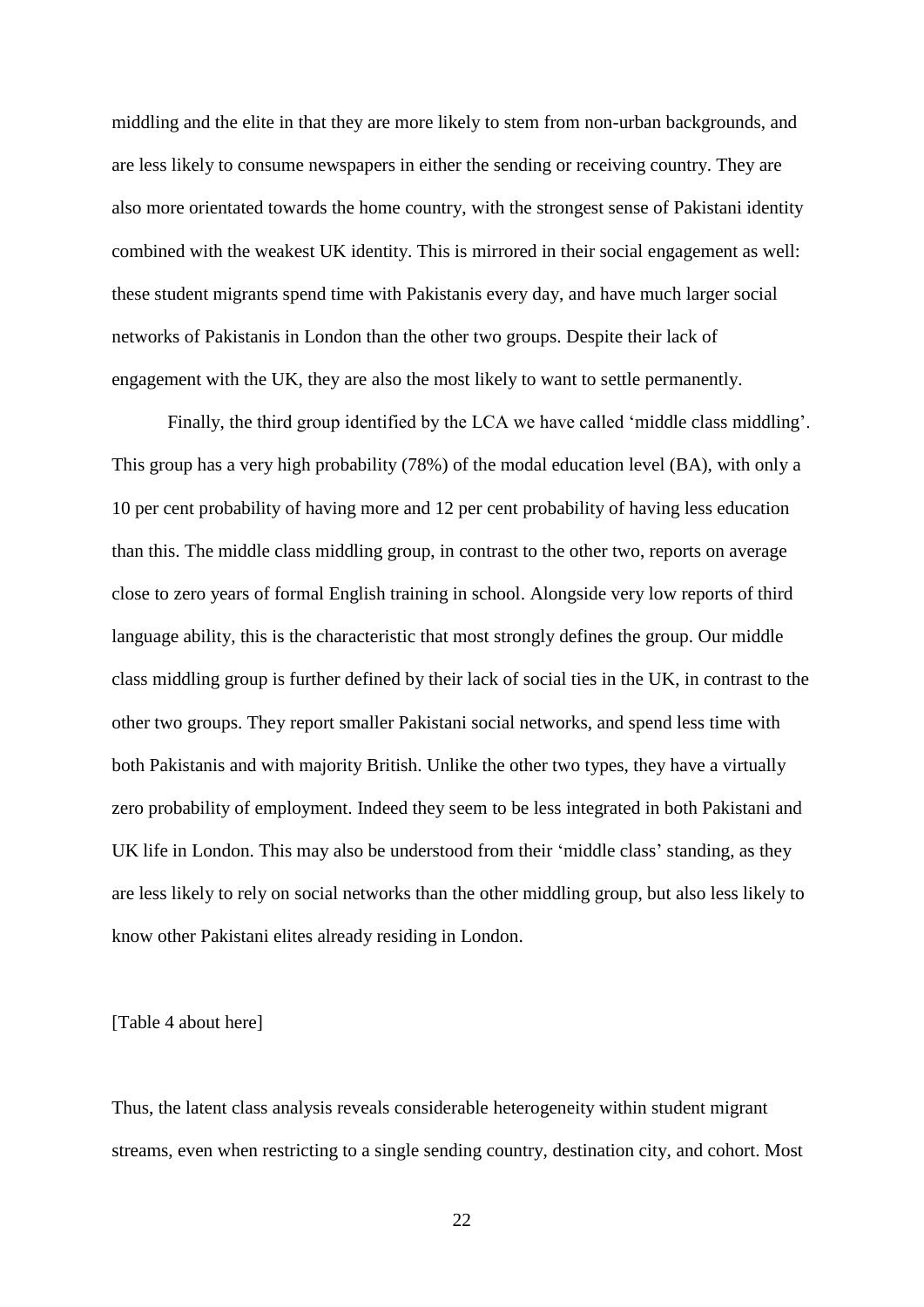importantly, elite migrants comprise only one in eight of these migrants. Next, we examine the consequences for the early integration patterns of Pakistani migrants in London.

#### *Migrant Types and Early Integration*

Tables 5 and 6 summarize our analysis of early integration patterns. The top panels display the marginal effects of membership in each class at wave 1 on wave 2 outcomes and change across time. The mean wave 2 outcomes and change between waves for the sample as a whole are also presented for comparison. Tests for the statistical significance (at the 0.1 level) of contrasts between the classes are found in the bottom panels of both tables.

Starting with the structural integration measures in table 4, we see important differences between the two groups in both change and in their wave 2 attainment. In terms of language acquisition, Pakistanis experienced very little change in their English speaking and understanding ability between the first two waves, as their reported fluency in the first wave was already fairly high. Although, in line with our expectations, elite migrants report slightly greater improvement, this difference is not statistically significant. The group as a whole experienced a large *decline* in their self-reports of English reading and writing proficiency between the two waves: on average, the Pakistani students went from reporting that they read and write English 'well' to 'not well'; but the middle class middling experienced the steepest decline in self-reported reading and writing ability. This is likely linked to their lack of embeddedness, affording fewer possibilities to improve their language skills.

We also see important differences across the student classes in their wave 2 structural outcomes. In line with our characterisation of them as different in kind as well as degree, the elite migrants differentiate themselves from the two middling classes in terms of their greater likelihood to obtain UK degrees and postgraduate degrees, likely due to the fact that they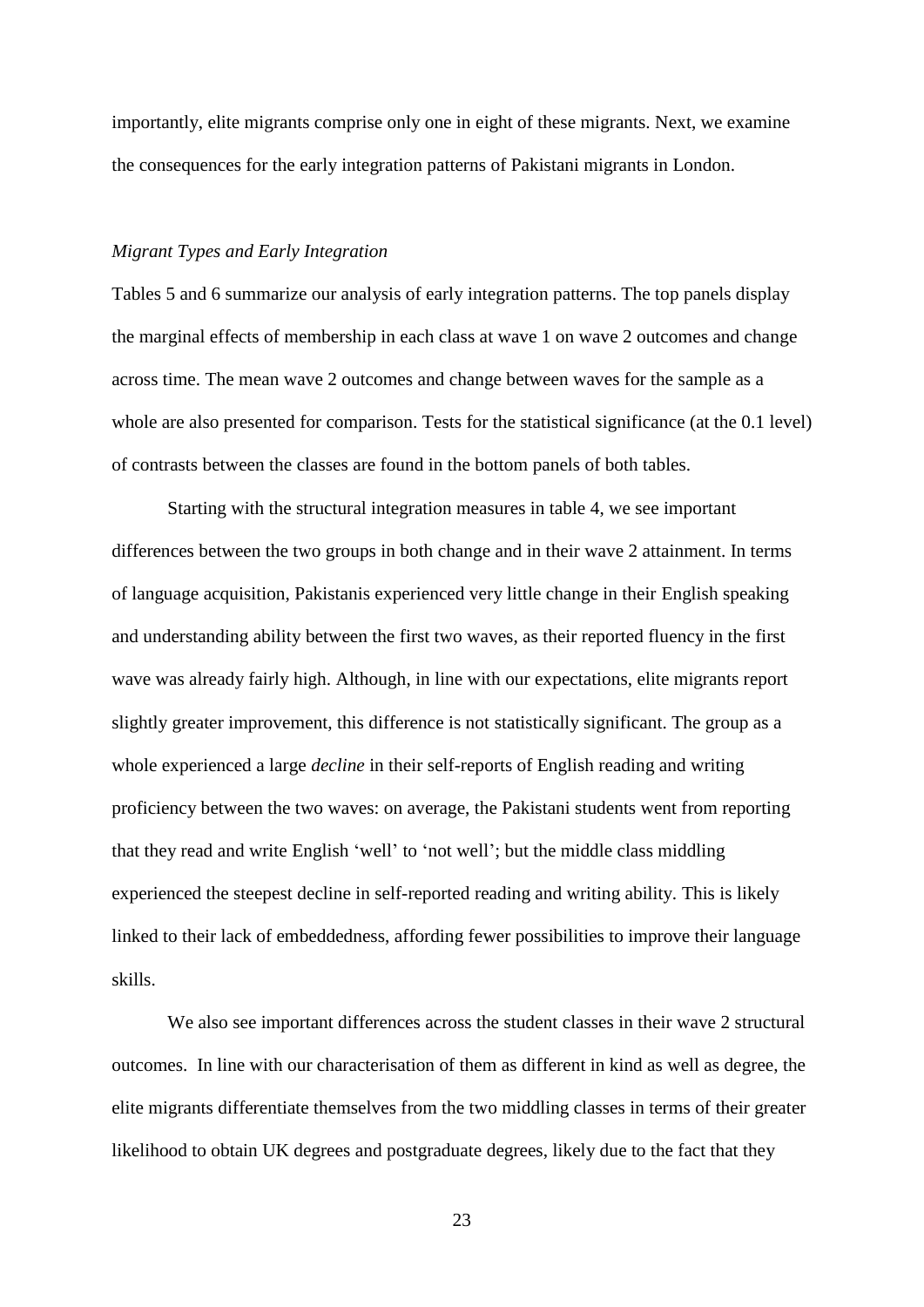were more likely to be enrolled in university programs, rather than other types of tertiary education. When they were employed, they reported jobs with much higher occupational status. They also show signs of employment in less ethnically concentrated occupations, working in an occupation where on average only three per cent of Pakistani men are employed, by contrast with nearly 4.5 per cent among the middling groups. This difference is, however, not statistically significant.

The differences between the middle class and networked middling types are less consistent. The middle class middling generally occupies a middle position between the elite and networked middling, displaying a higher probability of obtaining a UK degree and slightly lower probability of employment than the networked group. These differences between the two middling types are smaller than the contrasts with the elites, however, and less often statistically significant.

#### [Table 5 about here]

Clearly the variation in student type in the first wave has important implications for early structural integration. Because our latent class analysis also sorted the three types in terms of cosmopolitanism and social integration, we expected to see associations between the types and *changes* in socio-cultural outcomes as well. However, this turned out not to be the case.

Table 6 presents marginal effects and contrasts for the three groups across changes in socio-cultural outcomes, including social engagement and identification. On average, Pakistani students show strong signs of social integration in this early period: they strongly increase their social engagement with British people (changing from spending time with British people a few times a month to several times a week), increase their identification with Britain, and become more satisfied with their lives in the UK. As is clear from the lower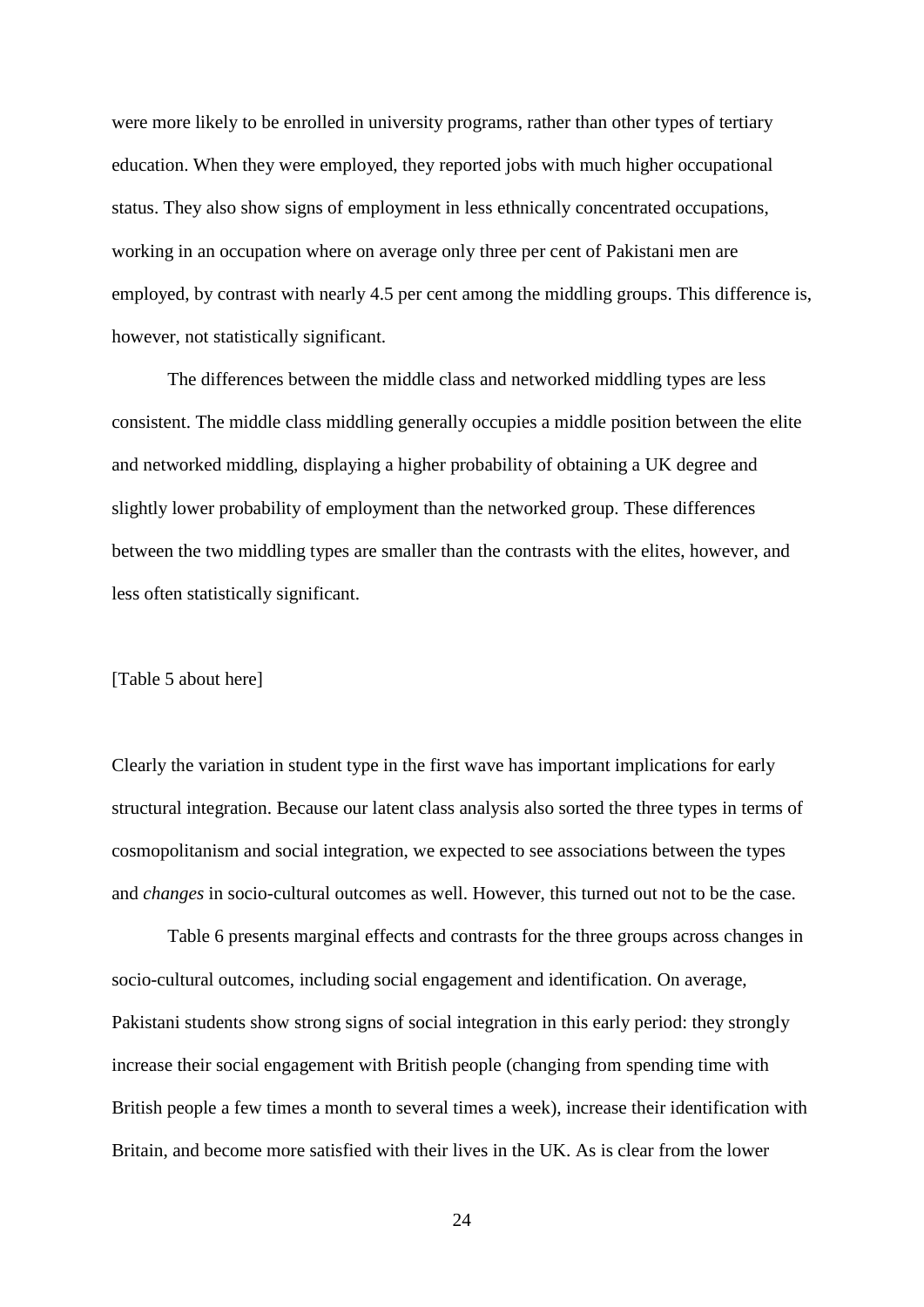panels of the table, however, the early socio-cultural integration trajectories do not differ significantly across classes, with the exception that the middle class middling class spends less time with Pakistanis between the waves, whereas the networked middling and elite classes spend more time. These divergent trajectories may reflect again the different premigration circumstances, with the networked middling class and elites more likely to have larger Pakistani networks and greater contact on arrival, providing a base from which to integrate into London's Pakistani community. In contrast, the middle class middling arrived with lower levels of Pakistani contact and their contact remains low in the second wave.

[Table 6 about here]

#### **CONCLUSIONS**

With the expansion of higher education on the one hand and changing visa regimes on the other, third country migration flows are increasingly comprised of student migrants. Yet there has been remarkably little attempt to understand or conceptualize this migration stream. While international students have traditionally either been neglected in migration research or conceptualized as temporary, transnational cosmopolitan elite, we pointed to a number of reasons why they could better be conceived in terms of 'middling migration'. We tested the expectations relating to middling and elite migration flows and, using the specific case study of Pakistani students migrating to London, we were able to identify among our sample of migrants for education a small elite group and two more middling groups. While the elite and 'networked middling' student groups mapped closely onto our expectations from the literature, with the latter more likely to align with purported 'substitution effects' (De Haas 2011), the 'middle class middling' group showed both some intermediate features and some characteristics that may be linked more specifically to the internationalisation of student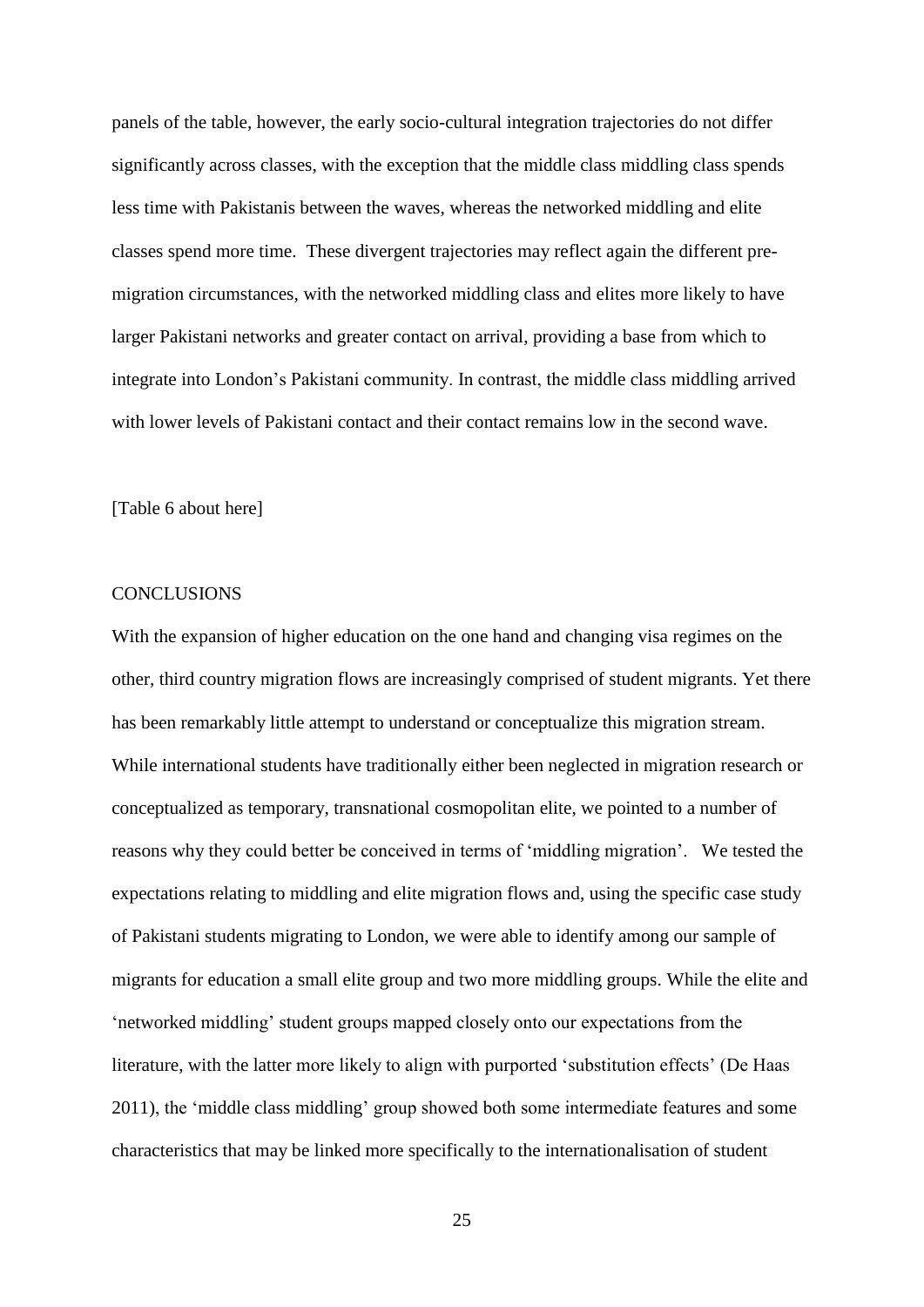flows from lower income countries with an expanding middle class. It may also be that the specific nature of London as a world city, with both high status institutions and a proliferation of less well-regarded tertiary institutions, fosters particular patterns of both supply and demand that help create this distinction. This cleavage within the 'middling' student population therefore merits further empirical attention through comparative work with other source countries.

We were also able to show how these different classes of student migration were associated with somewhat different structural integration trajectories, with the elite group having better outcomes across the education and occupational measures. Interestingly, we found far fewer differences in relation to social-cultural or subjective integration.

While drawing on a unique large, longitudinal study of recent students representing new migrant flows in the context of managed migration and the expansion of tertiary education, our analysis does face certain limitations. First, our sample was quite specific: while Pakistani migration to London offers a valuable case study, we are not able to ascertain if the patterns we identified are representative of all third country students across the UK. And certainly further research is needed to establish if they capture changes taking place across other European destinations. Second, as is typical of studies of mobile and recently arrived populations, our sample suffered from high rates of attrition between waves. Hence our analysis of change over time may be subject to attrition bias. Third, we would have benefited from extended measures of pre-migration socio-economic context to confirm or enhance our representation of the student types.

Despite these limitations, the analysis has advanced our understanding of contemporary South-North migration in a number of ways. Our paper is the first to develop a conceptual framework for, and empirical analysis of, the new third-country student migration as a 'middling' migration, and the implications of that conceptualisation for students'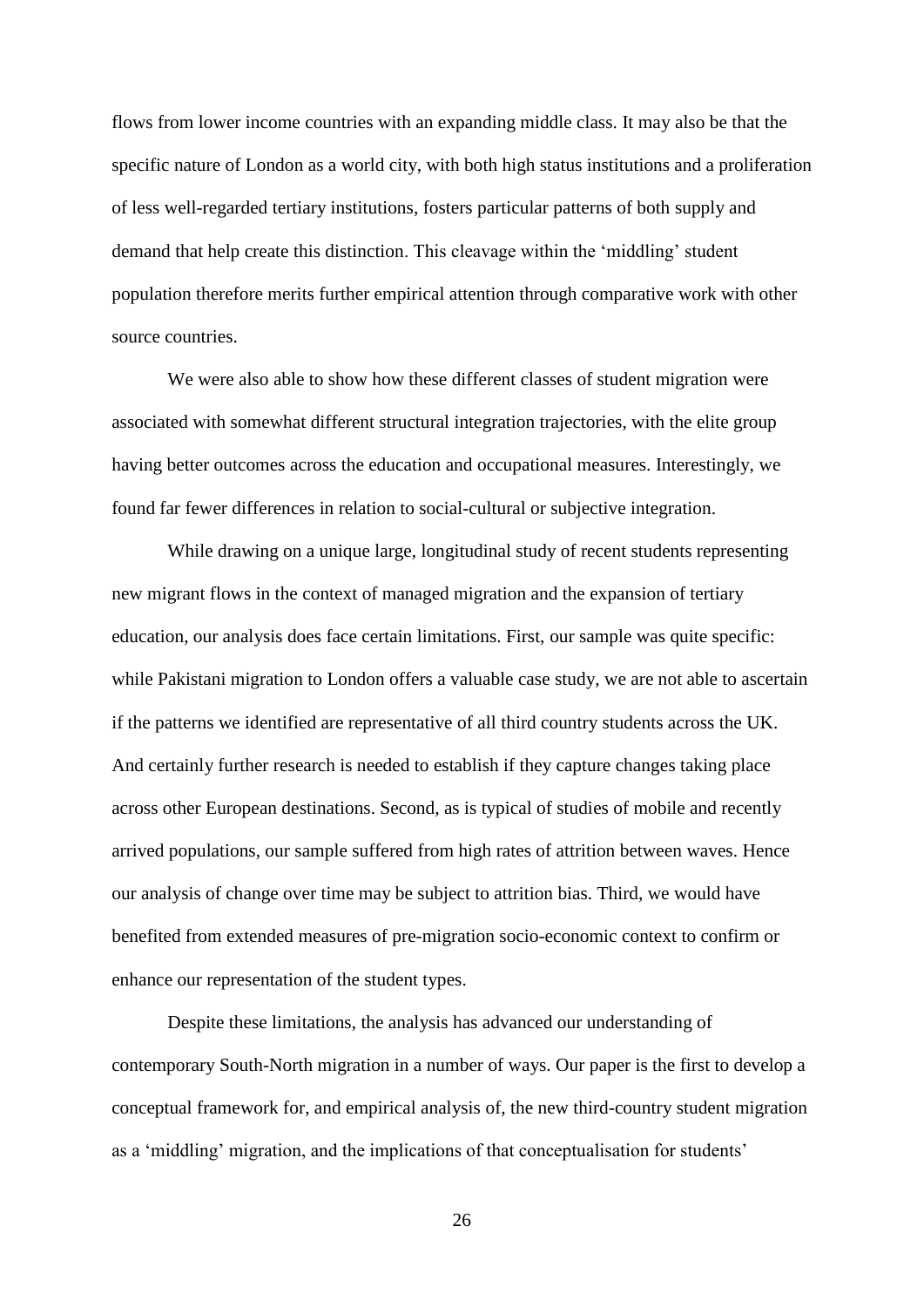outcomes. It demonstrates the need to pay greater attention to the complexity and diversity of student migration under changing conditions and offers a framework within which to do this. While the UK is at present a special case in terms of the extent to which managed migration and internationalisation of higher education have combined to produce a diverse and complex student body, other countries are showing similar trends (Bijwaard and Wang, 2013). Moreover, the fact that these student flows are emanating from countries with longstanding historical links to the country of destination, suggests that we need to pay greater attention to how we conceive of inter-country links, with meso and macro as well as interpersonal structuring of flows (Fawcett, 1989). While the patterns and practices on settlement of the networked middling group points to the salience of ethnic embeddedness for foreign students, this group remains a minority among Pakistani students overall. We also need to recognize how student migration flows may impact our understanding of the future trajectories of immigrant groups typically understood in the framework of earlier labour migration and family re-unification.

#### **Notes**

<sup>1</sup> Where respondents are missing data on a particular outcome variable, the sample size may be correspondingly smaller, but the maximum number of missing observations is never higher than 5 per cent of the total balanced sample. Patterns of attrition can be seen in table 2, and there is some signs of selective attrition. As we would expect, respondents who anticipated returning home in wave 1 were more likely to be lost to follow up; with the opposite being the case for those who expected to stay. Pakistanis more embedded in a larger Pakistani network, and who knew someone prior to migration, were also more likely to be retained in the sample. Finally, there is some evidence of negative selection into attrition,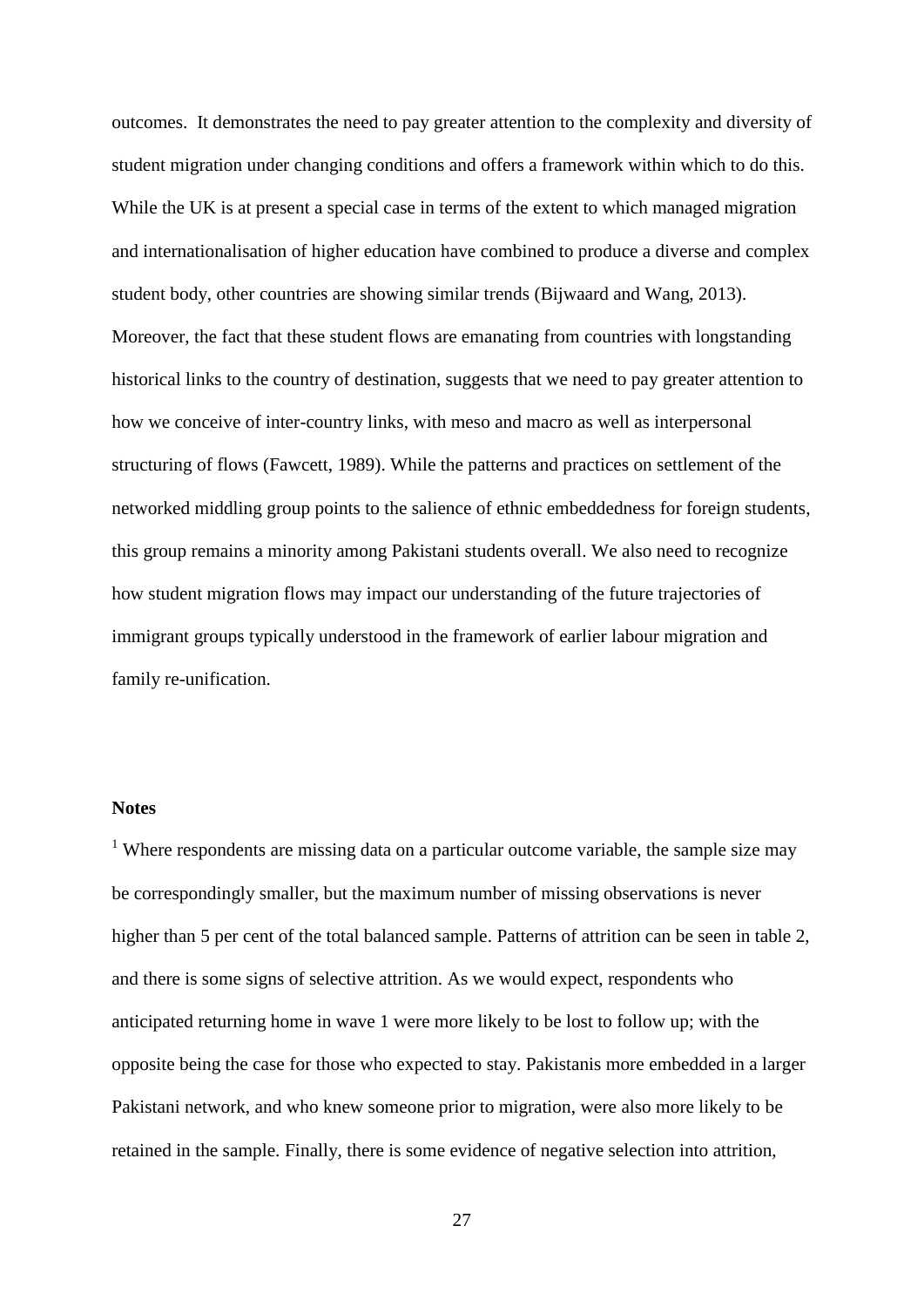with those with more years of formal English instruction, and who consume British newspapers, being more likely to be surveyed in wave 2.

1

 $2^{2}$  To ensure robustness and replicability of our results, for each potential number of classes, we ensure that the final stage log likelihood values stay consistent with at least 100 random starts. Once replication of optimal log likelihood is reached, we further replicate the analysis with double the starts to ensure that the same likelihood is reached and replicated.

 $3\,$  We also used the three step method to test for equality in distal outcomes across latent class indicators, as suggested by Asparouhov T and Muthén B. (2014) Auxiliary Variables in Mixture Modeling: Three-Step Approaches Using M plus. *Structural Equation Modeling: A Multidisciplinary Journal* 21: 329-341. However we find only small differences (generally at the second decimal level) between this approach and the simpler class-assignment method employed in this paper.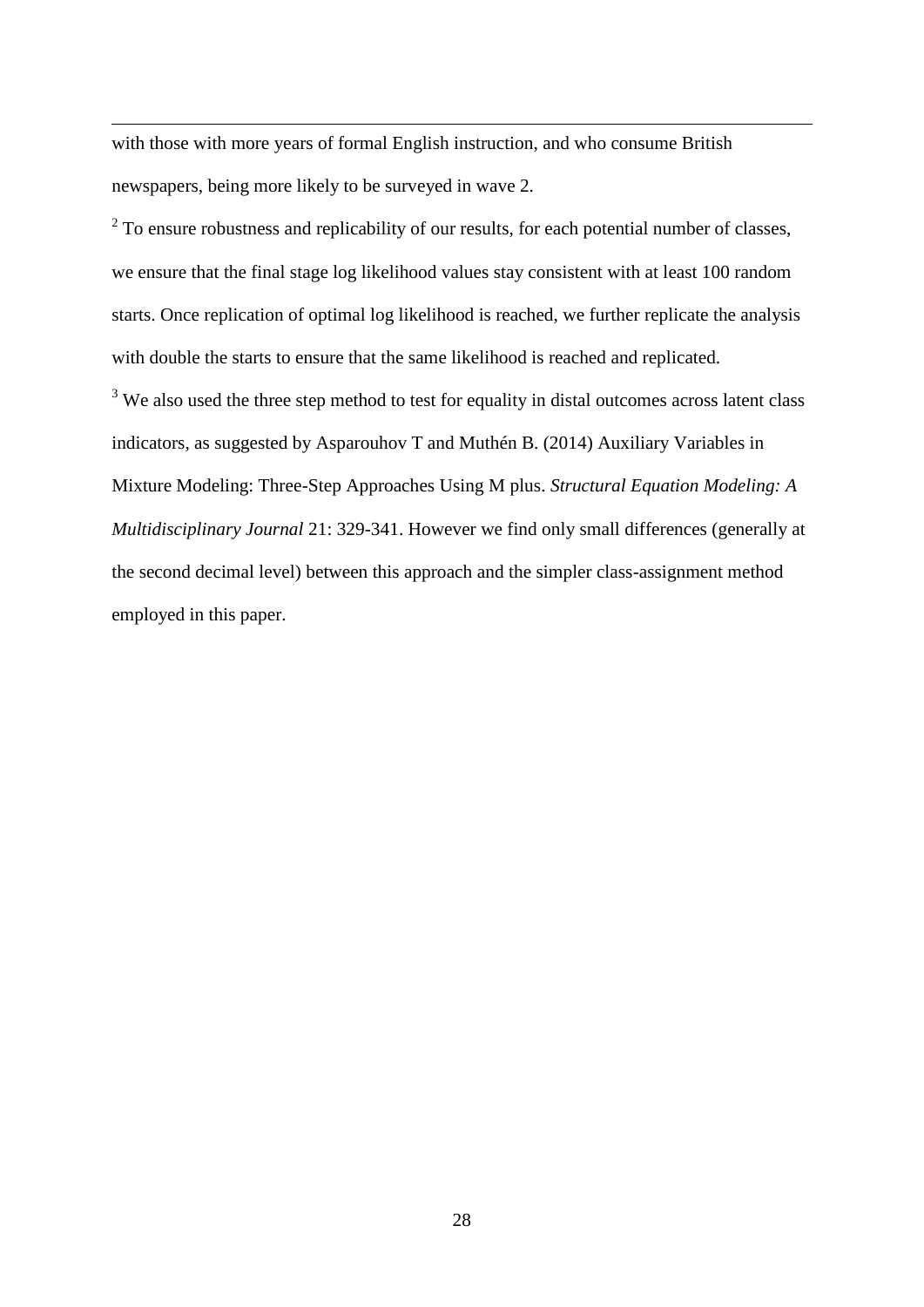#### References

- Allison PD (1990) Change scores as dependent variables in regression analysis. *Sociological Methodology* 20: 93-114.
- Altbach PG and Knight J (2007) The Internationalization of higher education: motivations and realities. *Journal of Studies in International Education* 11: 290-305.
- Asparouhov T and Muthén B. (2014) Auxiliary variables in mixture modeling: three-step approaches using Mplus. *Structural Equation Modeling: A Multidisciplinary Journal* 21: 329-341.
- Beaverstock JV (2005) Transnational elites in the city: British highly-skilled inter-company transferees in New York City's financial district. *Journal of Ethnic & Migration Studies* 31: 245-268.
- Beaverstock JV (2012) Highly skilled international labour migration and world cities: expatriates, executives and entrepreneurs. *International Handbook of Globalisation and World Cities*: 240-250.
- Bijwaard GE, Wang Q (2013) *Return Migration of Foreign Students. Norface Migration Discussion Paper 2013-05*.
- Blinder S (2014) Non-European Student Migration to the UK. *Migration Observatory briefing.* COMPAS, University of Oxford.
- Bourdieu P, Passeron J-C (1977) *Reproduction in Education, Society and Culture,* London: Sage.
- Brooks R, Everett G (2008) The prevalence of 'life planning': evidence from UK graduates. *British Journal of Sociology of Education* 29: 325-337.
- Clark SL, Muthén B (2009) Relating latent class analysis results to variables not included in the analysis. Unpublished paper available at
	- http://www.statmodel2.com/download/relatinglca.pdf
- Clarke N (2005) Detailing transnational lives of the middle: British working holiday makers in Australia. *Journal of Ethnic and Migration Studies* 31: 307-322.
- Collins R (1979) *The Credential society: An Historical Sociology of Education and Stratification,* New York: Academic Books.
- Conradson D, Latham A (2005a) Friendship, networks and transnationality in a world city: Antipodean transmigrants in London. *Journal of Ethnic and Migration Studies* 31: 287-305.
- Conradson D, Latham A (2005b) Transnational Urbanism: Attending to Everyday Practices and Mobilities. *Journal of Ethnic & Migration Studies* 31: 227-233.
- Cooper J, Campbell S, Patel D, et al. (2104) *The reason for migration and labour market characteristics of UK residents born abroad. Home Office Occasional Paper 110,*  London: Home Office.
- De Haas, H (2011) The determinants of international migration. *International Migration Institute, Working Paper* 32 Oxford: Oxford Department of International Development, University of Oxford.
- Diehl, C., Lubbers M, Mühlau, P. and Platt L. (2016) Starting out: New Migrants' Socio-Cultural Integration Trajectories in four European Destinations. *Ethnicities* 16.
- Eurostat EC (2011) *Migrants in Europe: A Statistical Portrait of the First and Second Generation,* Luxembourg: European Union.
- Favell A, Feldblum M, and Smith M (2007) The human face of global mobility: a research agenda. *Society* 44: 15-25.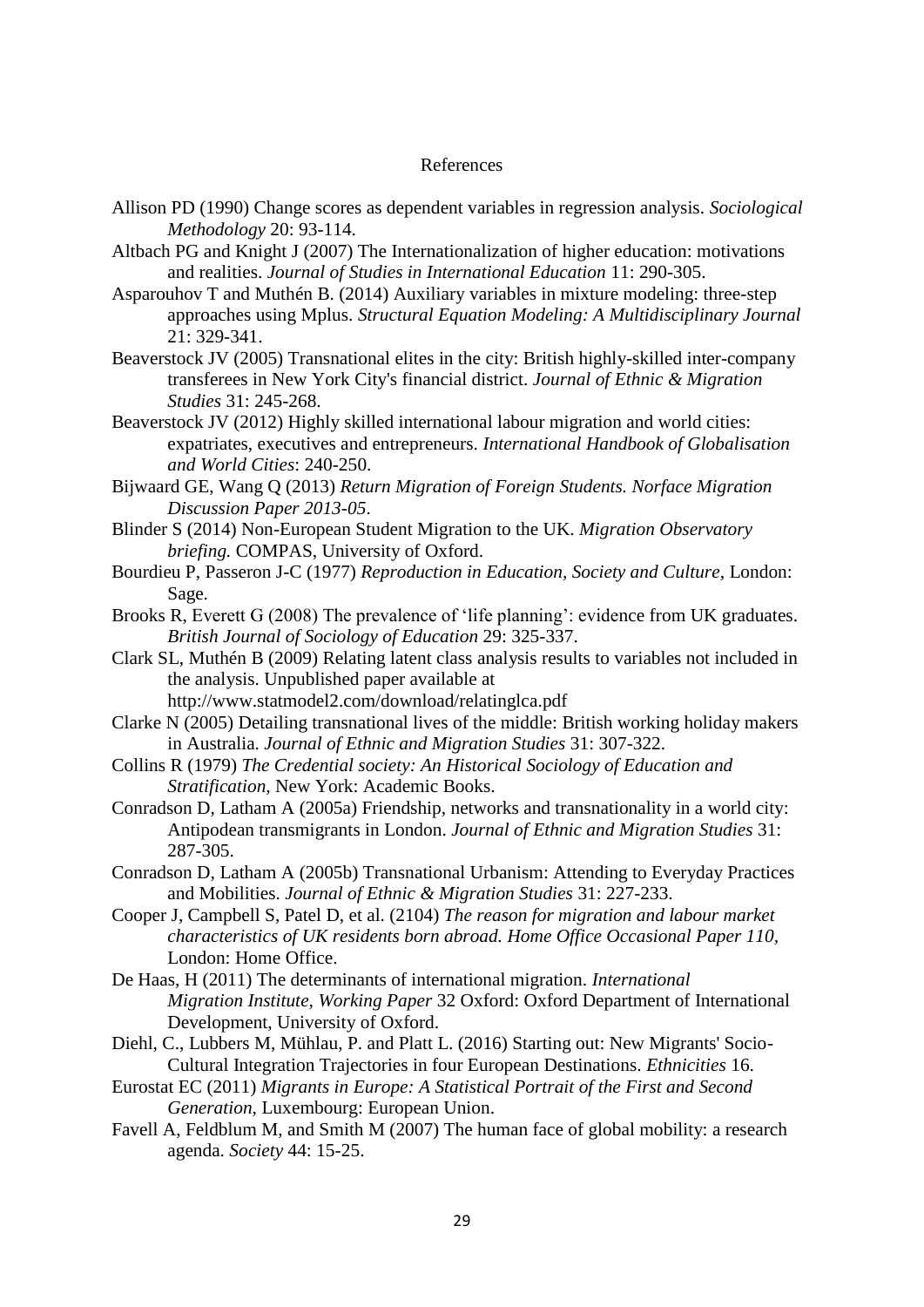- Fawcett JT (1989) Networks, linkages and migration systems. *International Migration Review* 23: 671-680.
- Findlay AM (2011) An Assessment of Supply and Demand-side Theorizations of International Student Mobility. *International Migration* 49: 162-190.

Friedmann J (1986) The world city hypothesis. *Development and change* 17: 69-83.

- Ganzeboom HBG, Treiman DJ (1996) Internationally comparable measures of occupational status for the 1988 International Standard Classification of Occupations. *Social Science Research* 25: 201-239.
- Gresser A, Schacht D (2015) SCIP Survey Methodological Report. Konstanz. <http://www.scip-info.org>
- Hannerz U (1990) Cosmopolitans and locals in world culture. *Theory, culture and society* 7: 237-251.
- Heckathorn DD (1997) Respondent-driven sampling: a new approach to the study of hidden populations. *Social Problems*: 174-199.
- Ho ELE (2011) Migration trajectories of 'highly skilled'middling transnationals: Singaporean transmigrants in London. *Population, Space and Place* 17: 116-129.
- Home Affairs Committee (2010) *Immigration Cap. Home Affairs Commitee - First Report.* The Stationery Office by Order of the House.
- Home Office (2013) The Migrant Journey: Third Report. London: Home Office.
- Home Office (2014) The Migrant Journey: Fourth Report. Home Office.
- Jones D (2013) Cosmopolitans and 'cliques': Everyday socialisation amongst Tamil student and young professional migrants to the UK. *Ethnicities* 13: 420-437.
- King R, Ruiz-Gelices E (2003) International student migration and the European 'year abroad': effects on European identity and subsequent migration behaviour. *International Journal of Population Geography* 9: 229-252.
- Luthra RR, Platt L, and Salamońska J (2014) Migrant diversity, migration motivations and early integration: the case of Poles in Germany, the Netherlands, London and Dublin. *LEQS Paper*.
- Manacorda M, Manning A, and Wadsworth J (2012) The impact of immigration on the structure of waves: theory and evidence from Britain. *Journal of the European Economic Association* 10: 120-151.
- Manning A, Roy S (2010) Culture clash or culture club? National identity in Britain. *The Economic Journal* 120: F72-F100.
- Massey DS, Arango J, Hugo G, et al. (1993) Theories of international migration: a review and appraisal. *Population and Development Review* 19: 431-466.
- Mavroudi E, Warren A (2013) Highly skilled migration and the negotiation of immigration policy: Non-EEA postgraduate students and academic staff at English universities. *Geoforum* 44: 261-270.
- Muthén L, Muthén B (2013) Mplus: Statistical analysis with latent variables (Version 7.1)[Computer software]. *Los Angeles, CA: Author*.
- Nandi A, Platt L forthcoming. Minority and majority identification in a multicultural society*, Ethnic and Racial Studies.*
- Nieri T, Lee C, Kulis S, et al. (2011) Acculturation among Mexican-heritage preadolescents: A latent class analysis. *Social Science Research* 40: 1236-1248.
- Nylund KL, Asparouhov T, and Muthén BO (2007) Deciding on the number of classes in latent class analysis and growth mixture modeling: A Monte Carlo simulation study. *Structural equation modeling* 14: 535-569.
- Otero M. (2008) The socio-economic background of Erasmus students: A trend towards wider inclusion? *International Review of Education* 54: 135-154.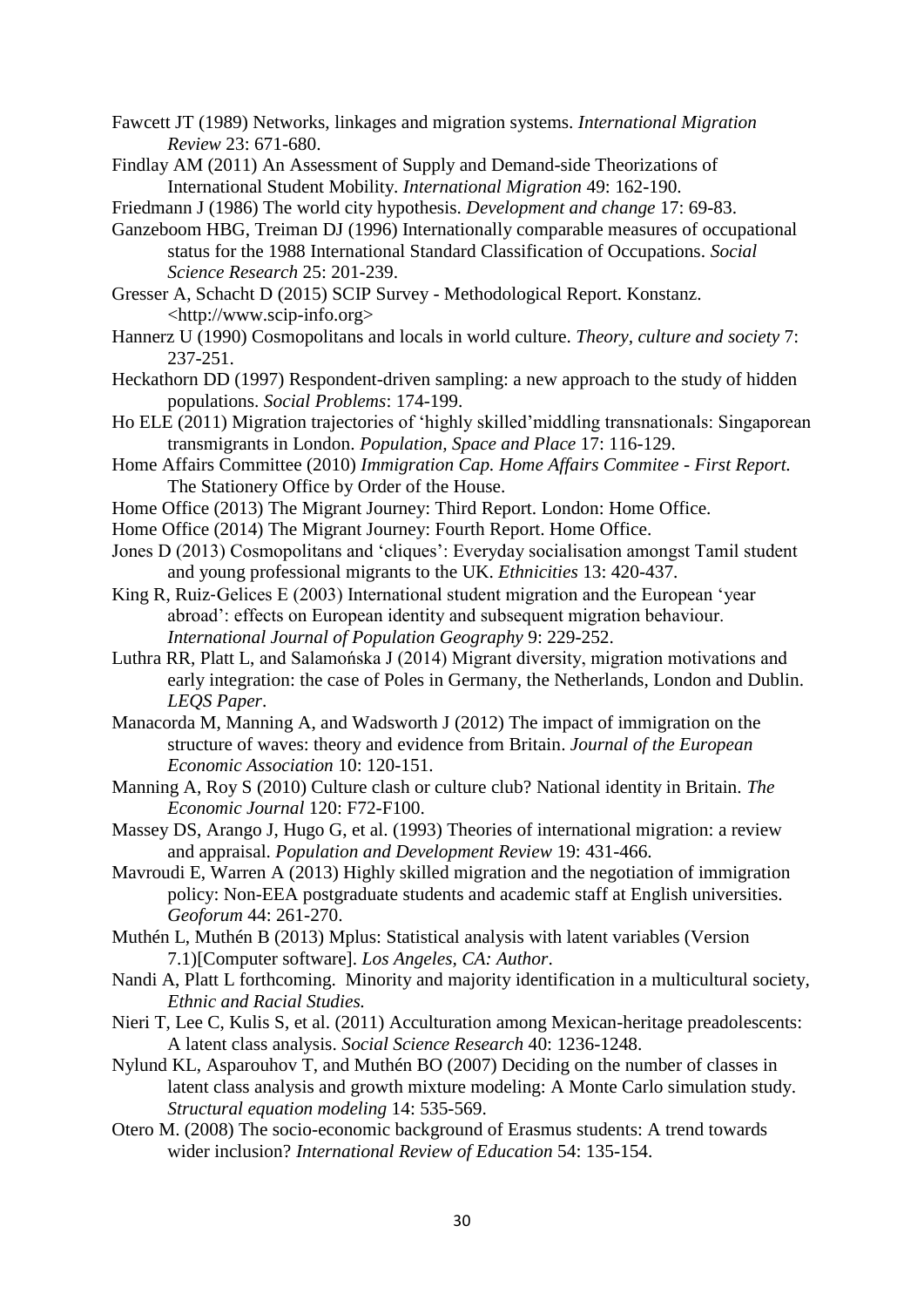Platt L, Luthra R, and Frere-Smith T (2015). Adapting chain referral methods to sample new migrants: Possibilities and limitations. *Demographic Research* 33:665-700.

- Rizvi, F (2005) International education and the production of cosmopolitan identities. *Transnational Seminar Series*. Champaign: University of Illinois.
- Robertson S, Runganaikaloo A (2014) Lives in limbo: Migration experiences in Australia's education–migration nexus. *Ethnicities* 14: 208-226.
- Rutten M, Verstappen S (2013) Middling migration: Contradictory mobility experiences of Indian youth in London. *Journal of Ethnic and Migration Studies* 40: 1217-1235.
- Sassen S (2001) *The Global City: New York, London, Tokyo,* Second Edition. Princeton, New Jersey Princeton University Press.
- Scott P (1995) *The Meanings of Mmass Higher Education,* New York: McGraw-Hill International.
- Scott S (2006) The social morphology of skilled migration: The case of the British middle class in Paris. *Journal of Ethnic and Migration Studies* 32: 1105-1129.
- Singh M, Rizvi F, and Shrestha M (2007) Student mobility and the spatial production of cosmopolitan identities. In: Gulson KN and Symes C (eds) *Spatial Theories of Education: Policy and Geography Matters.* Routledge, 195-212.
- Thompson CJ, Tambyah SK (1999) Trying to be cosmopolitan. *Journal of Consumer Research* 26: 214-241.
- Urry J (2007) *Mobilities.* Cambridge: Polity Press.
- Waters J, Brooks R (2011) 'Vive la différence?': The 'international' experiences of UK students overseas. *Population, Space and Place* 17: 567-578.
- Waters J (2006) Geographies of cultural capital: education, international igration and family strategies between Hong Kong and Canada. *Transactions of the Institute of British Geographers* 31: 179-192.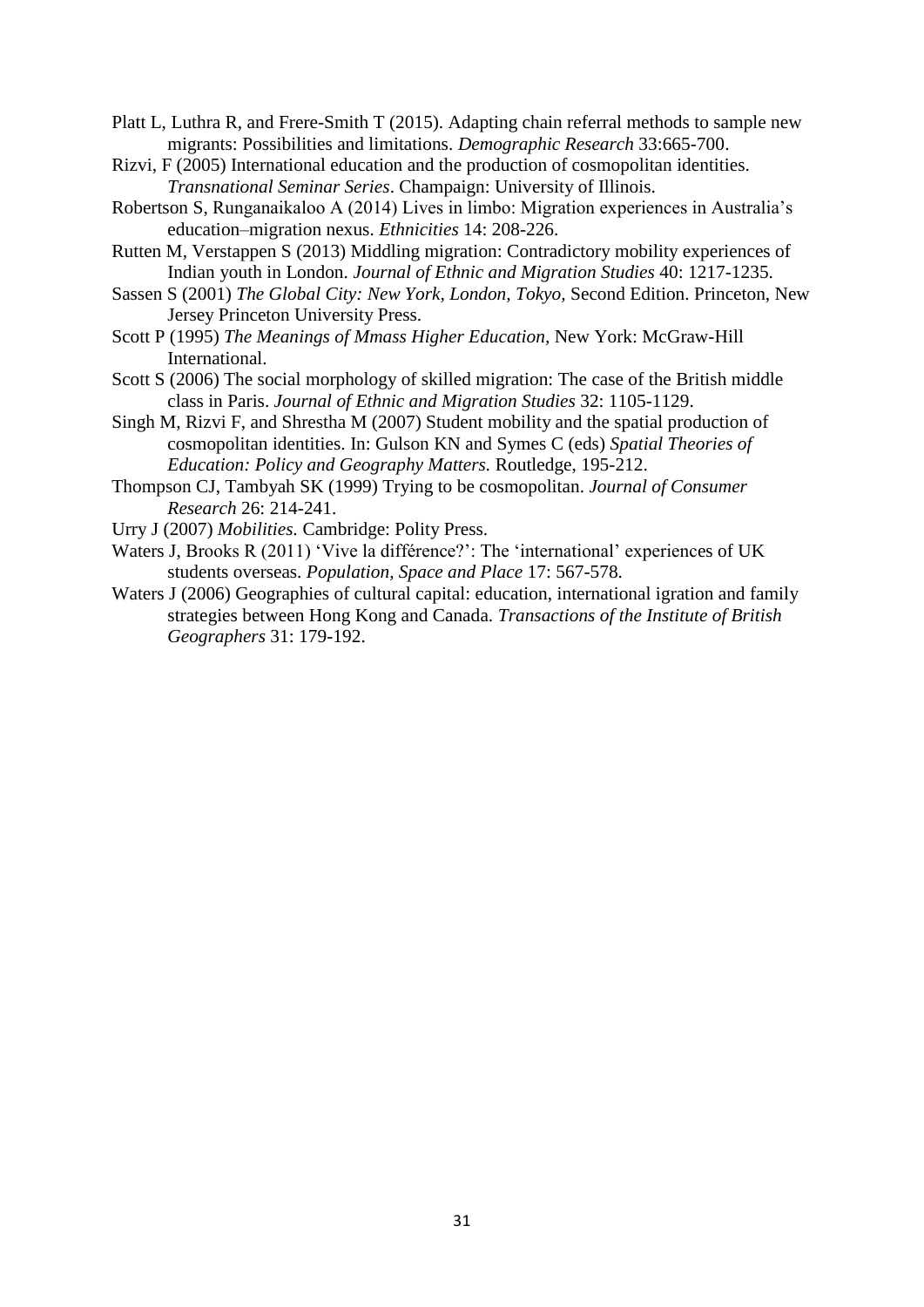**Elite or Middling?: Figures and Tables**



**Figure 1: Tertiary student migration 1999-2012**

Source: UNESCO; data extracted on 14 Dec 2014 08:47 UTC (GMT) from UIS/ISU http://data.uis.unesco.org/#



**Figure 2. Entry Visas Issued by Reason 2005-2012**

Source: ONS Migration Statistics / Home Office data on Visas issued. Excludes student visitors (short term students for language courses).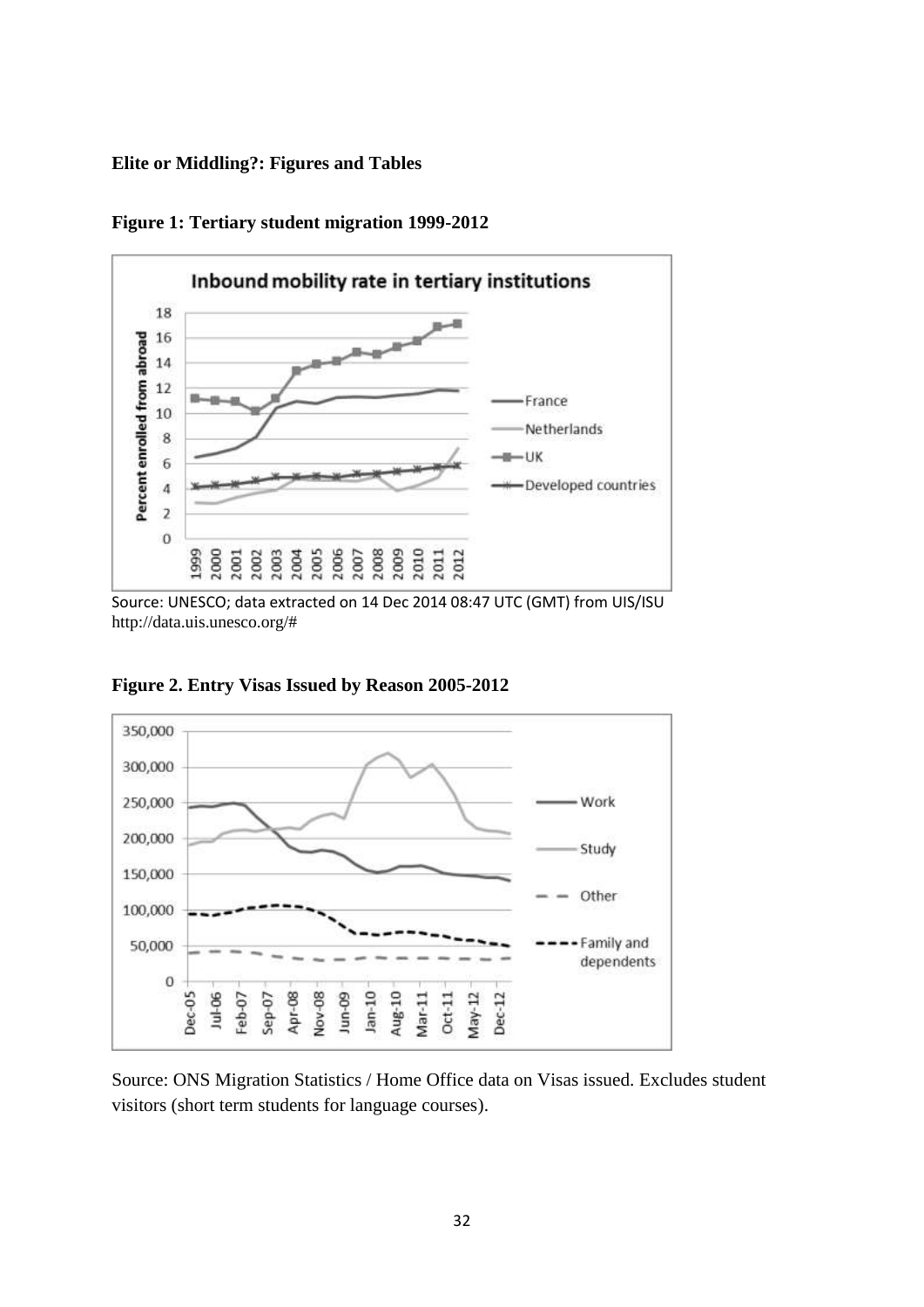

**Figure 3: Percentage of Pakistani visas that are study visas**

Notes: Source: ONS Quarterly Report 2013: Averaged quarterly percent non-visitor / transit visas issued for study



**Figure 4: Pakistani students abroad in higher education** 

Notes: UNESCO UIS Database, accessed 10/11/2014 [http://data.uis.unesco.org/#](http://data.uis.unesco.org/)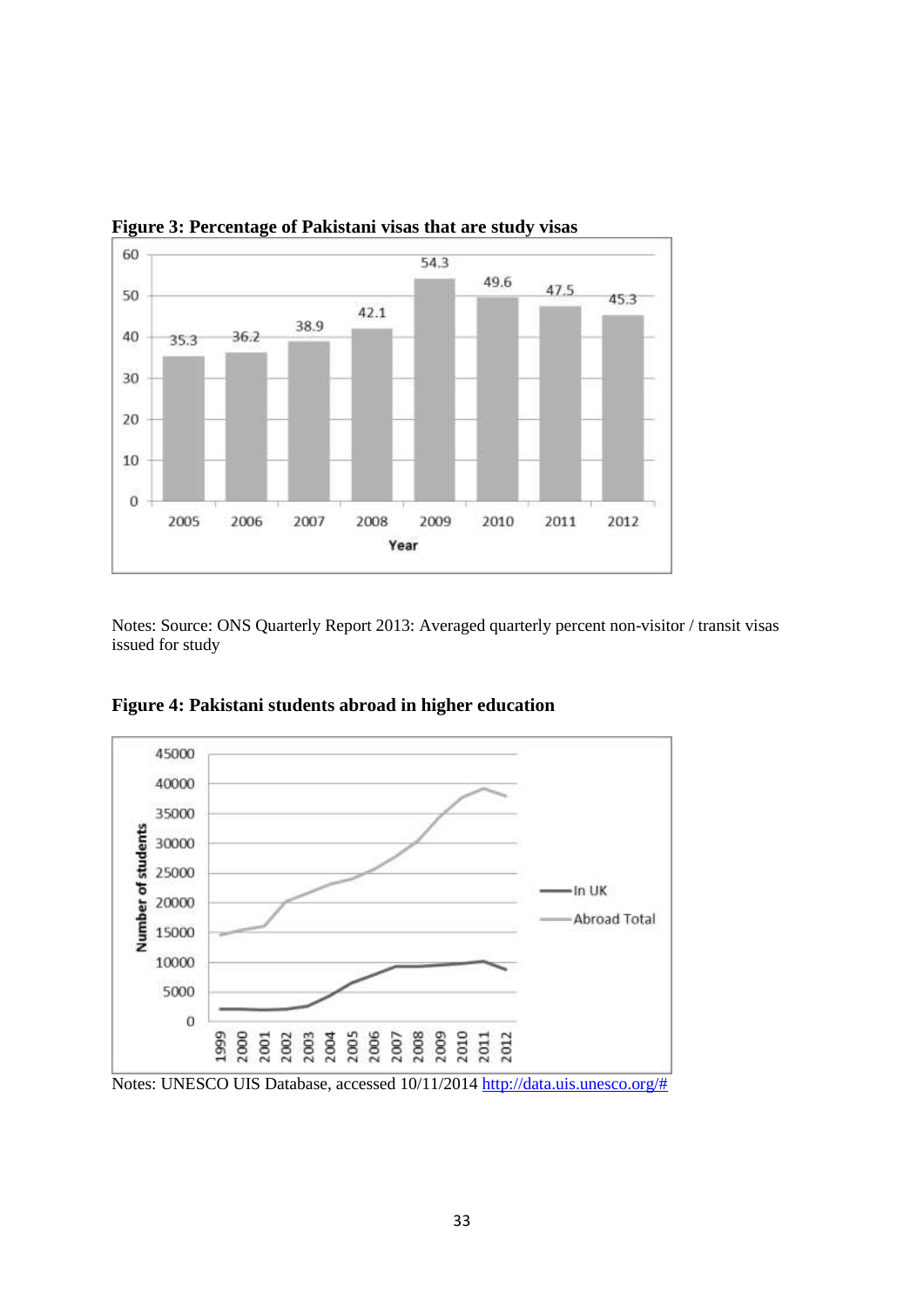| Table 1. Percent and number of third country migrants in SCIP reporting education as |      |           |
|--------------------------------------------------------------------------------------|------|-----------|
| motivation for migration                                                             |      |           |
|                                                                                      | $\%$ | ${\bf N}$ |
| Antilleans (NL)                                                                      | 0.56 | 210       |
| Moroccans (NL)                                                                       | 0.03 | 14        |
| Surinamese (NL)                                                                      | 0.27 | 101       |
| Turks (NL)                                                                           | 0.15 | 121       |
| Turks (DE)                                                                           | 0.24 | 279       |
| Pakistanis (UK)                                                                      | 0.78 | 586       |
|                                                                                      | 34   |           |

F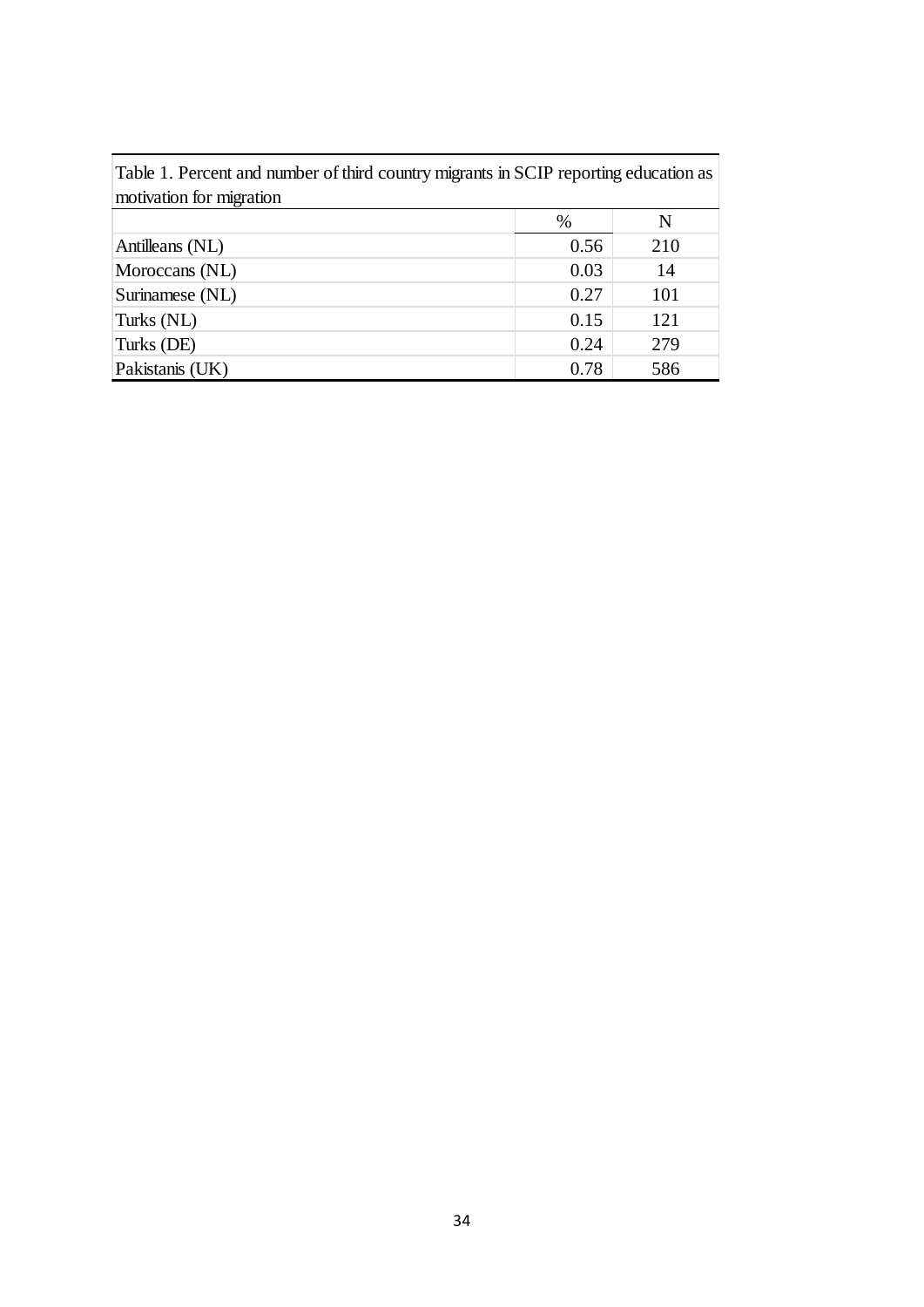|                                 | Census $2011^a$ SCIP $2011^b$ |    |
|---------------------------------|-------------------------------|----|
| % students                      | 60                            |    |
| $%$ men                         | 70                            | 80 |
| % men who are students          | 75                            | 83 |
| % students who are men          | 88                            | 87 |
| % male students with BA or more | 52                            | 76 |
|                                 | - 208                         |    |

**Table 2: Composition of recently arrived young Pakistanis in London, Census and SCIP data compared**

Source: <sup>a</sup> ONS England and Wales 2011 Census. Derived by authors from Table CT0375; the sample is defined as all those of Pakistani ethnicity, arrived in UK within the last 2 years, aged 35 or less, living in London. Students defined by current activity. SCIP UK Pakistani sample: Pakistani nationals, living in London, arrived in UK within the last 18 months. Students defined by visa status.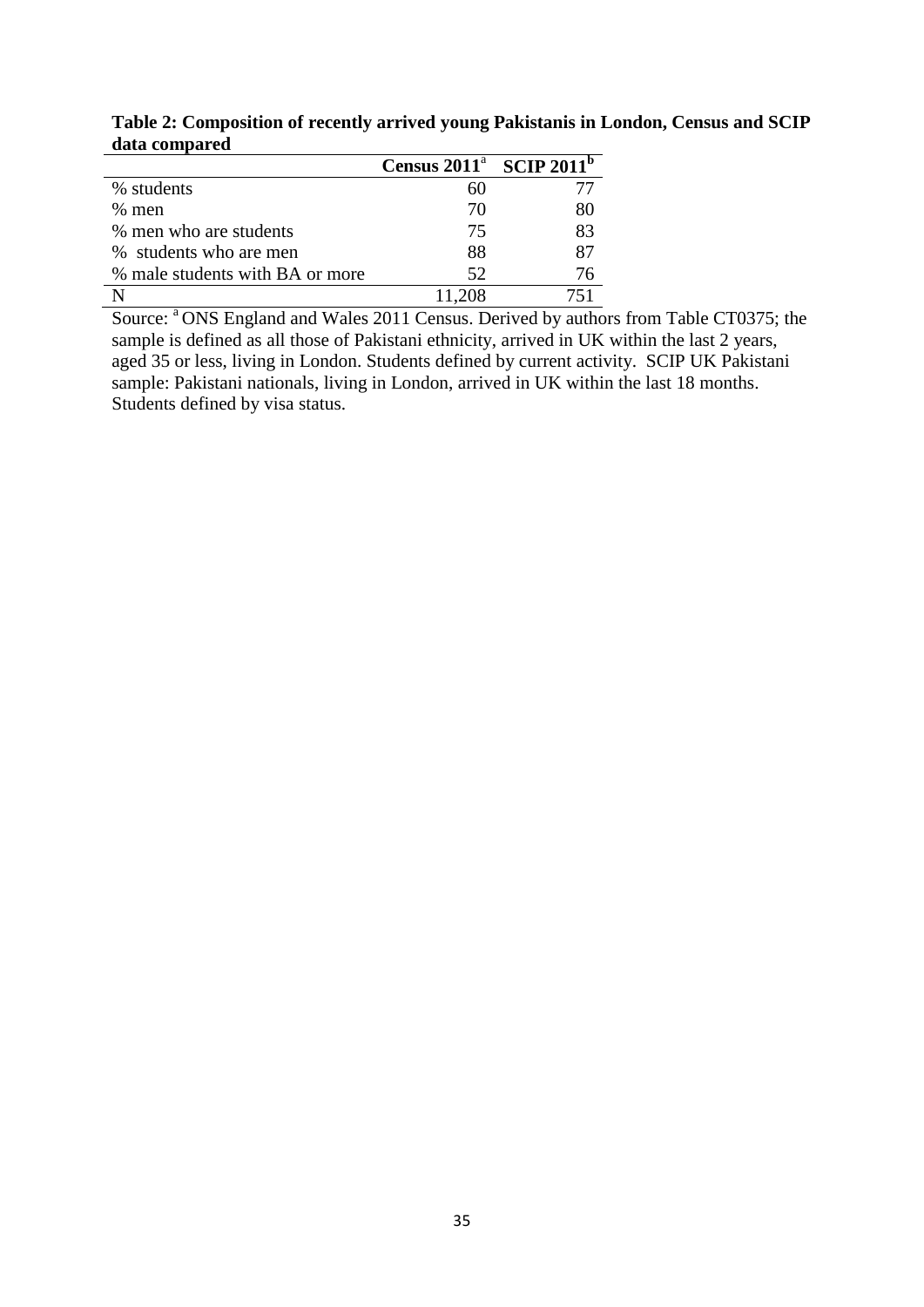|                                                               |                       |       |                  |                                             | Table 3. Descriptive Statistics, Pakistani Male Students in London |           |                         |                |
|---------------------------------------------------------------|-----------------------|-------|------------------|---------------------------------------------|--------------------------------------------------------------------|-----------|-------------------------|----------------|
|                                                               | Wave 1 Only $(N=501)$ |       |                  |                                             |                                                                    |           | Balanced Sample (N=252) |                |
|                                                               | Mean                  | SD    | Min              | Max                                         | Mean                                                               | <b>SD</b> | Min                     | Max            |
|                                                               |                       |       |                  |                                             | Wave 1 Demographics and Pre-Migration Characteristics              |           |                         |                |
| Age                                                           | 25.09                 | 4.09  | 18               | 44                                          | 25.29                                                              | 4.305     | 18                      | 44             |
| Less than BA                                                  | .24                   |       | $\overline{0}$   | 1                                           | .22                                                                |           | $\overline{0}$          | $\mathbf 1$    |
| BA                                                            | .62                   |       | $\overline{0}$   | $\mathbf{1}$                                | .62                                                                |           | $\overline{0}$          | $\mathbf{1}$   |
| More than BA                                                  | .14                   |       | $\overline{0}$   | 1                                           | .16                                                                |           | $\mathbf{0}$            | $\mathbf 1$    |
| Years English in School                                       | 7.14                  | 6.80  | $\overline{0}$   | 17                                          | 8.44                                                               | 6.747     | $\theta$                | 17             |
| Enrolled in University                                        | .48                   |       | $\overline{0}$   | 1                                           | .44                                                                |           | $\theta$                | $\mathbf 1$    |
| Enrolled in Education                                         | .89                   |       | $\overline{0}$   | $\mathbf{1}$                                | .91                                                                |           | $\overline{0}$          | 1              |
| Grew up in Urban Area                                         | .89                   |       | $\overline{0}$   | $\mathbf{1}$                                | .88                                                                |           | $\overline{0}$          | 1              |
| Other Language Ability                                        | .34                   |       | $\theta$         | $\mathbf{1}$                                | .39                                                                |           | $\overline{0}$          | $\mathbf{1}$   |
|                                                               |                       |       |                  | Wave 1 Language and Engagment               |                                                                    |           |                         |                |
| Speak / Understand English                                    | 3.14                  | .73   | 1                | 4                                           | 3.12                                                               | .717      | 1.5                     | 4              |
| Write / Read English                                          | 3.06                  | .64   | $\mathbf{1}$     | 4                                           | 3.08                                                               | .544      | $\overline{c}$          | 4              |
| Reads British newspapers at                                   |                       |       |                  |                                             |                                                                    |           |                         |                |
| least several x week                                          | .38                   |       | $\overline{0}$   | 1                                           | .42                                                                |           | $\mathbf{0}$            | 1              |
| Reads Pakistani newspapers at                                 |                       |       |                  |                                             |                                                                    |           |                         |                |
| least several x week                                          | .39                   |       | $\overline{0}$   | 1                                           | .42                                                                |           | $\overline{0}$          | $\mathbf 1$    |
| Pakistan important to ID                                      | 3.68                  | .68   | 1                | 4                                           | 3.74                                                               | .619      | $\mathbf{1}$            | 4              |
| UK important to ID                                            | 3.08                  | .92   | 1                | 4                                           | 3.08                                                               | .886      | $\mathbf{1}$            | $\overline{4}$ |
| Satisfaction with life currently                              | 3.45                  | .75   | $\mathbf{1}$     | 5                                           | 3.51                                                               | .718      | $\mathbf{1}$            | 5              |
|                                                               |                       |       |                  | Wave 1 Social Integration                   |                                                                    |           |                         |                |
| Knew Someone Prior to                                         | .25                   |       | $\overline{0}$   | 1                                           | .29                                                                |           | $\overline{0}$          | $\mathbf 1$    |
| Number of Pakistanis know in                                  |                       |       |                  |                                             |                                                                    |           |                         |                |
| London                                                        | 18.21                 | 27.93 | $\overline{0}$   | 100                                         | 23.28                                                              | 29.59     | $\mathbf{0}$            | 100            |
| Time spent with UK natives                                    | 4.09                  | 1.24  | 1                | 6                                           | 4.22                                                               | 1.23      | $\mathbf{1}$            | 6              |
| Time spent with Pakistanis                                    | 4.80                  | 1.36  | 1                | 6                                           | 5.01                                                               | 1.28      | $\mathbf{1}$            | 6              |
| Proportion of Pakistanis in local                             | 3.31                  | .91   | $\mathbf{1}$     | 5                                           | 3.15                                                               | .92       | $\mathbf{1}$            | 5              |
|                                                               |                       |       |                  | Wave 1 Migration Intentions                 |                                                                    |           |                         |                |
| Stay in UK                                                    | .38                   |       | $\overline{0}$   | 1                                           | .42                                                                |           | $\theta$                | 1              |
| Move between                                                  | .09                   |       | $\overline{0}$   | $\mathbf{1}$                                | .09                                                                |           | $\mathbf{0}$            | 1              |
| Return                                                        | .33                   |       | $\overline{0}$   | 1                                           | .29                                                                |           | $\theta$                | 1              |
| Third Country                                                 | $.08\,$               |       | $\mathbf{0}$     | 1                                           | .08                                                                |           | $\theta$                | 1              |
| Don't know                                                    | .12                   |       | $\boldsymbol{0}$ | $\mathbf{1}$                                | .12                                                                |           | $\overline{0}$          | 1              |
| Low skill job T1                                              | .12                   |       | $\Omega$         | 1                                           | .19                                                                |           | $\boldsymbol{0}$        | 1              |
|                                                               |                       |       | Wave 2 Mode      |                                             |                                                                    |           |                         |                |
| Web Interview (CAWI)                                          |                       |       |                  |                                             | .03                                                                |           | $\boldsymbol{0}$        | 1              |
| Telephone Interview (CATI)                                    |                       |       |                  |                                             | .51                                                                |           | $\boldsymbol{0}$        | 1              |
| In Person Interview (CAPI)                                    |                       |       |                  |                                             | .46                                                                |           | $\overline{0}$          | 1              |
|                                                               |                       |       |                  | Trajectories and Early Integration Outcomes |                                                                    |           |                         |                |
| Change in Time Spent with Pakistanis                          |                       |       |                  |                                             | .34                                                                | 1.57      | $-4$                    | 5              |
| Change in Time Spent with UK Natives                          |                       |       |                  |                                             | .91                                                                | 1.61      | $-4$                    | 5              |
| Change in UK Identity                                         |                       |       |                  |                                             | .31                                                                | 1.15      | $-3$                    | 3              |
| Change in Pakistani identity                                  |                       |       |                  |                                             | .01                                                                | .78       | $-3$                    | 3              |
| Change in satisfaction                                        |                       |       |                  |                                             | .37                                                                | 1.03      | $-3$                    | 3              |
| Obtained UK Degree                                            |                       |       |                  |                                             | .74                                                                |           | $\overline{0}$          | 1              |
| <b>Obtained UK Postgrad Degree</b>                            |                       |       |                  |                                             | .46                                                                |           | $\overline{0}$          | 1              |
| Wave 2 Occupational Status (among W2 Employed N=125)          |                       |       |                  |                                             | 35.95                                                              | 16.14     | 15.35                   | 75.13          |
| Wave 2 % PK employees in occupation (among W2 Employed N=125) |                       |       |                  |                                             | .04                                                                | .04       | $\boldsymbol{0}$        | 0.19           |
| Change in English Speaking/Understanding                      |                       |       |                  |                                             | .03                                                                | .80       | $-2$                    | $\overline{2}$ |
| Change in English Writing/Reading                             | $-.68$                | .69   | $-3$             | 1                                           |                                                                    |           |                         |                |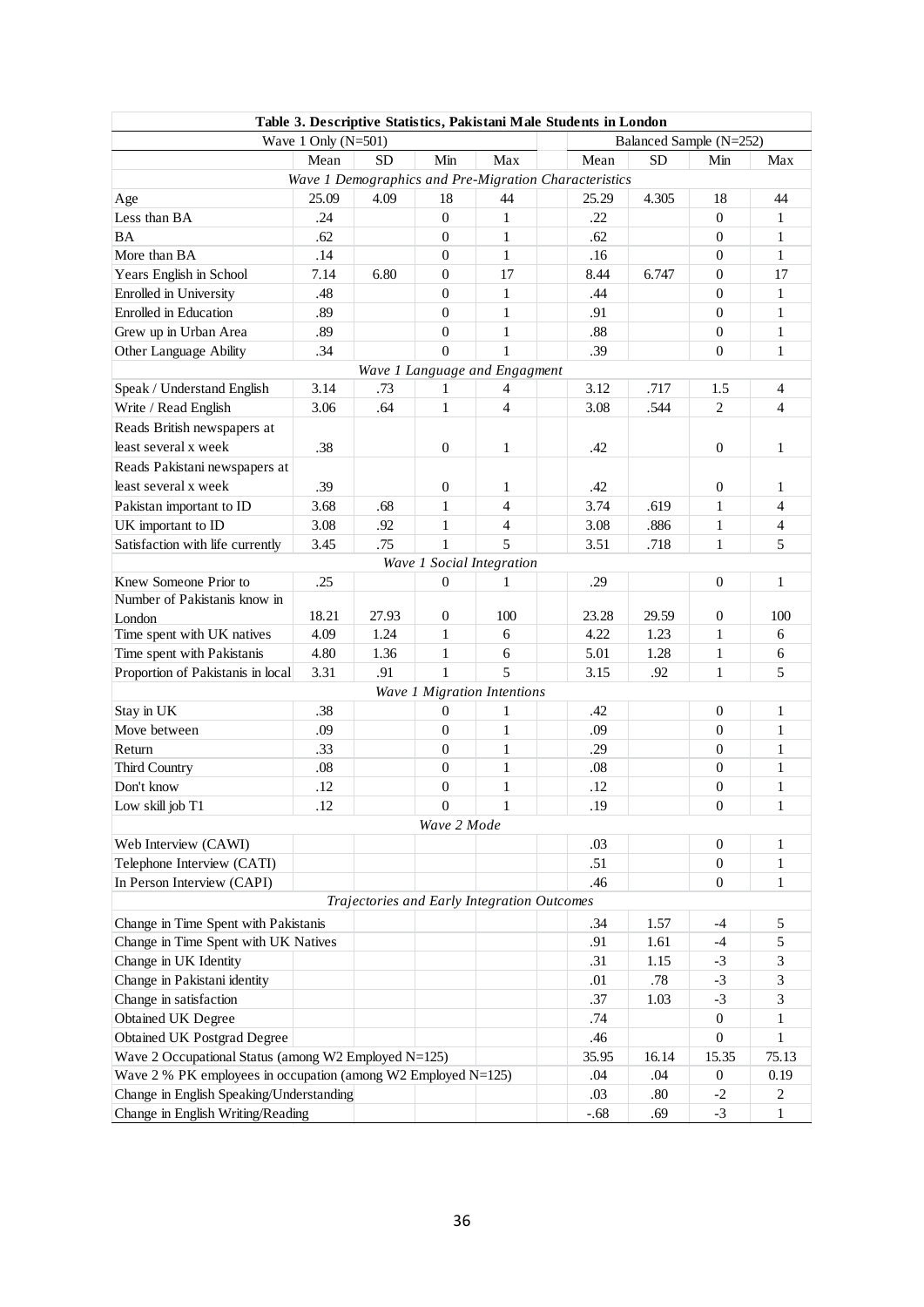| Table 4. Characteristics of Pakistani Student Types from Latent Class Analysis (Wave 1 N=501) |                       |                    |       |                     |  |  |  |  |  |
|-----------------------------------------------------------------------------------------------|-----------------------|--------------------|-------|---------------------|--|--|--|--|--|
|                                                                                               | Middle Class Middling | Networked Middling | Elite | <b>Total Sample</b> |  |  |  |  |  |
| Proportion in Sample                                                                          | .50                   | .34                | .16   | 100                 |  |  |  |  |  |
| N Wave 1                                                                                      | 251                   | 169                | 81    | 501                 |  |  |  |  |  |
| N Wave 2                                                                                      | 105                   | 105                | 42    | 252                 |  |  |  |  |  |
| Demographics/Premigration Characteristics                                                     |                       |                    |       |                     |  |  |  |  |  |
| Age                                                                                           | 24.64                 | 25.18              | 26.26 | 25.09               |  |  |  |  |  |
| Less than BA                                                                                  | .12                   | .40                | .25   | .24                 |  |  |  |  |  |
| <b>BA</b>                                                                                     | .78                   | .43                | .56   | .62                 |  |  |  |  |  |
| More than BA                                                                                  | .10                   | .17                | .20   | .14                 |  |  |  |  |  |
| Years English in School                                                                       | .16                   | 13.22              | 13.83 | 7.14                |  |  |  |  |  |
| Enrolled in University                                                                        | .57                   | .14                | .90   | .48                 |  |  |  |  |  |
| <b>Enrolled</b> in Education                                                                  | .80                   | .97                | 1.00  | .89                 |  |  |  |  |  |
| Grew up in Urban Area                                                                         | .98                   | .75                | .91   | .89                 |  |  |  |  |  |
| Have other Language Ability                                                                   | .04                   | .60                | .73   | .34                 |  |  |  |  |  |
|                                                                                               |                       |                    |       |                     |  |  |  |  |  |
| Language and Engagment                                                                        |                       |                    |       |                     |  |  |  |  |  |
| Speak and Understand English                                                                  | 3.09                  | 2.79               | 3.99  | 3.14                |  |  |  |  |  |
| Write and Read English                                                                        | 2.91                  | 2.88               | 3.90  | 3.06                |  |  |  |  |  |
| Reads British newspapers at least                                                             | .34                   | .30                | .65   | .38                 |  |  |  |  |  |
| Reads Pakistani newspapers at least                                                           | .45                   | .28                | .43   | .39                 |  |  |  |  |  |
| Pakistan important to ID                                                                      | 3.53                  | 3.90               | 3.70  | 3.68                |  |  |  |  |  |
| UK important to ID                                                                            | 3.23                  | 2.67               | 3.48  | 3.08                |  |  |  |  |  |
| Satisfaction with life currently                                                              | 3.40                  | 3.38               | 3.77  | 3.45                |  |  |  |  |  |
|                                                                                               |                       |                    |       |                     |  |  |  |  |  |
| Social Integration                                                                            |                       |                    |       |                     |  |  |  |  |  |
| Knew Someone Prior to Migration                                                               | .02                   | .47                | .48   | .25                 |  |  |  |  |  |
| Number of Pakistanis know in London                                                           | 6.44                  | 40.46              | 8.25  | 18.21               |  |  |  |  |  |
| Time spent with UK natives                                                                    | 3.68                  | 4.21               | 5.07  | 4.09                |  |  |  |  |  |
| Time spent with Pakistanis                                                                    | 3.84                  | 5.78               | 5.63  | 4.80                |  |  |  |  |  |
| Proportion of Pakistanis in local                                                             | 3.58                  | 2.96               | 3.16  | 3.31                |  |  |  |  |  |
|                                                                                               |                       |                    |       |                     |  |  |  |  |  |
| <b>Migration Intentions</b>                                                                   |                       |                    |       |                     |  |  |  |  |  |
| Stay in UK                                                                                    | .38                   | .43                | .28   | .38                 |  |  |  |  |  |
| Move between                                                                                  | .10                   | .05                | .19   | .09                 |  |  |  |  |  |
| Return                                                                                        | .31                   | .36                | .31   | .33                 |  |  |  |  |  |
| Third Country                                                                                 | .06                   | $.08\,$            | .14   | $.08\,$             |  |  |  |  |  |
| Don't know                                                                                    | .15                   | .09                | .09   | .12                 |  |  |  |  |  |
| Low skill job T1                                                                              | .02                   | .24                | .20   | .12                 |  |  |  |  |  |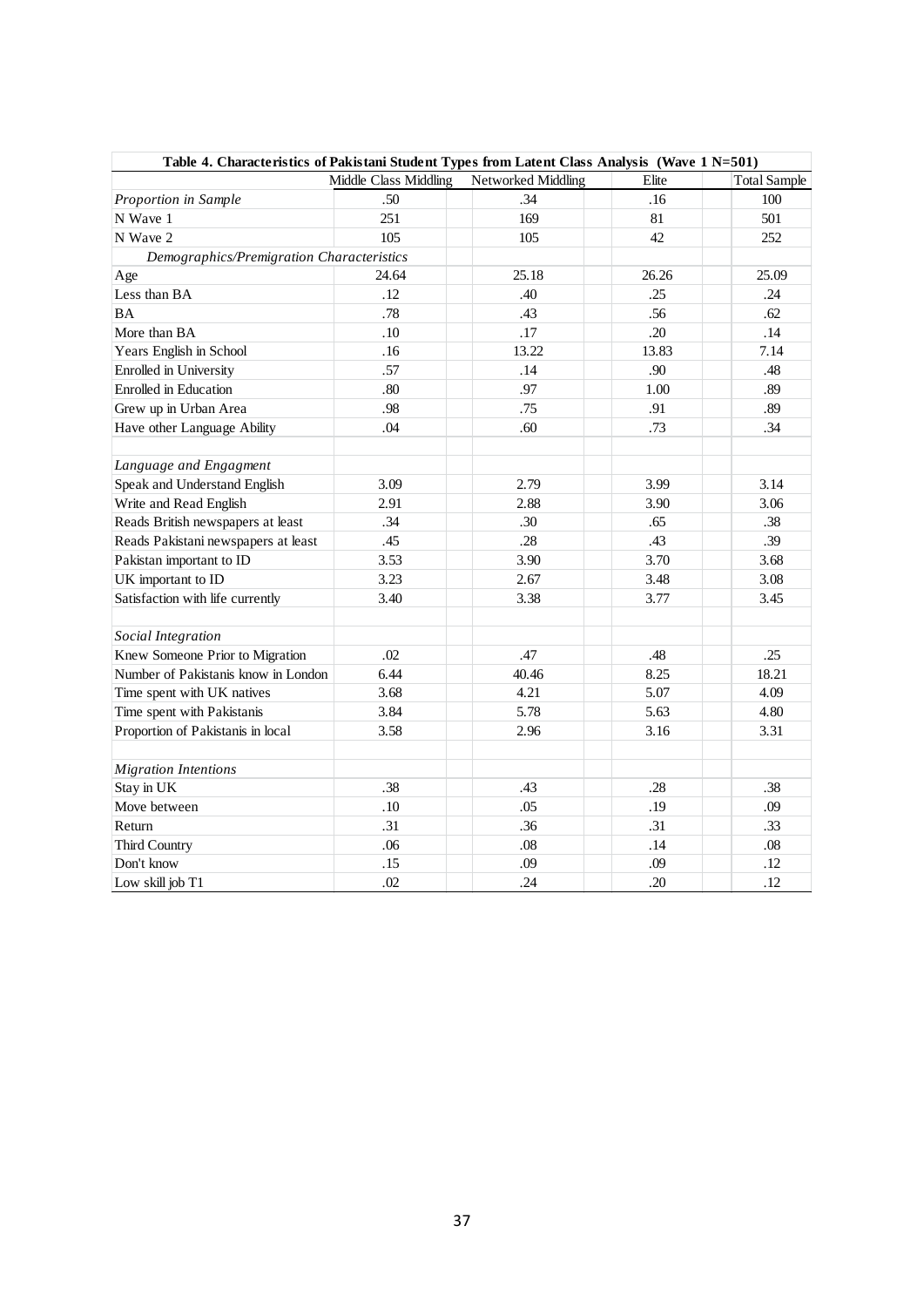| Table 5. Differences in Structural Integration Trajectories by Class Type |                                  |              |             |              |                                        |                 |  |  |  |
|---------------------------------------------------------------------------|----------------------------------|--------------|-------------|--------------|----------------------------------------|-----------------|--|--|--|
|                                                                           | Change in Outcome from Wave 1 to |              |             |              |                                        |                 |  |  |  |
|                                                                           | Wave 2                           |              |             |              | Probability / Expected Value at Wave 2 |                 |  |  |  |
|                                                                           | Speaking/                        |              |             | Obtained UK  | % PK employees                         | ISEI Score of   |  |  |  |
|                                                                           | Understand                       | Read / Write | Obtained UK | Postgraduate | in occupation                          | Wave 2          |  |  |  |
|                                                                           | English                          | English      | Degree      | Degree       | (employed only)                        | (employed only) |  |  |  |
| <b>Total Population</b>                                                   | .03                              | -.68         | .74         | .46          | 4.14                                   | 35.95           |  |  |  |
| Middle Class Middling                                                     | .01                              | $-.80$       | .75         | .40          | 4.40                                   | 35.50           |  |  |  |
| Networked Middling                                                        | .01                              | $-.61$       | .68         | .46          | 4.43                                   | 33.12           |  |  |  |
| Elite                                                                     | .10                              | $-.53$       | .87         | .60          | 3.03                                   | 42.21           |  |  |  |
| Contrasts                                                                 |                                  |              |             |              |                                        |                 |  |  |  |
| Networked Middling v. Elite                                               |                                  |              | $\mathbf X$ |              |                                        | X               |  |  |  |
| Networked Middling v. Middle Class Middling                               |                                  | X            |             |              |                                        |                 |  |  |  |
| Middle Class Middling v. Elite                                            |                                  | X            |             | X            |                                        | X               |  |  |  |
| N                                                                         | 252                              | 252          | 248         | 248          | 125                                    | 125             |  |  |  |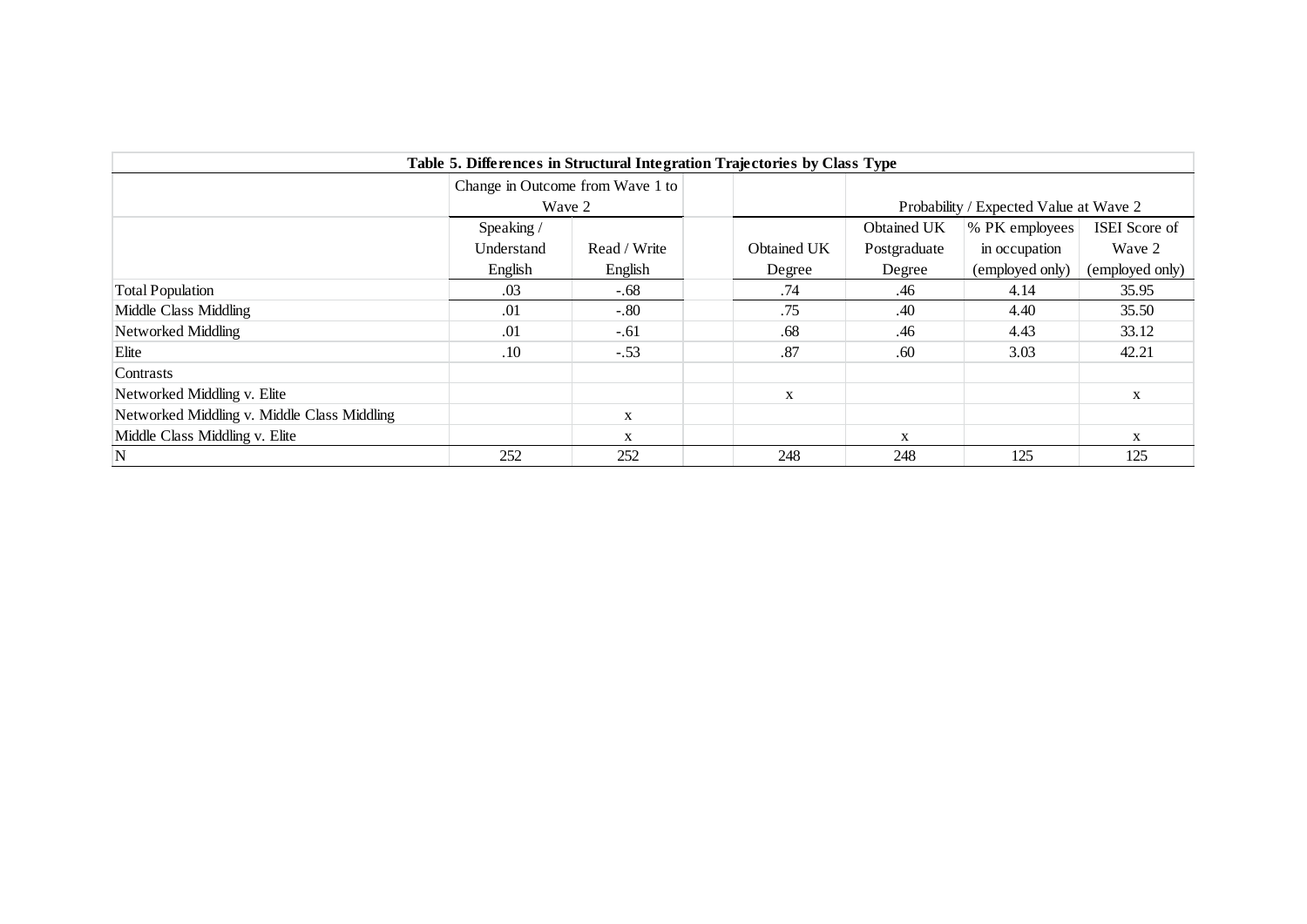| Table 6. Differences in Socio-Cultural Integration Trajectories by Class Type |                                         |                 |                         |                    |                   |  |  |  |  |
|-------------------------------------------------------------------------------|-----------------------------------------|-----------------|-------------------------|--------------------|-------------------|--|--|--|--|
|                                                                               | Change in Outcome from Wave 1 to Wave 2 |                 |                         |                    |                   |  |  |  |  |
|                                                                               | Time Spent with                         | Time Spent with |                         |                    | Satisfaction with |  |  |  |  |
|                                                                               | Pakistanis                              | <b>British</b>  | <b>British Identity</b> | Pakistani Identity | life in Britain   |  |  |  |  |
| <b>Total Population</b>                                                       | .34                                     | .91             | .31                     | .01                | .37               |  |  |  |  |
| Middle Class Middling                                                         | $-.14$                                  | $.88\,$         | .34                     | $.08\,$            | .41               |  |  |  |  |
| Networked Middling                                                            | .66                                     | .94             | .27                     | $-.03$             | .34               |  |  |  |  |
| Elite                                                                         | .66                                     | .91             | .36                     | $-.08$             | .34               |  |  |  |  |
| Contrasts                                                                     |                                         |                 |                         |                    |                   |  |  |  |  |
| Networked Middling v. Elite                                                   |                                         |                 |                         |                    |                   |  |  |  |  |
| Networked Middling v. Middle Class Middling                                   | $\mathbf X$                             |                 |                         |                    |                   |  |  |  |  |
| Middle Class Middling v. Elite                                                | $\mathbf X$                             |                 |                         |                    |                   |  |  |  |  |
| ${\bf N}$                                                                     | 241                                     | 242             | 252                     | 251                | 249               |  |  |  |  |
|                                                                               |                                         |                 |                         |                    |                   |  |  |  |  |
|                                                                               |                                         | 39              |                         |                    |                   |  |  |  |  |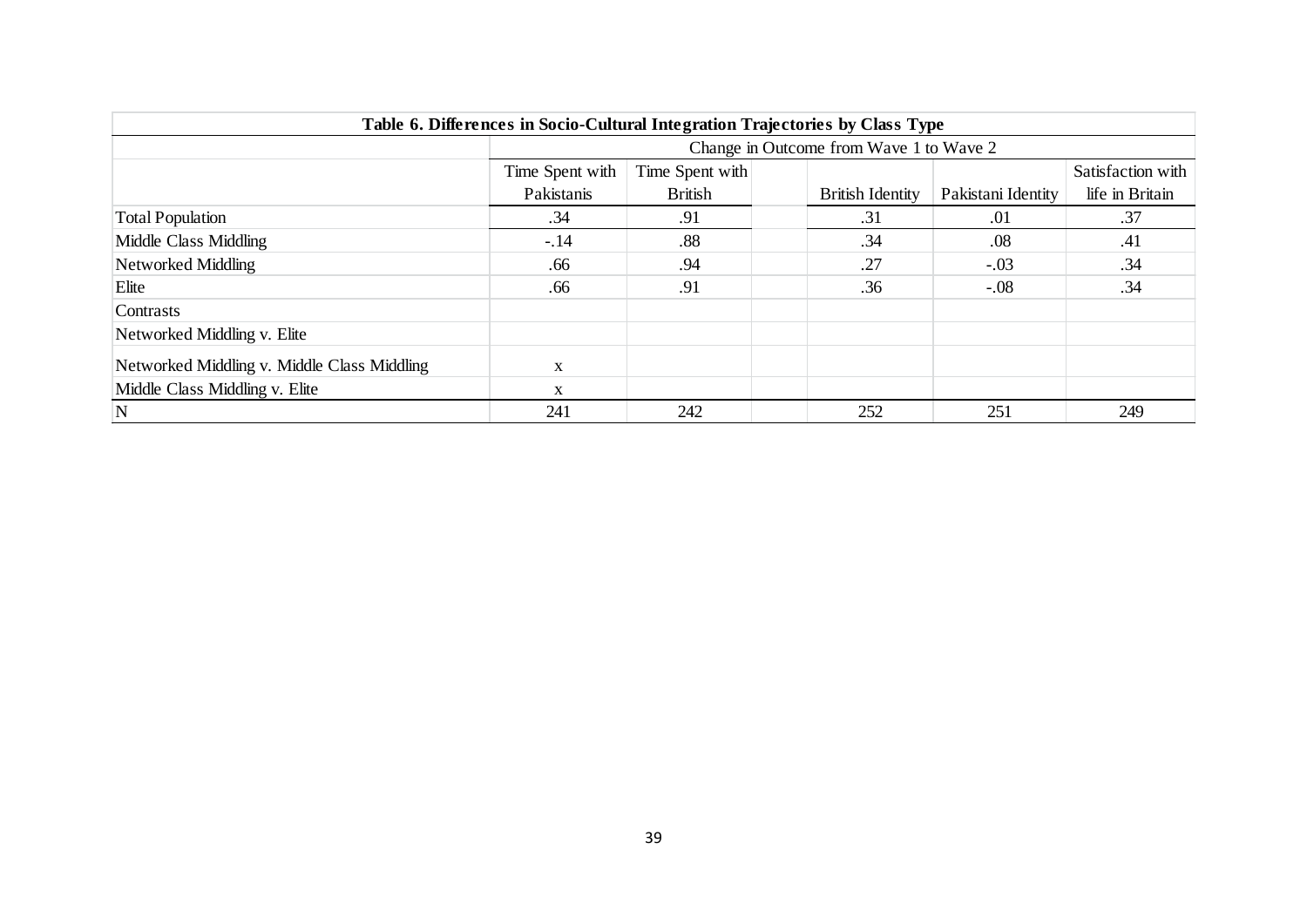#### **Annex Tables**

| <b>A1. Full Regression Results: Structural Outcomes</b> |             |                  |             |            |            |                    |             |                       |             |                              |  |
|---------------------------------------------------------|-------------|------------------|-------------|------------|------------|--------------------|-------------|-----------------------|-------------|------------------------------|--|
|                                                         |             | Speak/Understand |             | Read/Write |            | <b>ISEI</b> Wave 2 |             | Obtained UK<br>Degree |             | Obtained Post-grad<br>Degree |  |
|                                                         | b           | <b>SE</b>        | $\mathbf b$ | <b>SE</b>  | b.         | <b>SE</b>          | $\mathbf b$ | <b>SE</b>             | $\mathbf b$ | <b>SE</b>                    |  |
| Migrant Class (Middle Class Middling Omitted)           |             |                  |             |            |            |                    |             |                       |             |                              |  |
| <b>Networked Middlin</b>                                | .00         | .08              | .19         | .07        | $-2.38$    | 3.62               | $-.34$      | .34                   | .31         | .34                          |  |
| Elite                                                   | .09         | .11              | .27         | .11        | 6.71       | 3.97               | .83         | .57                   | 1.01        | .45                          |  |
|                                                         |             |                  |             |            |            |                    |             |                       |             |                              |  |
| Lagged DV                                               | $-.87$      | .06              | $-.97$      | .07        | n/a        |                    | n/a         |                       | n/a         |                              |  |
| Mode Type (CAWI omitted)                                |             |                  |             |            |            |                    |             |                       |             |                              |  |
| <b>CATI</b>                                             | $-.40$      | .19              | .04         | .17        | 7.78       | 9.36               | 1.12        | .87                   | 1.37        | .90                          |  |
| <b>CAPI</b>                                             | $-.60$      | .20              | $-.49$      | .17        | .96        | 9.73               | .25         | .87                   | $-.19$      | .91                          |  |
|                                                         |             |                  |             |            |            |                    |             |                       |             |                              |  |
| Age                                                     | .01         | .01              | .02         | .01        | .16        | .44                | .07         | .04                   | .21         | .05                          |  |
| Months since arriva                                     | .01         | .01              | .00.        | .01        | $-.13$     | .28                | .02         | .03                   | .02         | .03                          |  |
| Married                                                 | .03         | .15              | $-.10$      | .14        | 11.77      | 6.52               | $-1.63$     | .66                   | $-1.97$     | .69                          |  |
| Constant                                                | 2.79        | .35              | 1.96        | .35        | 29.08      | 13.70              | $-1.93$     | 1.46                  | $-6.71$     | 1.54                         |  |
| Model                                                   | Change: OLS |                  | Change: OLS |            | <b>OLS</b> |                    | Logistic    |                       | Logistic    |                              |  |
| R2                                                      | .59         |                  | .56         |            | .12        |                    |             |                       |             |                              |  |
| ${\bf N}$                                               | 252         |                  | 252         |            | 125        |                    | 248         |                       | 248         |                              |  |

Samples include the balanced panel sample of all male Pakistani students with full information on all variables